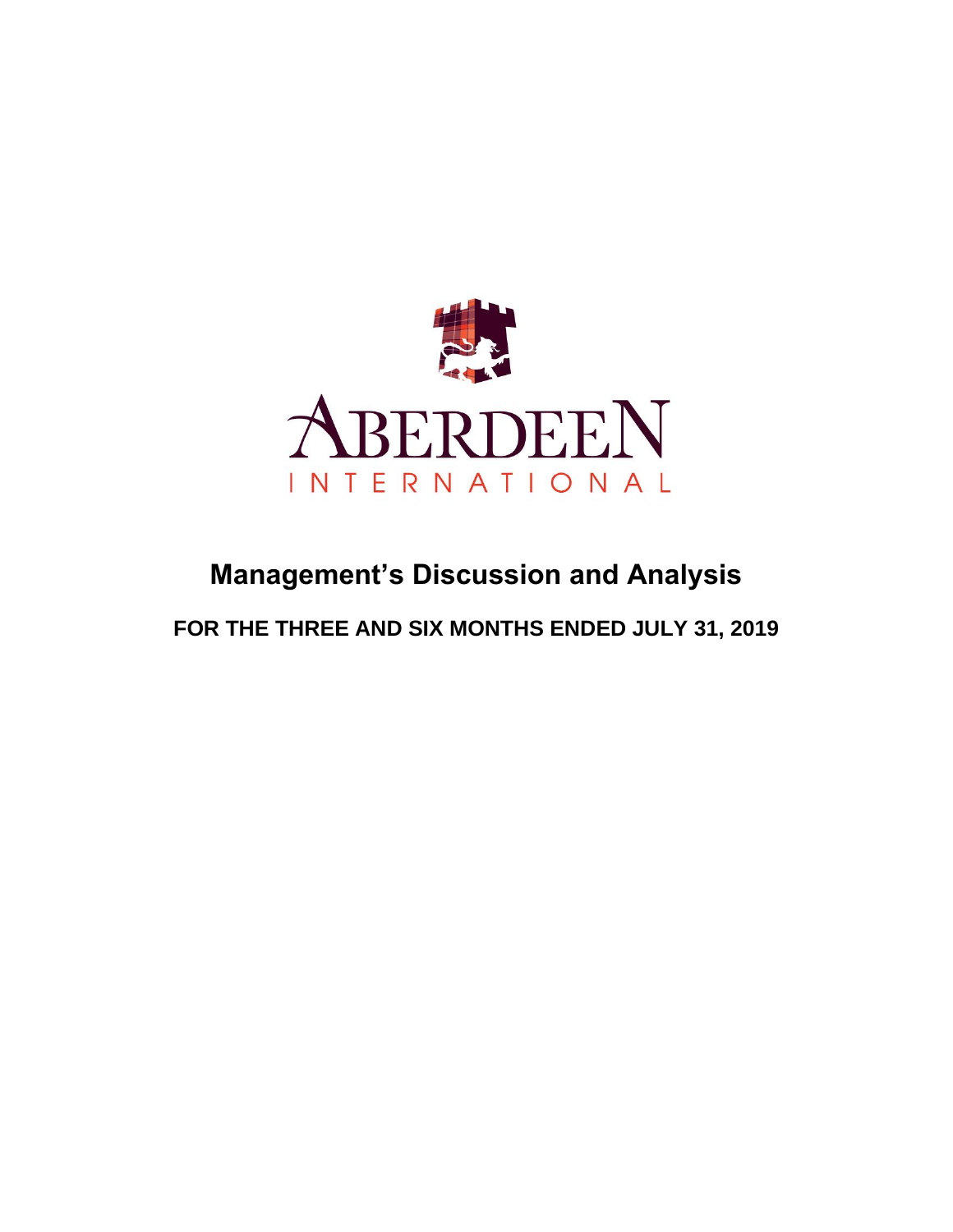# **MANAGEMENT'S DISCUSSION AND ANALYSIS FOR THE THREE AND SIX MONTHS ENDED JULY 31, 2019**

*(All amounts stated in Canadian dollars, unless otherwise indicated)*

# **GENERAL**

This management's discussion and analysis of the operations, results and financial condition of Aberdeen International Inc. ("Aberdeen", or the "Company") should be read in conjunction with condensed interim consolidated financial statements as at and for the three and six months ended July 31, 2019 and 2018, including the notes thereto. The condensed interim consolidated financial statements and related notes of Aberdeen have been prepared on a condensed basis in accordance with the International Accounting Standards ("IAS") 34, Interim Financial Reporting issued by the International Accounting Standard Board ("IASB") and interpretations of the International Financial Reporting Interpretations Committee ("IFRIC"). A detailed summary of the Company's significant accounting policies is included in Note 2 of the Company's annual audited financial statements as at and for the years ended January 31, 2019 and 2018, which have been consistently applied. The Company's functional and reporting currency is the Canadian dollar. Unless otherwise noted, all references to currency in this Management's Discussion and Analysis ("MD&A") refer to Canadian dollars.

Additional information regarding Aberdeen, including our Annual Information Form ("AIF") and press releases, have been filed electronically through the System for Electronic Document Analysis and Retrieval ("SEDAR") and is available online under the Company's profile at [www.sedar.com.](http://www.sedar.com/) This MD&A is dated September 13, 2019 and reports on the Company's activities through September 13, 2019.

Aberdeen's common shares trade on the Toronto Stock Exchange ("TSX") under the symbol AAB.

# **CAUTION REGARDING FORWARD-LOOKING INFORMATION**

The MD&A may contain certain "forward-looking information" within the meaning of applicable securities law, which are prospective and reflect management's expectations regarding Aberdeen's future growth, results of operations, performance and business prospects and opportunities. Forward-looking information can often be identified by forward-looking words such as "anticipate", "believe", "expect", "goal", "plan", "intend", "estimate", "may" and "will" or similar words suggesting future outcomes, or other expectations, beliefs, plans, objectives, assumptions, intentions or statements about future events or performance. All statements, other than statements of historical fact, included herein, including without limitation, statements regarding the Company's plan of business operations; projections regarding future success based on past success; availability of financing on acceptable terms; ability to identify and execute investments; investment philosophy and business purposes; projected costs and expenditures; potential benefits of the business; anticipated returns; potential mineralization; projections regarding the business of investee companies, projection of future revenue; targets for cash operating costs; and future plans and objectives of Aberdeen are forward-looking information that involve various risks and uncertainties. There can be no assurance that such statements will prove to be accurate, and actual results and future events could differ materially from those anticipated in such statements. Important factors that could cause actual results to differ materially from Aberdeen's expectations include, but are not limited to, in particular, past success or achievement does not guarantee future success; risks related to investment performance, market fluctuations, fluctuations in commodity prices, uncertainties relating to the availability and costs of financing needed for the Company or investee companies, the strength of the Canadian, US and global economies and financial markets, foreign exchange fluctuations, competition, political and economic risks in the countries and financial markets in which the Company's investments' interests are located and other risks described elsewhere in this MD&A under the heading "Risks and Uncertainties" as well as those factors discussed in or referred to in the annual information form of the Company filed under the profile of the Company at www.sedar.com. Estimates and assumptions that have been considered when formulating forward-looking information (include valuation of investments) include, with respect to the investments and investment philosophy of Aberdeen, management expertise and knowledge of the resources industry and the continued involvement of the current management team with Aberdeen. With regards to all information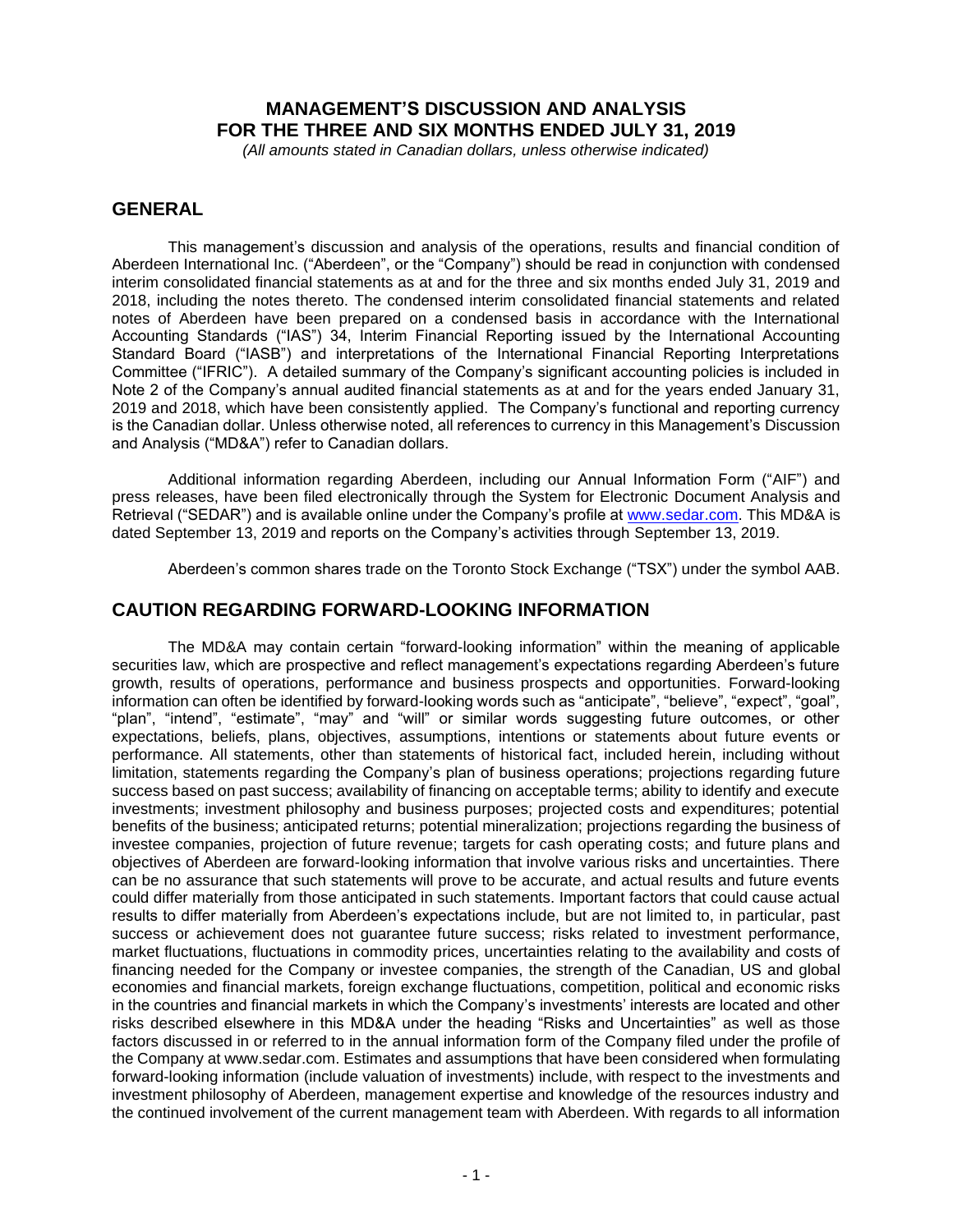included herein relating to investee companies, Aberdeen has relied on information provided by its investees as well as any publicly available information disclosed by the respective companies.

Shareholders and prospective investors should be aware that these forward-looking statements are subject to known and unknown risks, uncertainties and other factors that could cause actual results to differ materially from those suggested by the forward-looking information. Shareholders are cautioned not to place undue reliance on forward-looking information. By its nature, forward-looking information involves numerous assumptions, inherent risks and uncertainties, both general and specific, that contribute to the possibility that the predictions, forecasts, projections and various future events will not occur. Aberdeen undertakes no obligation to update publicly or otherwise revise any forward-looking information whether as a result of new information, future events or other such factors that affect this information, except as required by law.

# **OVERVIEW**

Aberdeen is a publicly traded global resource investment company and merchant bank focused on small capitalization companies in the metals and mining sector. In general, the Company's investment philosophy is to acquire equity participation in:

- pre-IPO and/or early stage public companies with undeveloped and undervalued high-quality resources;
- companies in need of managerial, technical and financial resources to realize their full potential;
- companies undervalued in foreign capital markets; and
- companies operating in jurisdictions with low to moderate local political risk.

Aberdeen's primary investment objective is to realize exceptional returns by investing in pre-IPO and/or early stage public resource companies with undeveloped or undervalued high-quality resources. Aberdeen's investments are carried out according to an opportunistic and disciplined process to maximize returns while minimizing risk, taking advantage of investment opportunities identified from the industry contacts of the Board, the officers of the Company and the members of the Investment Committee.

Aberdeen provides valued-added strategic advice to these companies in addition to investment capital. The Company's strategy is to optimize the return on its investments over a 24 to 36-month investment time frame. Aberdeen also has access to key experts in the mining and financial sectors who can provide further assistance in evaluating and monitoring companies and their progress.

The Company began operating as a global resource investment company and merchant bank in October 2007. As at July 31, 2019, the equity portfolio had investments in thirty-two companies with an estimated fair market value of \$18,184,720 (cost – \$38,703,110).

|                                          |               | Three months ended July 31, | Six months ended July 31, |                |  |
|------------------------------------------|---------------|-----------------------------|---------------------------|----------------|--|
| <b>Operating Results</b>                 | 2019          | 2018                        | 2019                      | 2018           |  |
|                                          |               | \$                          | \$                        |                |  |
| Realized (loss) gain on investments, net | (1, 563, 159) |                             | (2, 296, 327)             | 1,320,000      |  |
| Unrealized (loss) on investments, net    | 518,293       | (6,067,825)                 | (807, 476)                | (17,864,616)   |  |
| Net investment (loss)                    | (1,044,866)   | (6,067,825)                 | (3, 103, 803)             | (16, 544, 616) |  |
| Other revenue                            | 105,945       | 197,057                     | 214,245                   | 315,974        |  |
| Net (loss) for the period                | (1,505,998)   | (6, 191, 359)               | (3,791,946)               | (16,932,448)   |  |
| Basic and diluted (loss) per share       | (0.02)        | (0.06)                      | (0.04)                    | (0.18)         |  |

# **FISCAL 2020 PERFORMANCE HIGHLIGHTS**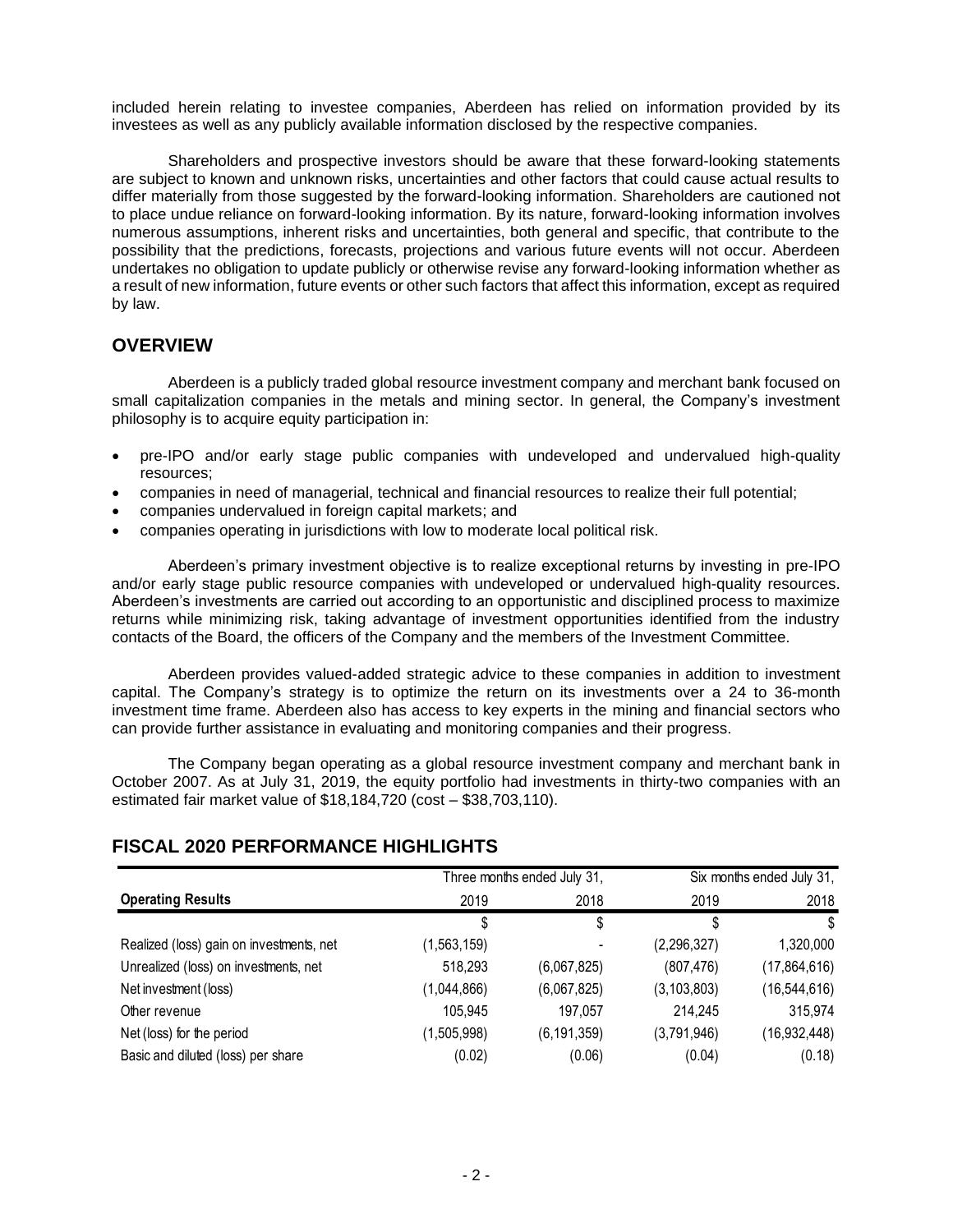|                               | July 31, 2019 | January 31, 2019 |
|-------------------------------|---------------|------------------|
| Investments                   | \$            |                  |
| Total equities, at fair value | 18,184,720    | 21,757,164       |
| Loans receivable              | 3,161,336     | 2,959,400        |
| Total investments             | 21,346,056    | 24,716,564       |
| Shareholders' equity          | 23,010,541    | 26,802,487       |

During the three and six months ended July 31, 2019, the Company had a net investment loss of \$1,044,866 and \$3,103,803 compared to \$6,067,825 and \$16,544,616 in the similar periods of 2018. The net investment loss for the three and six months ended July 31, 2019 resulted from realized losses and unrealized gain of the equity investment portfolio. The net investment loss for the six months ended July 31, 2019 resulted from realized and unrealized losses of the equity investment portfolio. The Company's net loss for the three and six months ended July 31, 2019 was \$1,505,998 (\$0.02 per basic share) and \$3.791,946 (\$0.04 per basic share) compared to \$6,191,359 (\$0.06 per basic share) and \$16,932,448 (\$0.18 per basic share) in 2018. The net losses for the three and six months ended July 31, 2019 resulted from the net investment loss, operating, general and administration expenses. For more details, please see the Results of Operations in this MD&A.

As at July 31, 2019, the Company's total investments decreased to \$21,346,056 from \$24,716,564 as at January 31, 2019. During the six months ended July 31, 2019, the Company's shareholders' equity decreased to \$23,010,541 from \$26,802,487 as at January 31, 2019. The decrease in the value of the Company's investment portfolio and shareholders' equity during Fiscal 2020 was due to loss realized from the sale of common shares in African Gold Group, Inc. ("AGG"), Black Iron Inc. ("BKI"), EarthRenew Inc.("ERTH"), Emerita Gold Corp. ("EMO"), Euro Sun Mining Inc. ("ESM"), QMX Gold Corporation ("QMX") and Sulliden Capital Mining Corp. ("SMC"), operating, general and administration expenses and overall decreased fair market value in the remainder of the Company's entire portfolio due to overall decline in equity markets as it relates to the resource sector. For more details, please see the 2020 Investment Activities in this MD&A.

# **INVESTMENTS, AT FAIR VALUE THROUGH PROFIT AND LOSS, AS AT JULY 31, 2019 AND JANUARY 31, 2019.**

At July 31, 2019, the Company's investment portfolio consisted of nineteen publicly-traded investments and thirteen privately-held investments for a total fair value of \$18,184,720.

At January 31, 2019, the Company's investment portfolio consisted of nineteen publicly-traded investments and thirteen privately-held investments for a total fair value of 21,757,164.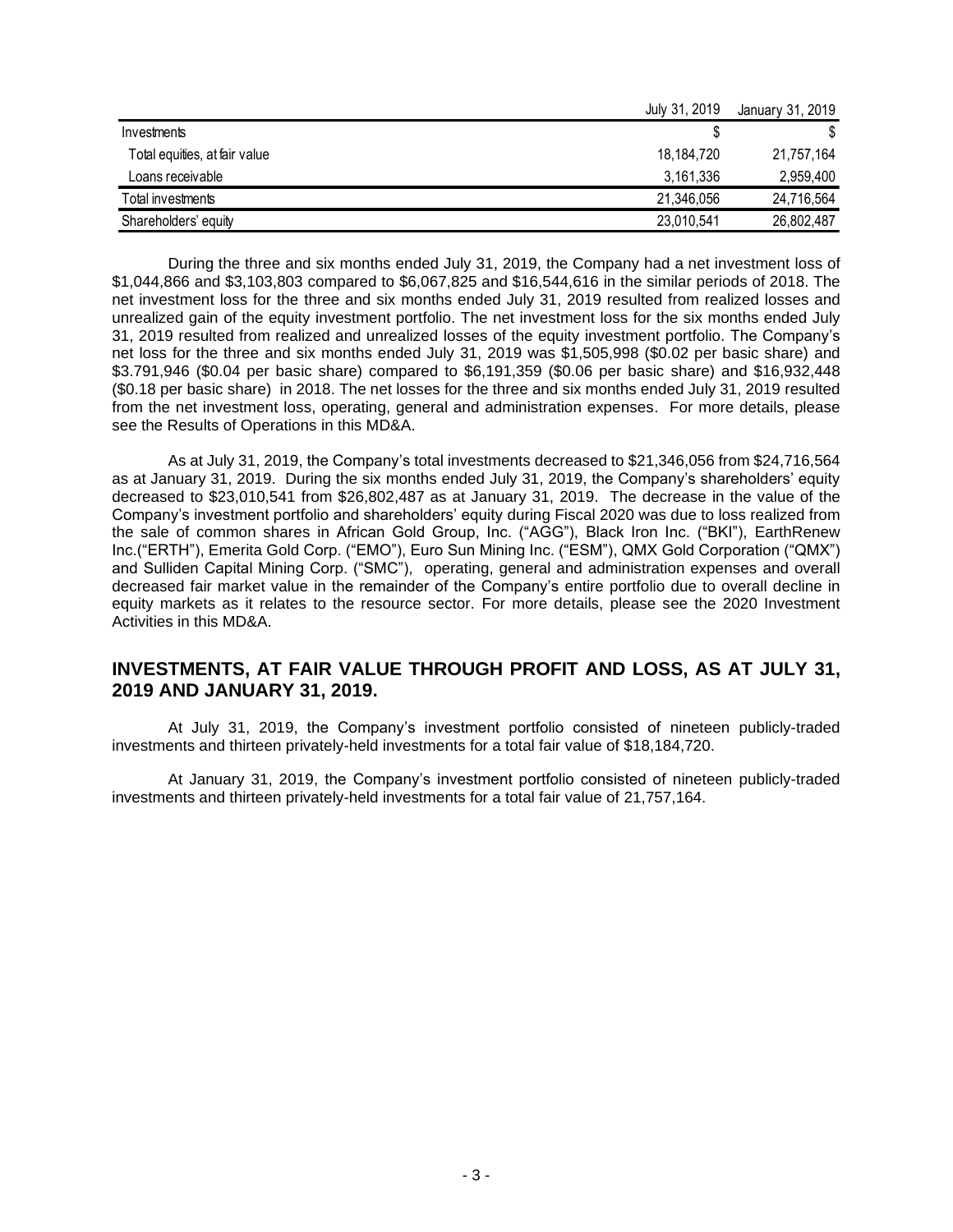# **PUBLIC INVESTMENTS**

At July 31, 2019, the Company's nineteen publicly-traded investments had a total fair value of \$9,194,672.

|                              |              |                                        |                  | Estimated       |         |
|------------------------------|--------------|----------------------------------------|------------------|-----------------|---------|
| Public Issuer                |              | Note Security description              | Cost             | Fair value      | % of FV |
| African Gold Group, Inc.     | (iii)        | 2,578,143 common shares                | \$<br>600,000    | \$<br>982,857   | 10.7%   |
|                              |              | 2,578,143 warrants expire Jun 28, 2021 |                  |                 |         |
| Earthrenew Inc.              | (iii)        | 4,898,160 common shares                | 1,141,932        | 146,945         | 1.6%    |
| Blue Sky Energy Inc.         | (i, ii, iii) | 4,156,680 common shares                | 2,319,166        | 2,078,340       | 22.6%   |
| Euro Sun Mining Inc.         | (iii)        | 700,000 common shares                  | 551,835          | 272,310         | 3.0%    |
|                              |              | 50,000 warrants expire Mar 27, 2021    |                  |                 |         |
| Fura Gems Inc.               | (i, ii, iii) | 14,538,094 common shares               | 3,566,234        | 2,616,857       | 28.5%   |
| Halo Labs Inc.               |              | 625,000 warrants expire Dec 31, 2020   | 67,268           | 54,750          | 0.6%    |
| Jourdan Resources Inc.       | (ii)         | 8,333,333 common shares                | 500,000          | 230,000         | 2.5%    |
|                              |              | 8,333,333 warrants expire Jun 12, 2020 |                  |                 |         |
| Magnolia Colombia Limited    | (iii)        | 1,000,000 common shares                | 100,000          | 121,500         | 1.3%    |
|                              |              | 1,000,000 warrants expire Dec 13, 2019 |                  |                 |         |
| Q-Gold Resources Ltd.        | (i, ii, iii) | 2,500,000 common shares                | 250,000          | 1,025,500       | 11.2%   |
|                              |              | 2,500,000 warrants expire Jul 4, 2020  |                  |                 |         |
| QMX Gold Corporation         |              | 12,632,500 common shares               | 1,752,514        | 1,065,350       | 11.6%   |
|                              |              | 769,250 warrants expire Oct 5, 2019    |                  |                 |         |
|                              |              | 2,500,000 warrants expire Feb 16, 2021 |                  |                 |         |
| Sulliden Mining Capital Inc. | (iii)        | 1,099,000 common shares                | 466,517          | 87,920          | 1.0%    |
| Trigon Metals Inc.           | (i, ii, iii) | 4,245,740 common shares                | 1,610,401        | 389,074         | 4.2%    |
|                              |              | 500,000 warrants expire Jul 31, 2020   |                  |                 |         |
|                              |              | 1,428,571 warrants expire Jan 12, 2020 |                  |                 |         |
| Total of 7 other investment  | (iv)         |                                        | 1,301,376        | 123,269         | 1.2%    |
| Total public investments     |              |                                        | \$<br>14,227,243 | \$<br>9.194.672 | 100.0%  |

**Note**

(i) The Company has filed a Section 62-103 report pursuant to the *Securities Act (Ontario)* for this investment and has filed an early warning report on SEDAR.

(ii) The Company owns, on a partially diluted basis, at least a 10% interest in the investee as at July 31, 2019.

(iii) A director and/or officer of the Company is a director and/or officer of the investee corporation as at July 31, 2019.

(iv) Total other investments held by the Company that are not individually listed as at July 31, 2019. Directors and officers may hold investments personally.

At January 31, 2019, the Company's nineteen publicly-traded investments had a total fair value of \$12,779,879.

| \$12,779,879.          |              |                                         |           |   |            |           |
|------------------------|--------------|-----------------------------------------|-----------|---|------------|-----------|
|                        |              |                                         |           |   | Estimated  |           |
| Public Issuer          | <b>N</b> ote | Security description                    | Cost      |   | Fair value | $%$ of FV |
| Earthrenew Inc.*       | (iii)        | 7,398,160 common shares                 | 1,724,769 | S | 554.862    | 4.3%      |
| Black Iron Inc.        | (iii)        | 7,430,589 common shares                 | 1,611,951 |   | 408,682    | 3.2%      |
| Blue Sky Energy Inc.   |              | $(i, ii, iii)$ 4,156,680 common shares  | 2,319,166 |   | 2,078,340  | 16.3%     |
| Euro Sun Mining Inc.   | (iii)        | 774,075 common shares                   | 1,083,702 |   | 251,574    | $2.0\%$   |
| Fura Gems Inc.         | (i, ii, iii) | 14,538,094 common shares                | 3,566,234 |   | 6,396,761  | 50.0%     |
| Halo Labs Inc.         |              | 625,000 warrants expire Dec 31, 2020    | 67,268    |   | 123,688    | 1.0%      |
| Jourdan Resources Inc. | (ii)         | 8,333,333 common shares                 | 500,000   |   | 410.000    | $3.2\%$   |
|                        |              | 8,333,333 w arrants expire Jun 12, 2020 |           |   |            |           |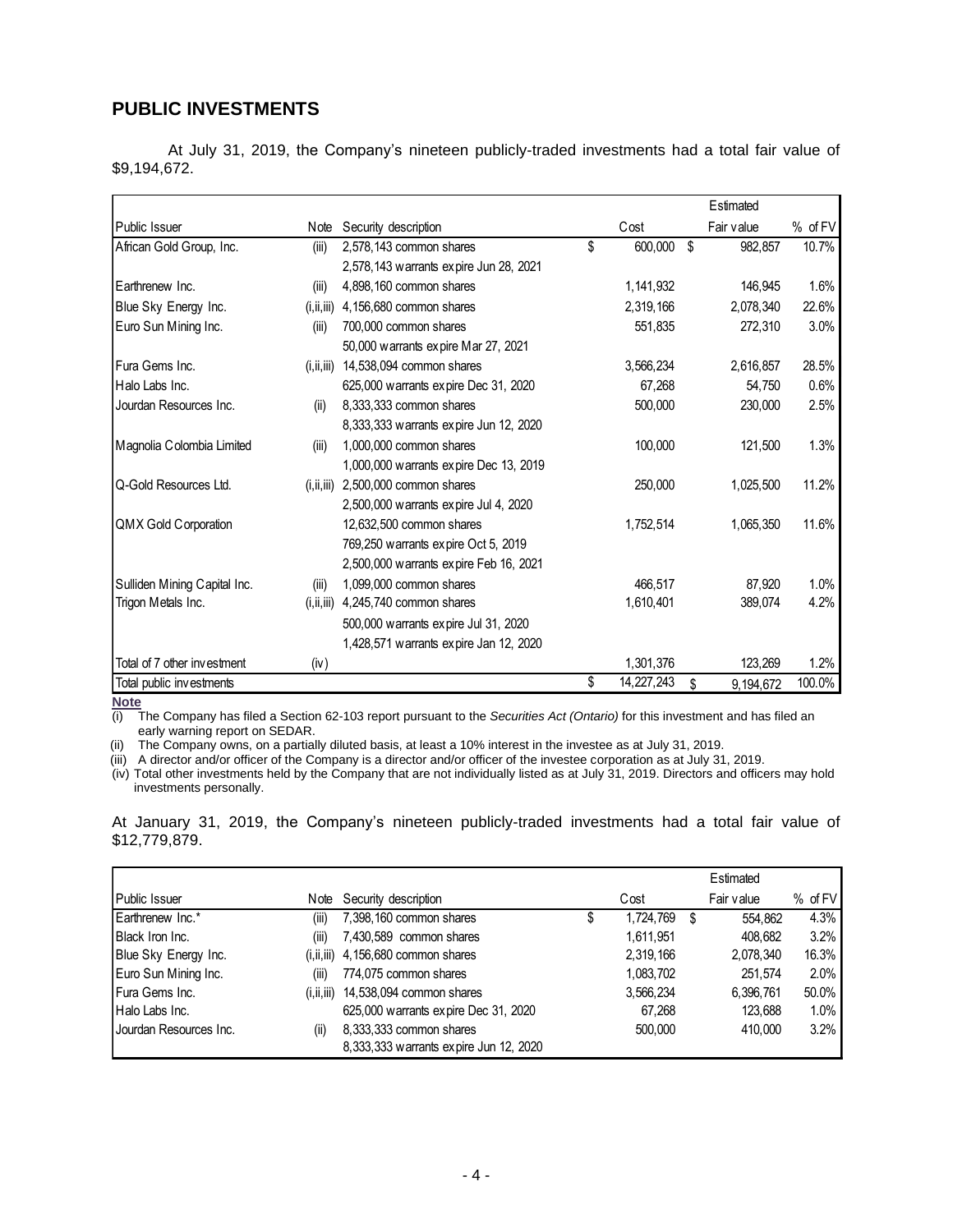|                              |              |                                        |                  | Estimated  |         |
|------------------------------|--------------|----------------------------------------|------------------|------------|---------|
| Public Issuer                | <b>N</b> ote | Security description                   | Cost             | Fair value | % of FV |
| Magnolia Colombia Limited    | (iii)        | 1,000,000 common shares                | 100,000          | 70,300     | 0.6%    |
|                              |              | 1,000,000 warrants expire Dec 13, 2019 |                  |            |         |
| Q-Gold Resources Ltd.        | (i, ii)      | 2,500,000 common shares                | 250,000          | 730.750    | $5.7\%$ |
|                              |              | 2,500,000 warrants expire Jul 4, 2020  |                  |            |         |
| <b>QMX Gold Corporation</b>  |              | 14,882,500 common shares               | 2.034.304        | 1,251,869  | 9.8%    |
|                              |              | 769,250 warrants expire Oct 5, 2019    |                  |            |         |
|                              |              | 2,500,000 warrants expire Feb 16, 2021 |                  |            |         |
| Sulliden Mining Capital Inc. | (iii)        | 1,449,000 common shares                | 615,090          | 144,900    | 1.1%    |
| Trigon Metals Inc.           | (i, ii, iii) | 4,245,740 common shares                | 1,610,401        | 255,387    | 2.0%    |
|                              |              | 500,000 warrants expire Jul 31, 2020   |                  |            |         |
|                              |              | 1,428,571 warrants expire Jan 12, 2020 |                  |            |         |
| Total of 7 other investments | (iv)         |                                        | 1,411,172        | 102,766    | 0.8%    |
| Total public investments     |              |                                        | 16,894,057<br>\$ | 12,779,879 | 100.0%  |

**Note**

(ii) The Company has filed a Section 62-103 report pursuant to the *Securities Act (Ontario)* for this investment and has filed an early warning report on SEDAR.

(ii) The Company owns, on a partially diluted basis, at least a 10% interest in the investee as at January 31, 2019.

(iii) A director and/or officer of the Company is a director and/or officer of the investee corporation as at January 31, 2019.

(v) Total other investments held by the Company that are not individually listed as at January 31, 2019. Directors and officers may hold investments personally.

# **PRIVATE INVESTMENTS**

At July 31, 2019, the Company's thirteen privately-held investments had a total estimated fair value of \$8,990,048.

| of \$8,990,048.                  |              |                          |                  |   |            |           |
|----------------------------------|--------------|--------------------------|------------------|---|------------|-----------|
|                                  |              |                          |                  |   | Estimated  |           |
| Private Issuer                   | Note         | Security description     | Cost             |   | Fair value | $%$ of FV |
| African Thunder Platinum Limited | (i, ii, iii) | 72,440,807 common shares | \$<br>16,529,195 | S | 4.449.480  | 49.5%     |
|                                  |              | 46,230,979 options       |                  |   |            |           |
|                                  |              | 46,230,979 options       |                  |   |            |           |
|                                  |              | 55,477,175 options       |                  |   |            |           |
|                                  |              | 64,723,371 options       |                  |   |            |           |
| Brazil Potash Corp.              | (iii)        | 2,213,698 common shares  | 2,918,551        |   | 2,910,570  | 32.3%     |
| International Cobalt Inc.        | (i, ii)      | 66.67% of interest       | 980,000          |   | 368.498    | 4.1%      |
| Vilhelmina Minerals Inc.         | (i, ii)      | 1,237,500 common shares  | 1.237.500        |   | 1.237.500  | 13.8%     |
| Total of 9 other investments     | (iv)         |                          | 2,810,621        |   | 24,000     | 0.3%      |
| Total private investments        |              |                          | 24,475,867       | S | 8,990,048  | 100.0%    |

**Note**

 $(i)$  The Company owns 66.7% of the outstanding common shares of International Cobalt Inc., 33.2% of the outstanding common shares of Vilhelmina Minerals Inc. and 16.9% of the outstanding common shares and voting rights of African Thunder Platinum Limited. There are no contractual arrangements, financial support, or other restrictions with these companies. Refer to Note 2 of the Company's consolidated financial statements as at and for the period ended January 31, 2019 and 2018 relating to the exemption to consolidating particular subsidiaries and the exemption from accounting for associates using the equity method for investment entities.

(ii) The Company owns, on a partially diluted basis, at least a 10% interest in the investee as at July 31, 2019.

(iii) A director and/or officer of the Company is a director and/or officer of the investee corporation as at July 31, 2019.

(iv) Total other investments held by the Company that are not individually listed as at July 31, 2019. Directors and officers may hold investments personally.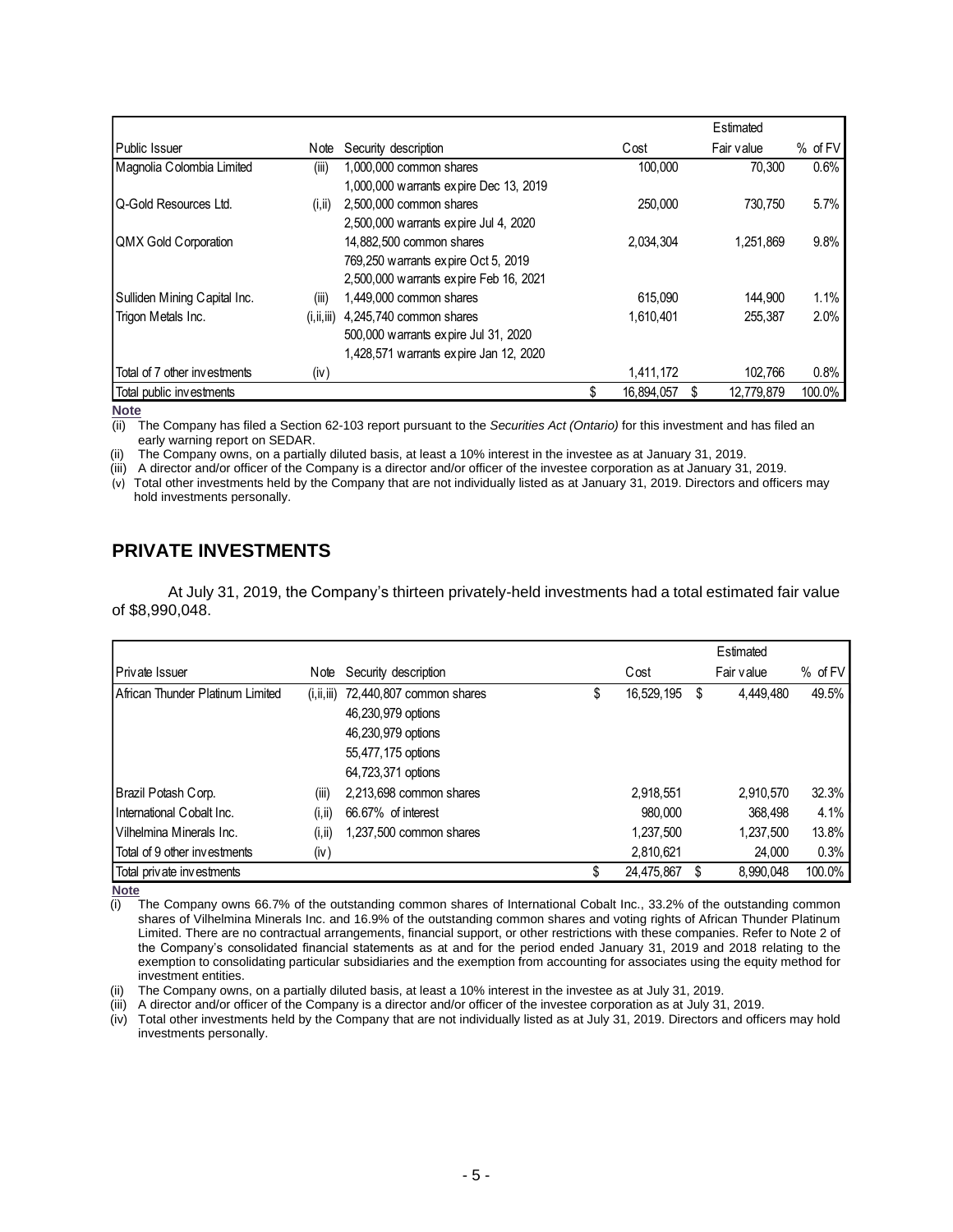At January 31, 2019, the Company's thirteen privately-held investments had a total estimated fair value of \$8,977,285.

| \$8,977,285.                     |              |                          |                  |                 |         |
|----------------------------------|--------------|--------------------------|------------------|-----------------|---------|
|                                  |              |                          |                  | Estimated       |         |
| Private Issuer                   | Note         | Security description     | Cost             | Fair value      | % of FV |
| African Thunder Platinum Limited | (i, ii, iii) | 72,440,807 common shares | \$<br>16,627,348 | \$<br>4.248.452 | 47.3%   |
|                                  |              | 46,230,979 options       |                  |                 |         |
|                                  |              | 46,230,979 options       |                  |                 |         |
|                                  |              | 55,477,175 options       |                  |                 |         |
|                                  |              | 64,723,371 options       |                  |                 |         |
| Brazil Potash Corp.              | (iii)        | 2,213,698 common shares  | 2,918,551        | 2,909,686       | 32.4%   |
| International Cobalt Inc.        | (i, ii)      | 66.67% of interest       | 980.000          | 557.648         | 6.2%    |
| Vilhelmina Minerals Inc.         | (i, ii)      | 1,237,500 common shares  | 1.237.500        | 1,237,500       | 13.8%   |
| Total of 9 other investments     | (iv)         |                          | 2,810,622        | 23.999          | 0.3%    |
| Total private investments        |              |                          | 24,574,021       | 8.977.285       | 100.0%  |

**Note**<br>(i)

The Company owns 66.7% of the outstanding common shares of International Cobalt Inc., 33.2% of the outstanding common shares of Vilhelmina Minerals Inc. and 16.9% of the outstanding common shares and voting rights of African Thunder Platinum Limited. There are no contractual arrangements, financial support, or other restrictions with these companies. Refer to Note 2 of the Company's consolidated financial statements relating to the exemption to consolidating particular subsidiaries and the exemption from accounting for associates using the equity method for investment entities.

(ii) The Company owns, on a partially diluted basis, at least a 10% interest in the investee as at January 31, 2019.

(iii) A director and/or officer of the Company is a director and/or officer of the investee corporation as at January 31, 2019.

(iv) Total other investments held by the Company that are not individually listed as at January 31, 2019. Directors and officers may hold investments personally.



\* As a percentage of the aggregate fair value of our investment portfolio



#### Public/Private Company Allocation\*

\* As a percentage of the aggregate fair value of our investment portfolio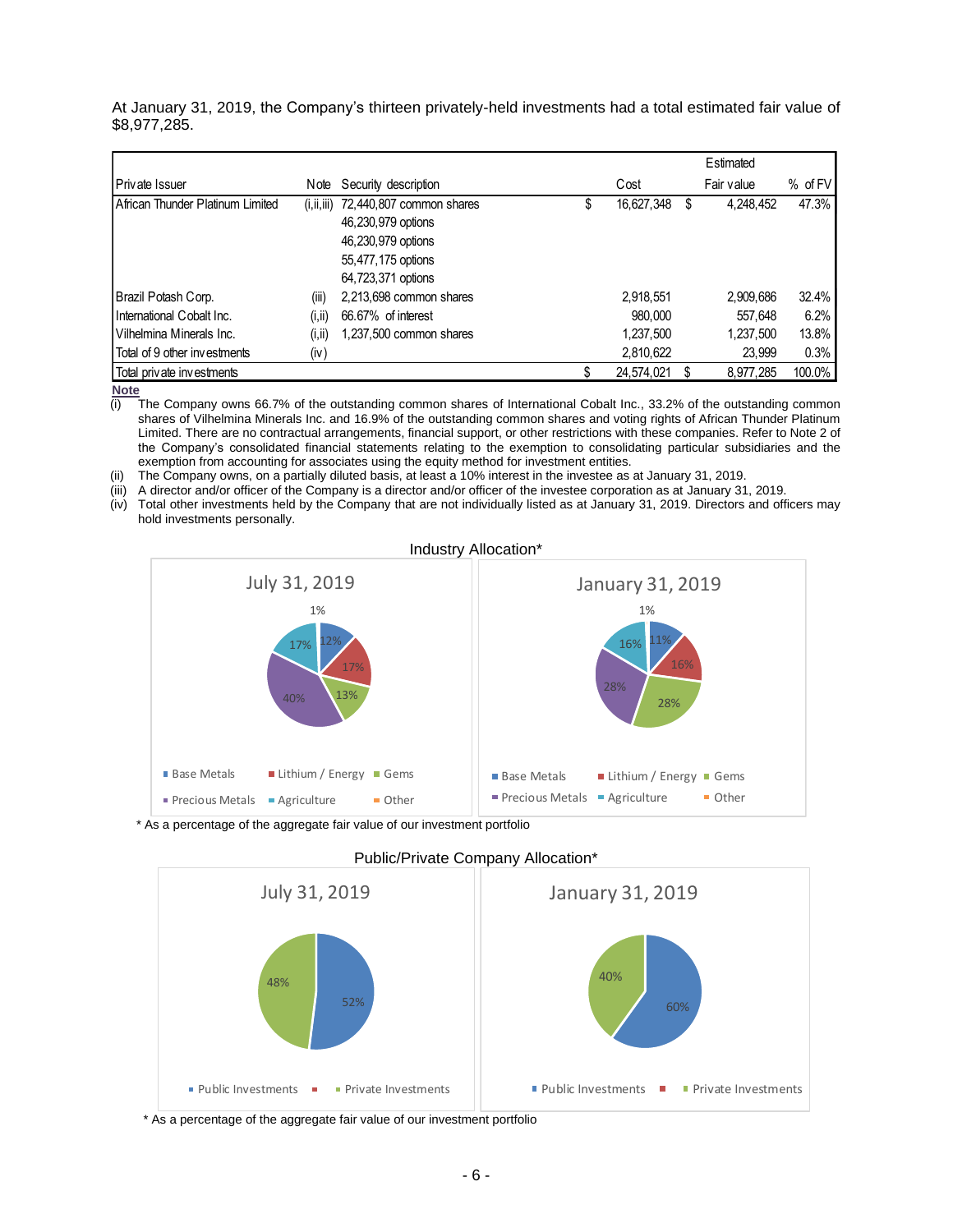# **2020 INVESTMENT ACTIVITIES**

During the six months ended July 31, 2019, the Company invested approximately \$0.5 million and disposed of investments for proceeds of approximately 1.3 million (details below).

# **AGG**

During the six months ended July 31, 2019, the Company purchased approximately 2.9 million units of AGG for approximately \$0.6 million. Each unit consisted of one common share and one share purchase warrant of AGG, The Company also purchased and sold approximately 0.4 million shares of AGG realizing a small loss. AGG also had un unrealized gain of approximately \$0.4 million. As at July 31, 2019, AGG represented approximately 4% of the total assets of the Company. A 10% decline in the fair market value of AGG would result in an estimated increase in after-tax loss to Aberdeen of approximately \$0.07 million. Please refer to AGG's SEDAR profile for additional information on this company.

### **BKI**

During the six months ended July 31, 2019, the Company realized a loss of approximately \$1.1 million from the sale of 7.4 million shares of BKI for proceeds of approximately \$0.5 million. BKI had an unrealized gain of approximately \$1.2 million from the reversal of prior year losses. As at July 31, 2019, BKI represented approximately 0% of the total assets of the Company. Please refer to BKI's SEDAR profile for additional information on this company.

### **ERTH**

During the six months ended July 31, 2019, the Company realized a loss of approximately \$0.5 million from the sale of 2.5 million shares of ERTH for proceeds of \$0.1 million. ERTH had an unrealized gain of approximately \$0.2 million and a cumulative unrealized loss of approximately \$1 million. As at July 31, 2019, ERTH represented approximately 0.6% of the total assets of the Company. A 10% decline in the fair market value of ERTH would result in an estimated increase in after-tax loss to Aberdeen of approximately \$0.01 million. Please refer to ERTH's SEDAR profile for additional information on this company.

### **EMO**

During the six months ended July 31, 2019, the Company realized a loss of approximately \$0.08 million from the sale of 1.6 million shares of EMO for proceeds of \$0.03 million. EMO had an unrealized gain of approximately \$0.002 million and a cumulative unrealized loss of approximately \$0.2 million. Please refer to EMO's SEDAR profile for additional information on this company.

### **ESM**

During the six months ended July 31, 2019, the Company invested in 0.5 million units of ESM for approximately \$0.2 million. Each unit consisted of one common share and one-half of one share purchase warrant. The Company also exercised 0.2 million share purchase warrants of ESM at \$0.50 per warrant for \$0.1 million. The Company realized a loss of approximately \$0.4 million from the sale of approximately 0.8 million shares of ESM for proceeds of \$0.4 million. ESM also had an unrealized gain of approximately \$0.6 million and a cumulative unrealized loss of approximately \$0.3 million. As at July 31, 2019, ESM represented approximately 1.1% of the total assets of the Company. A 10% decline in the fair market value of ESM would result in an estimated increase in after-tax loss to Aberdeen of approximately \$0.02 million. Please refer to ESM's SEDAR profile for additional information on this company.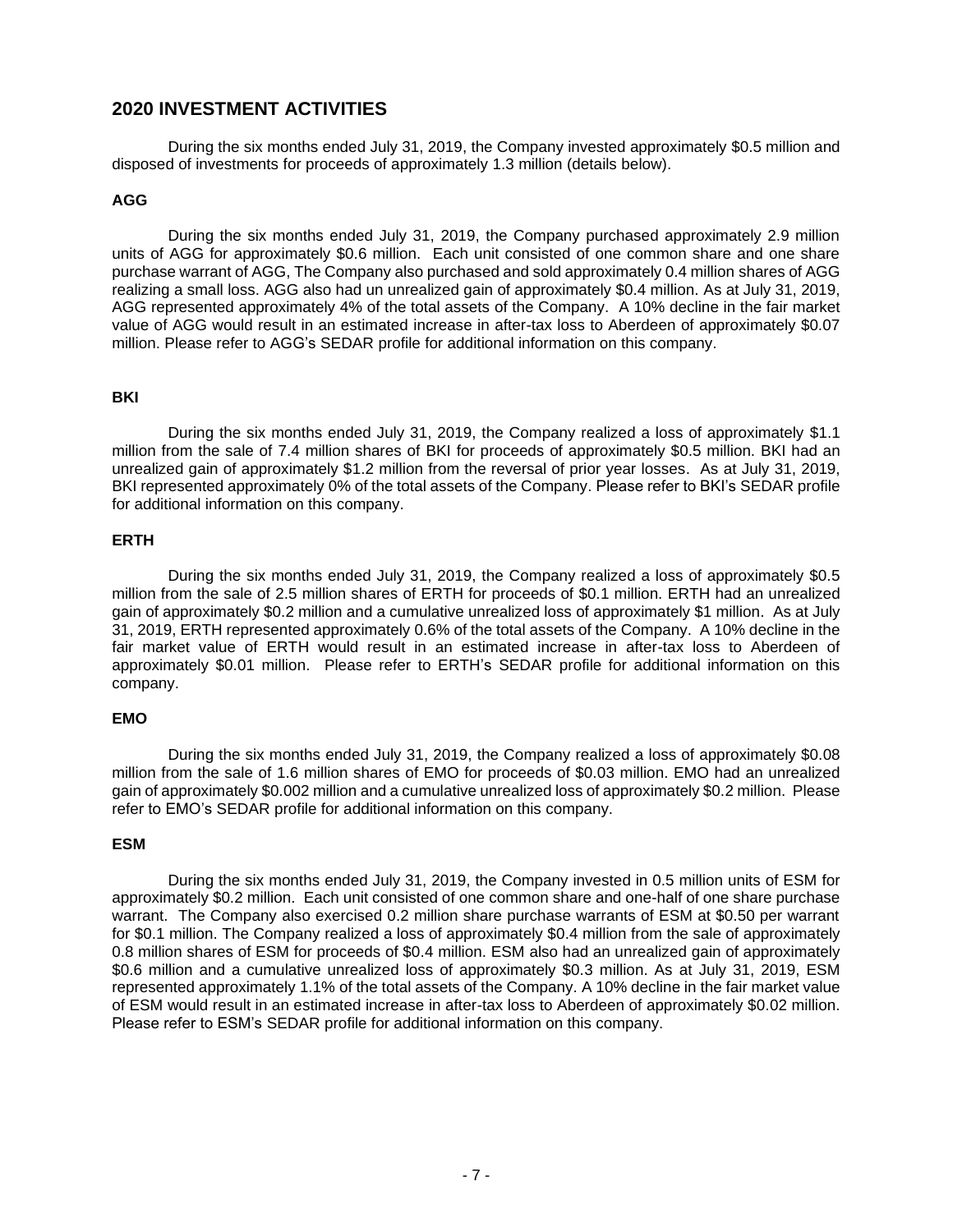#### **QMX**

During the six months ended July 31, 2019, the Company realized a loss of approximately \$0.1 million from the sale of approximately 2.3 million shares of QMX for proceeds of approximately \$0.1 million. QMX had an unrealized gain of approximately \$0.1 million and a cumulative unrealized loss of approximately \$0.7 million. As at July 31, 2019, QMX represented approximately 4.3% of the total assets of the Company. A 10% decline in the fair market value of QMX would result in an estimated increase in after-tax loss to Aberdeen of approximately \$0.08 million. Please refer to QMX's SEDAR profile for additional information on this company.

#### **SMC**

During the six months ended July 31, 2019, the Company realized a loss of approximately \$0.1 million from the sale of 0.4 million shares of SMC for proceeds of approximately \$0.03 million. SMC also had an unrealized gain of approximately \$0.1 million and a cumulative unrealized loss of approximately \$0.4 million. Please refer to SMC's SEDAR profile for additional information on this company.

#### **African Thunder ("ATP")**

During the six months ended July 31, 2019, there were no realized gains or losses on African Thunder. The Company received a return of capital of approximately \$0.08 million. ATP had an unrealized gain of approximately \$0.3 million and an unrealized loss of approximately \$12.1 million. As at July 31, 2019, African Thunder represented approximately 18.1% of the total assets of the Company. A 10% decline in the fair market value of African Thunder would result in an estimated increase in after-tax loss to Aberdeen of approximately \$0.3 million.

## **Brazil Potash Corp. ("BPC")**

During the six months ended July 31, 2019, there were no realized gains or losses on BPC. The Company had unrealized gain of approximately \$890 and a cumulative unrealized loss of \$8,000 on BPC. As at July 31, 2019, BPC represented approximately 12.7% of the total assets of the Company. A 10% decline in the fair market value of BPC would result in an estimated increase in after-tax loss to Aberdeen of approximately \$0.2 million.

### **Fura Gems Inc. ("FURA")**

During the six months ended July 31, 2019, there were no realized gains or losses on FURA. FURA had unrealized loss of approximately \$3.8 million and a cumulative unrealized loss of approximately \$1 million. As at July 31, 2019, FURA represented approximately 10.7% of the total assets of the Company. A 10% decline in the fair market value of FURA would result in an estimated increase in after-tax loss to Aberdeen of approximately \$0.2 million. Please refer to FURA's SEDAR profile for additional information on this company.

#### **Other Public and Private Equity Investments**

During the six months ended July 31, 2019, the Company had a combined unrealized gain of approximately \$0.1 million and a cumulative unrealized loss of approximately \$5.3 million on the remainder of the Company's public and private investments. As at July 31, 2019, these other public and private investments represented approximately 23% of the total assets of the Company. A 10% decline in the fair market value of public and private investments would result in an estimated increase in after-tax loss of approximately \$0.4 million.

During the six months ended July 31,2019, the Company purchased AGG (gold), ESM (gold) and sold its investment in AGG (gold), BKI (base metals), EMO (zinc), ERTH (agriculture), ESM (gold), QMX (gold), and SMC (other). Please refer to the companies' SEDAR profiles for additional information on these companies. Aberdeen does not take any responsibility for its investee SEDAR disclosure and makes no comment as to its accuracy or completeness.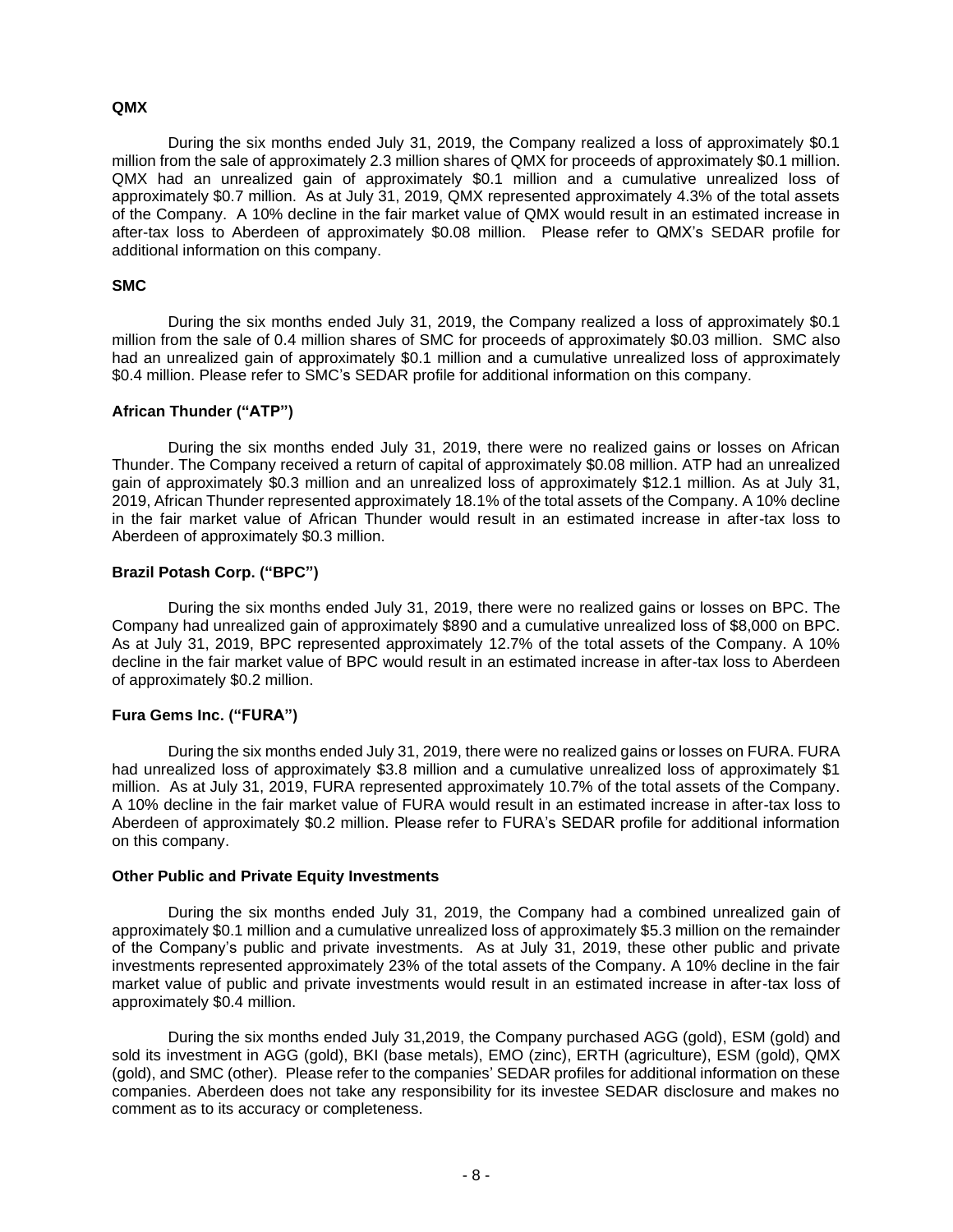As at July 31, 2019, the fair market value of the Company's total investment portfolio had a cumulative unrealized loss of \$20.5 million. The Company had cumulated unrealized losses of approximately \$1.3 million from its base metal holdings, \$1.3 million from its energy holdings, \$12 million from its precious metal holdings, \$3.4 million from its agriculture holdings, \$1 million from its gem stone holdings and \$1.5 million from its other holdings.

# **LOANS RECEIVABLE**

## *Blue Sky Energy Inc.*

On May 9, 2017, the Company entered into an unsecured loan agreement with Blue Sky Energy Inc. ("Blue Sky") and provided \$250,000 to Blue Sky. The loan bears interest of 12% per annum and was due and payable in full on July 5, 2017. The Company granted Blue Sky an extension to repay the loan until December 31, 2017. In consideration for the extension, Blue Sky agreed to pay an extension fee of \$12,500 on the repayment date. No further extension was made beyond December 31, 2017. The Company planned to convert the loan into Blue Sky shares upon completion of Blue Sky's announced reverse acquisition of Irati Energy Corp ("RTO").

On November 9, 2017, the Company signed a loan settlement agreement with Blue Sky whereby Blue Sky will settle the total debt owing at the time of settlement by issuing common shares of Blue Sky valued at \$0.50 per share to Aberdeen in full and final satisfaction of the total debt.

On December 18, 2018, Blue Sky terminated its planned RTO transaction with Irati Energy Corp. Consequently, the Company signed an acceptance of agreement with Blue Sky to settle the total debt of \$303,924 owing as of September 30, 2019 for 607,848 common shares of Blue Sky at \$0.50 per share. The proposed settlement is pending TSXV approval. As settlement has not been received as at January 31, 2019, the loan continues to accrue interest at 12% per annum.

As of July 31, 2019, loan principal of \$250,000 (January 31, 2019 - \$250,000) plus accrued interest and arrangement fee totaling \$78,911 (January 31, 2019 - \$60,500) remained outstanding.

The Company is a 10% security holder of Blue Sky as of July 31, 2019.

### *Brazil Potash Corp.*

In May 2019, the Company entered into a loan agreement with Brazil Potash Corp. ("BPC") for an unsecured loan of \$153,283. Interest is accrued and calculated at 12% per annum. Principal plus accrued interest were due and payable on or before November 30, 2019. BPC and the Company may negotiate repayment of the loans via the transfer of securities or other investment products but any arrangement for repayment other than cash is subject to a subsequent written agreement.

As of July 31, 2019, the loan principal of US\$153,283 (\$201,536) (January 31, 2019 - \$Nil), plus accrued interest of US\$3,202 (\$4,210) (January 31, 2019 - \$Nil) remained outstanding.

A director and officer of the Company (Stan Bharti) and an officer of the Company (Ryan Ptolemy) are a director and an officer, respectively, of BPC.

### *Irati Energy Corp.*

On June 27, 2018, the Company entered into a loan agreement with Irati Energy Inc. ("Irati") whereby the Company loaned \$200,000 to Irati. Interest is accrued and calculated at 12% per annum. Principal plus accrued interest and due and payable on or before December 27, 2018. Irati and the Company may negotiate repayment of the loans via the transfer of securities or other investment products but any arrangement for repayment other than cash are subject to a subsequent written agreement. The Company granted Irati extension to repay the loan until June 27, 2019 and the loan was further extended to December 27, 2019.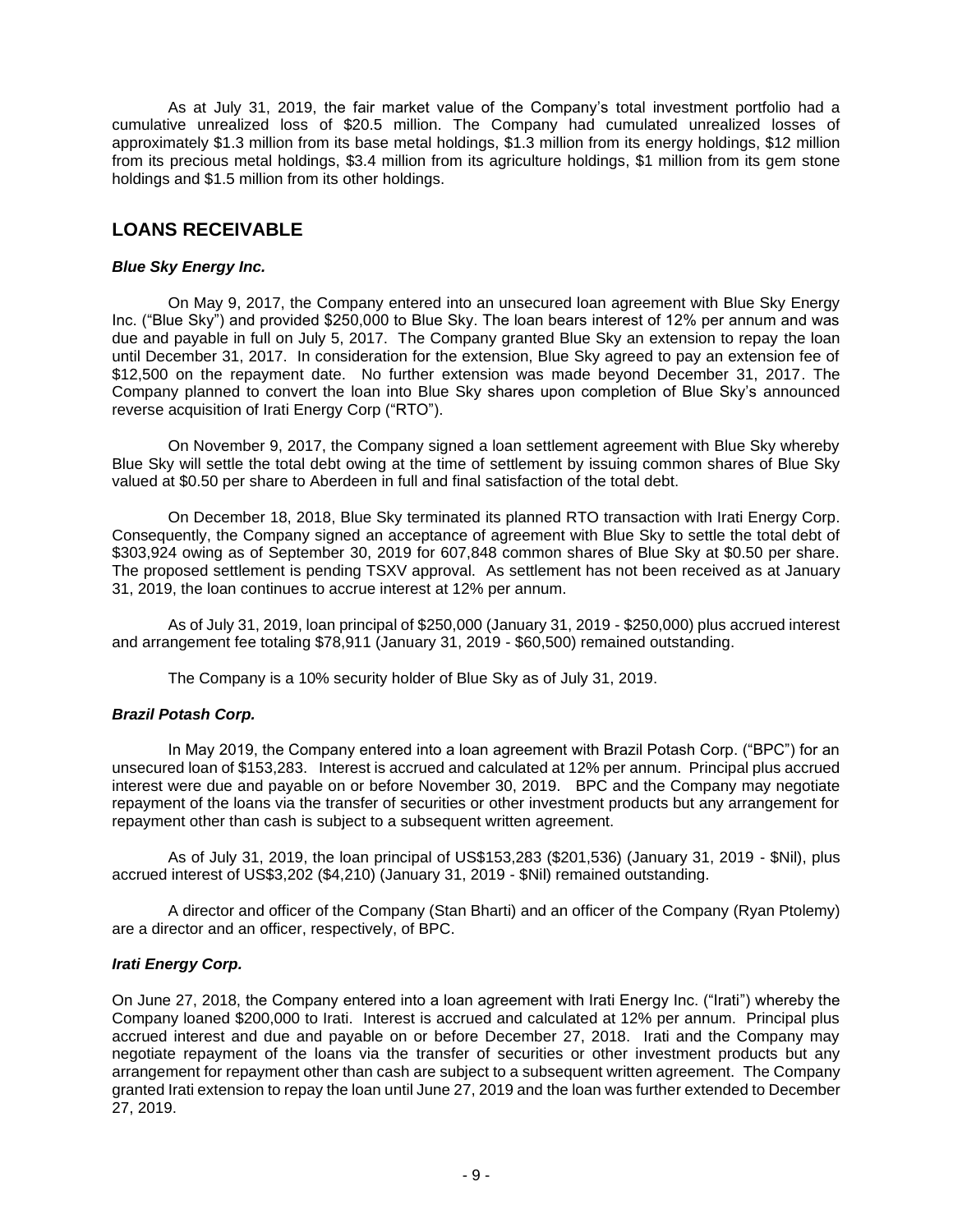As of July 31, 2019, the loan principal of \$200,000 (January 31, 2019 - \$200,000), plus accrued interest of \$26,236 (January 31, 2019 - \$14,334) remained outstanding.

A director and officer of the Company (Stan Bharti) and an officer of the Company (Ryan Ptolemy) are director and officer, respectively, of Irati.

#### *Newdene Gold Inc.*

On May 22, 2018, the Company entered into a loan agreement with Newdene Gold Inc. ("Newdene") whereby the Company loaned \$500,000 to Newdene. Interest is accrued and calculated at 12% per annum. Principal plus accrued interest and due and payable on or before August 31, 2018. Newdene and the Company may negotiate repayment of the loans via the transfer of securities or other investment products but any arrangement for repayment other than cash are subject to a subsequent written agreement. The Company granted Newdene extensions to repay the loan until January 31, 2019 and subsequently until July 31, 2019 and was further extended to January 31, 2020.

As of July 31, 2019, the loan principal of \$500,000 (January 31, 2019 - \$500,000) plus accrued interest of \$71,507 (January 31, 2019 - \$41,753) remained outstanding.

#### *Siwash Holdings Inc. (formerly KAZ Invest AB)*

On March 14, 2017, the Company entered into a loan agreement with KAZ Invest AB ("KAZ") and provided US\$1,000,000 to KAZ. This loan bore interest at 12% per annum. The principal and accrued interest were due and payable to the Company in cash on or before September 14, 2017. KAZ and the Company may negotiate repayment of the loan via the transfer of securities or other investment products but any arrangement for repayment other than cash remains subject to a subsequent written agreement. This loan is unsecured and convertible.

The Company granted KAZ an extension to repay the loan until March 13, 2018. In consideration for the extension, KAZ agreed to pay an extension fee of US\$50,000 on the repayment date.

The Company granted KAZ an extension to repay the loan until September 13, 2018. In consideration for the extension, KAZ agreed to pay an extension fee of US\$50,000 on the repayment date.

On June 5, 2018, the KAZ loan was assigned to Siwash Holdings Inc.("Siwash"). All the terms and condition remained unchanged.

On September 13, 2018, the Company granted Siwash extension to repay the loan until January 31, 2019. In consideration for the extension, Siwash agreed to pay extension fee of US\$30,000 on the repayment date. On January 31, 2019, the Company granted SIWASH further extension to repay the loan until July 31, 2019. The loan was further extended to January 31, 2020.

As of July 31, 2019, the principal balance of US\$1,000,000 (\$1,314,800) (January 31, 2019 - US\$1,000,000 (\$1,314,400)) plus accrued interest and extension fees of US\$413,397 (\$543,535) (January 31, 2019 - US\$353,890 (\$465,154)) remained outstanding.

#### *Trigon Metals Inc.*

The Company entered into a loan agreement with Trigon Metals Inc. ("Trigon") on May 30, 2018 and June 26, 2018 whereby the Company loaned \$200,000 and \$275,000 to Trigon, respectively. Interest on these loans are accrued and calculated at 12% per annum. Principals plus accrued interest are due and payable in cash on November 30, 2018 and December 26, 2018, respectively. Trigon and the Company may negotiate repayment of the loans via the transfer of securities or other investment products but any arrangement for repayment other than cash are subject to a subsequent written agreement. On September 10, 2018, the Company amended the loan agreement signed on June 26, 2018 and loaned an additional \$80,000 to Trigon repayable on December 26, 2018.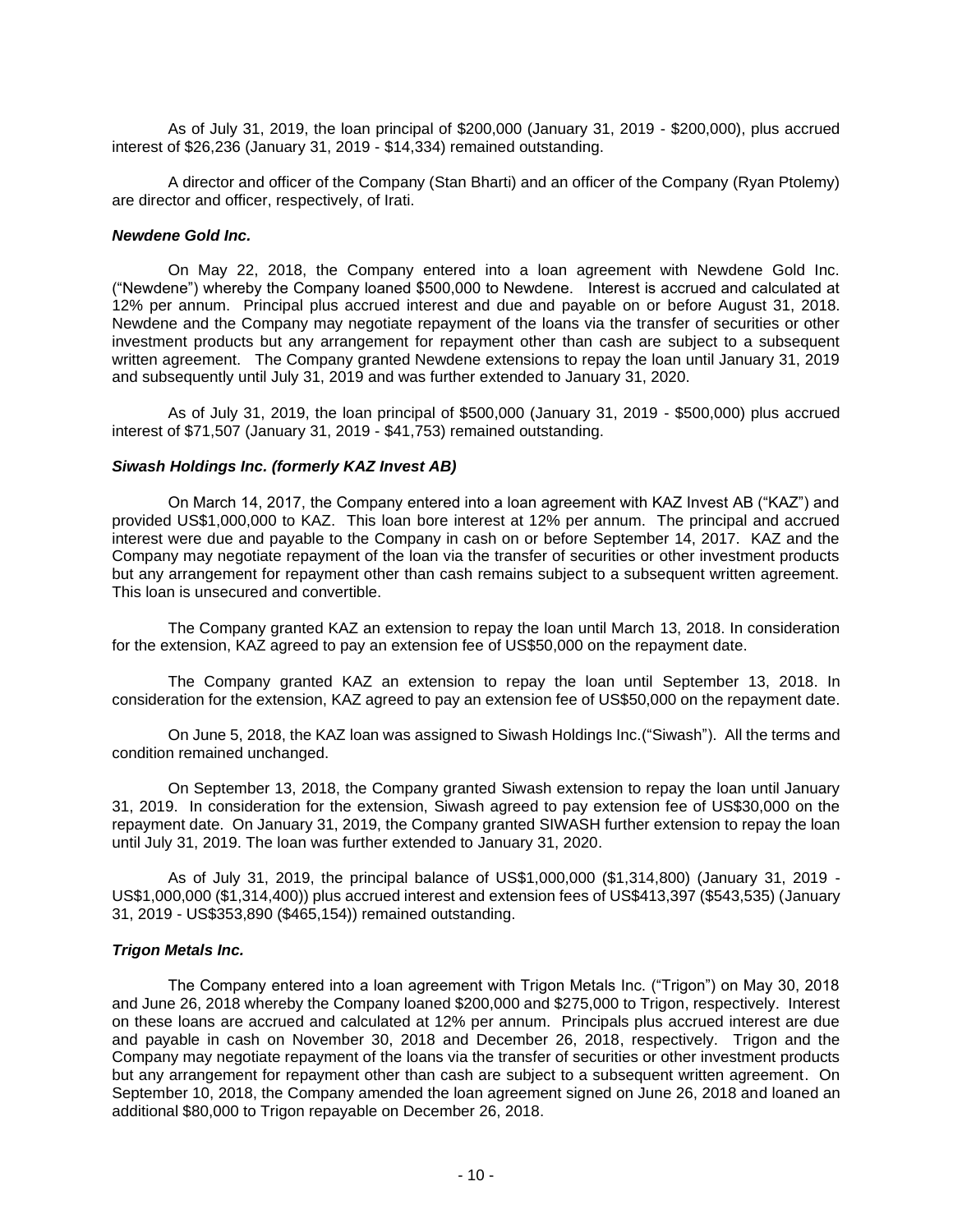Trigon did not repay the first and second loans on November 30, 2018 and December 26, 2018. On December 31, 2018, the Company provided a further \$140,000 to Trigon and continued to accrue interest at 12% per annum. The Company granted Trigon extension to repay all the amounts loaned up to December 31, 2018 until January 31, 2020.

As of July 31, 2019, the loan principal of \$695,000 (January 31, 2019, - \$695,000) plus accrued interest of \$82,678 (January 31, 2019 - \$41,321) remained outstanding.

The Company is a 10% security holder of Trigon as of July 31, 2019.

# **SELECTED ANNUAL INFORMATION**

The following are highlights of audited financial data of the Company for the most recently completed three financial years ended January 31:

|                                      | 2019           | 2018       | 2017       |
|--------------------------------------|----------------|------------|------------|
|                                      | \$             | S          | S          |
| Investment (losses) income & revenue | (24, 292, 391) | 22,666,777 | 14,904,154 |
| Net (loss) income for the year       | (25, 953, 677) | 16,569,549 | 9,796,805  |
| Basic and (loss) diluted per share   | (0.27)         | 0.18       | 0.11       |
| Total assets                         | 27,622,988     | 56,280,944 | 35,565,298 |
| <b>Total liabilities</b>             | 820,501        | 3,706,395  | 1,002,850  |

# **QUARTERLY INFORMATION**

The following is a summary of unaudited financial data for the most recently completed eight quarters:

| Tabular amounts in \$000, except for per share amounts) |                                                                              |                     |            |                   |  |  |  |  |  |  |
|---------------------------------------------------------|------------------------------------------------------------------------------|---------------------|------------|-------------------|--|--|--|--|--|--|
|                                                         | Summary Financial Information for the Eight Quarters Three Months Ended July |                     |            |                   |  |  |  |  |  |  |
| 31, 2019                                                |                                                                              |                     |            |                   |  |  |  |  |  |  |
|                                                         |                                                                              |                     |            |                   |  |  |  |  |  |  |
|                                                         | Investment gains                                                             |                     |            | Basic and diluted |  |  |  |  |  |  |
|                                                         | (losses) &                                                                   | <b>Total assets</b> | Net income | income (loss) per |  |  |  |  |  |  |
| Period                                                  | revenues                                                                     |                     | (loss)     | share             |  |  |  |  |  |  |
| 2020-2 <sup>nd</sup> Qtr                                | (939)                                                                        | 24,503              | (1,506)    | (0.02)            |  |  |  |  |  |  |
| 2020-1st Qtr                                            | (1,951)                                                                      | 25,346              | (2,286)    | (0.02)            |  |  |  |  |  |  |
| 2019-4 <sup>th</sup> Otr                                | (1,360)                                                                      | 27,623              | (1,810)    | (0.02)            |  |  |  |  |  |  |
| $2019-3rd$ Otr                                          | (6,703)                                                                      | 29,546              | (7,211)    | (0.08)            |  |  |  |  |  |  |
| $2019 - 2nd$ Otr                                        | (5,871)                                                                      | 37,129              | (6, 191)   | (0.06)            |  |  |  |  |  |  |
| 2019-1st Qtr                                            | (10, 358)                                                                    | 42,875              | (10, 741)  | (0.11)            |  |  |  |  |  |  |
| 2018-4 <sup>th</sup> Qtr                                | 9,487                                                                        | 56,281              | 5,684      | 0.06              |  |  |  |  |  |  |
| 2018-3 <sup>nd</sup> Qtr                                | 1,732                                                                        | 49,933              | 1.041      | 0.01              |  |  |  |  |  |  |
|                                                         |                                                                              |                     |            |                   |  |  |  |  |  |  |

(Tabular amounts in \$000, except for per share amounts)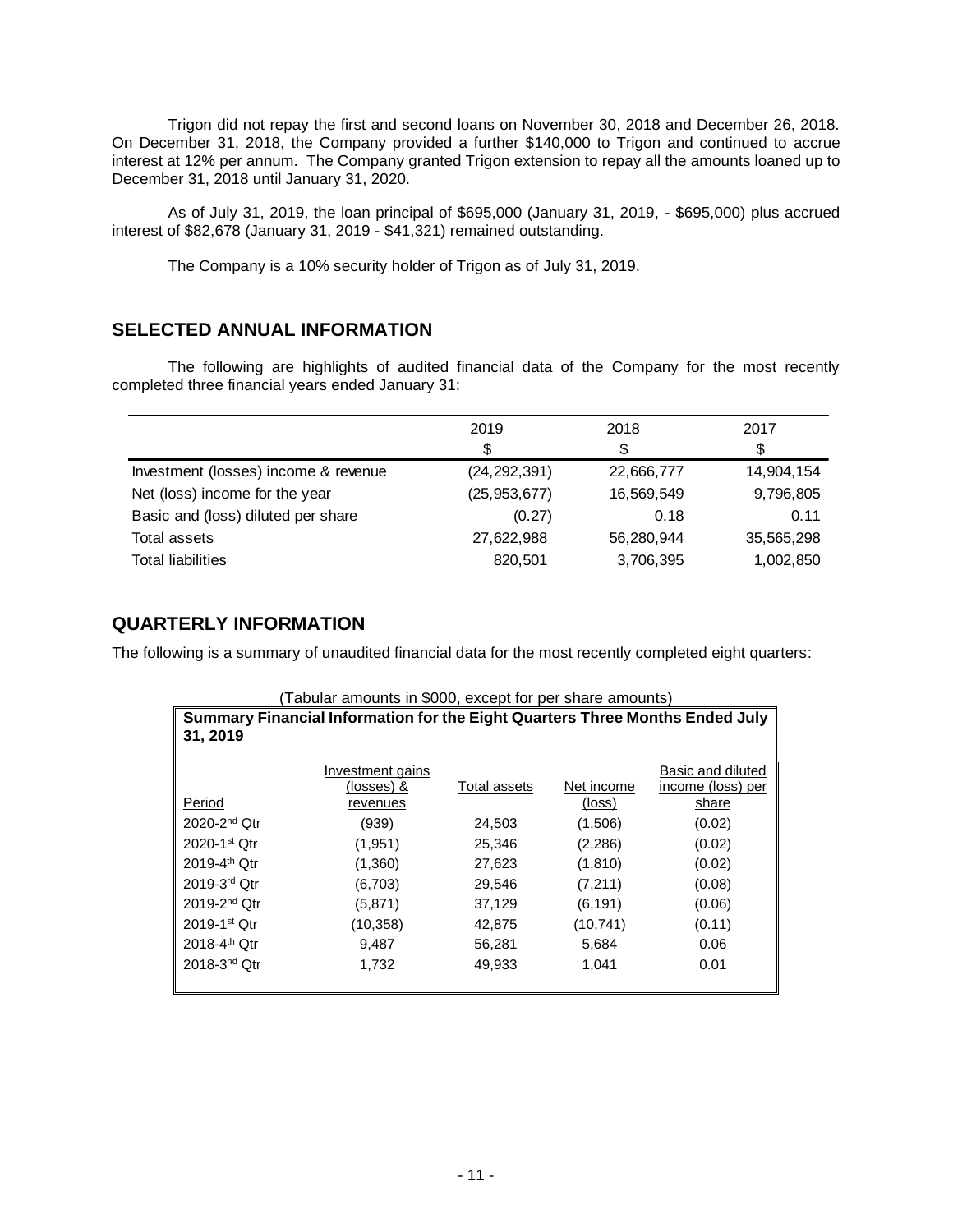During Q3 and Q4 of 2018, the income was mainly driven by the realized gain from the sale of public and private investment and unrealized gain on the remaining investment portfolio.

During Q1 of 2019, the loss was mainly driven by the unrealized loss on the Company's investment portfolio offset by gain realized from the sale of LIX.

During Q2 of 2019, the loss was mainly driven by the unrealized loss on the Company's investment portfolio.

During Q3 of 2019, the loss was mainly driven by the realized and unrealized loss on the Company's investment portfolio.

During Q4 of 2019, the loss was mainly driven by the realized loss on the Company's investments portfolio.

During Q1 of 2020, the loss was mainly driven by the realized and unrealized loss on the Company's investment portfolio.

During Q2 of 2020, the loss was mainly driven by the realized loss on the Company's investment portfolio.

# **RESULTS OF OPERATIONS**

The following is a discussion of the results of operations of the Company for the three and six months ended July 31, 2019 and 2018. This should be read in conjunction with the Company's condensed interim consolidated financial statements for the three and six months ended July 31, 2019 and 2018 and related notes.

#### *Three and six months ended July 31, 2019 and 2018*

|                                            |             | Three months ended July 31, | Six months ended July 31, |              |  |  |
|--------------------------------------------|-------------|-----------------------------|---------------------------|--------------|--|--|
|                                            | 2019        | 2018                        | 2019                      | 2018         |  |  |
|                                            | \$          | S                           | S                         |              |  |  |
| Net (loss)                                 | (1,505,998) | (6, 191, 359)               | (3,791,946)               | (16,932,448) |  |  |
| Realized (loss) gain on investments, net   | (1,563,159) |                             | (2, 296, 327)             | 1,320,000    |  |  |
| Unrealized gain (loss) on investments, net | 518,293     | (6,067,825)                 | (807, 476)                | (17,864,616) |  |  |
| Interest income                            | 94,174      | 99,318                      | 184,818                   | 153,674      |  |  |
| Advisory fees                              | 11.771      | 97.739                      | 29,427                    | 162,300      |  |  |
| Operating, general and administration      | (513, 201)  | (347, 885)                  | (880,009)                 | (812, 537)   |  |  |
| Transaction costs                          | (9, 773)    |                             | (14, 348)                 |              |  |  |
| Interest (expense)                         | (121)       | (113)                       | (234)                     | (169)        |  |  |
| Foreign exchange (loss) gain               | (43,982)    | 27,407                      | (7, 797)                  | 108,900      |  |  |

The net (loss) for the three and six months ended July 31, 2019 was \$(1,505,998) and \$(3,791,946) compared to \$(6,191,359) and \$(16,932,448) for the three and six months ended July 31, 2018.

The Company's realized (loss) on investment was \$(1,563,159) and \$(2,296,327) during the three months and six ended July 31, 2019 compared to realized gain of \$Nil and \$1,320,000 during the three and six months ended July 31, 2018. The Company's unrealized gain (loss) on investments was \$518,293 and \$(807,476) for the three and six months ended July 31, 2019 compared to \$(6,067,825) and \$(17,864,616) in the prior periods. During the six months ended July 31, 2019, the Company sold its investments in AGG,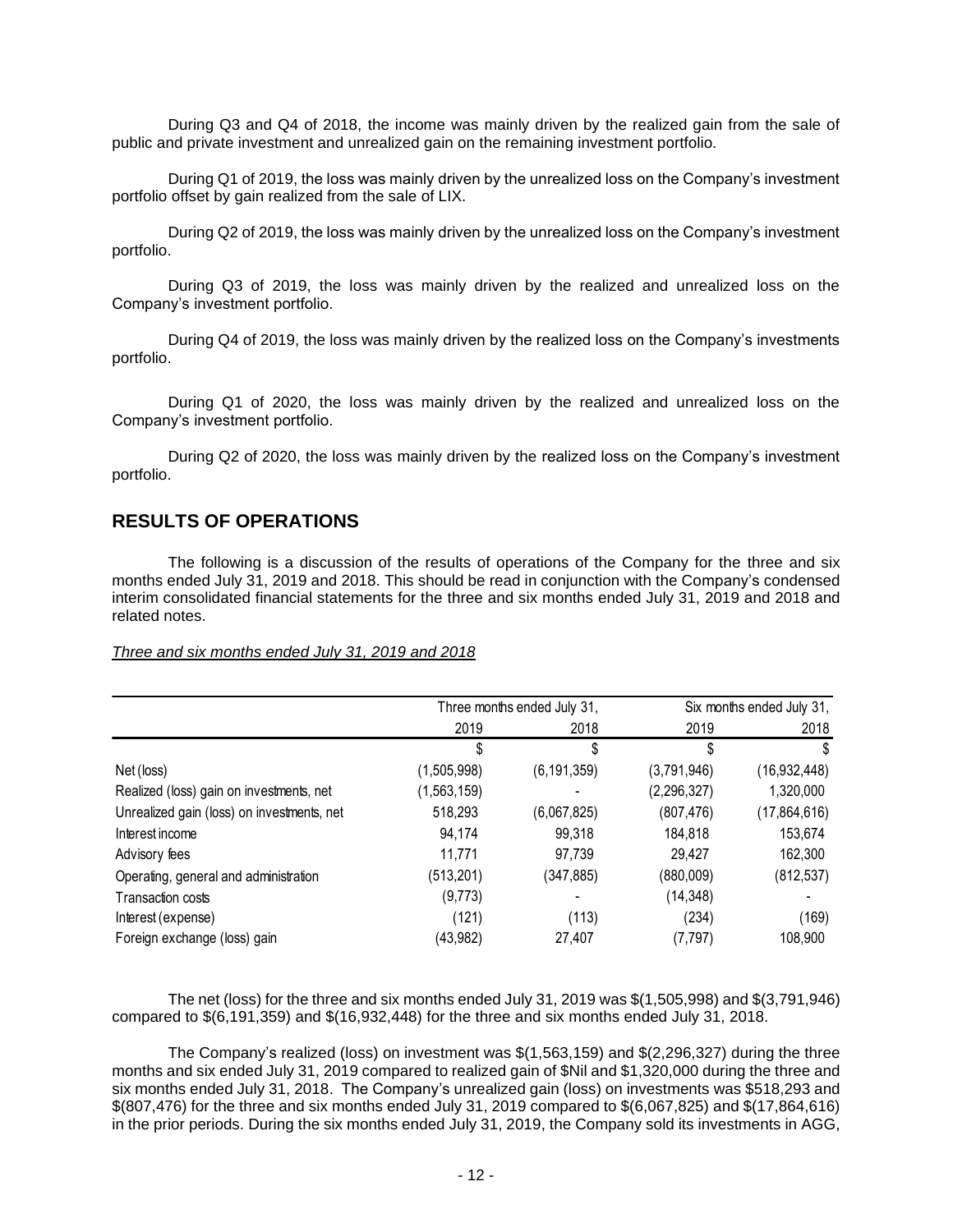BKI, EMO, ERTH, ESM, QMX and SMC and realized a loss of approximately \$2.3 million. The unrealized gain (loss) on investments during the three and six months ended July 31, 2019 was due to decreased fair value of approximately \$(1.1) million and \$(3.8) million on FURA, approximately \$(0.6) million \$(0.4) million combined on the fair value of BPC, Lepidico Ltd.(formerly Desert Lion Energy Inc.), Halo Lab Inc., International Cobalt Inc. and Jourdan Resources Inc., approximately \$(0.3) million and \$0.7 million combined on the fair value of ESM, Magnolia Colombia Limited and Trigon Metals Inc., offset by increased in fair value of approximately \$1.2 million and \$1.5 million combined on the fair value of BKI and EMO resulting from reversal of prior year losses, and \$1.3 million and \$1.2 million combined on the fair value of the remaining portfolio.

During the three and six months ended July 31, 2019, the Company recorded interest income of \$94,174 and \$184,818 compared to \$99,318 and \$153,674 for the three and six months ended July 31, 2019. Interest was earned from the Company's loans receivable. See Loans Receivable Section for details.

During the three and six months ended July 31, 2019, the Company recorded advisory fees of \$11,771 and \$29,427 compared to \$97,739 and \$162,300 for the three and six months ended July 31, 2019. The advisory fees were earned from debt arrangement and management fees from Ore Acquisition Partners.

Operating, general and administrative expense for the three and six months ended July 31, 2019 was \$513,201 and \$880,009 compared to \$347,885 and \$812,537 for the three and six months ended July 31, 2019. The increase in the three and six months ending July 31, 2019 was due to increased consulting fees in Q2 plus loss adjusted on the fair value of DSU in Q2 last year, increased spending on legal, promotion and travel in 2019 . For the three and six months ended July 31, 2019 and 2018, other major expenses of the Company that comprise general and administrative expenses include compensation of \$223,356 and \$424,644 (2018 – \$195,323 and \$427,483), legal, accounting and professional fees of \$79,196 and \$108,093 (2018 – \$58,992 and \$90,257), filing and transfer agent fees of \$7,595 and \$23,619 (2018 – \$970 and \$17,506), shareholder communication and promotion of \$46,869 and \$55,203 (2018 – \$21,460 and \$62,801), travel of \$88,478 and \$140,623 (2018 – \$13,714 and \$101,495) and general office and administration costs of \$67,707 and \$127,827 (2018 – \$57,426 and \$112,995).

The Company recorded \$9,773 and \$14,348 in transactions costs for the three and six months ended July 31, 2019 compared to \$Nil and \$Nil for the three and six months ended July 31, 2018. There were no trading activities during Q1 and Q2 last year resulting from no commissions incurred on the sale and purchase of equity investments.

The Company recorded a foreign exchange (loss) gain of \$(43,982) and \$(7,797) during the three and six months ended July 31, 2019 compared to \$27,407 and \$108,900 during the three and six months ended July 31, 2018. The loss in the current years reflects unfavourable currency fluctuations in the Company's loans receivable and investments denominated in US dollars.

# **CASH FLOWS**

# *Three and six months ended July 31, 2019*

Cash provided from (used in) operating activities during the three and six months ended July 31, 2019 was \$190,293 and \$65,239 compared to \$(4,778,699) and \$176,303 during the three and six months ended July 31, 2018. The difference between the operating cash flow and the net loss reflects the unrealized nature of gain from the Company's investment holdings. Operating cash flow for the three and six months ended July 31, 2019 was largely generated by the proceeds of \$861,141 and \$1,308,244 from the disposal of the Company's portfolio and \$78,401 and \$78,401 return on capital from ATP, offset by purchase of portfolio investments of \$(317,756) and \$(467,756) and short term loan provided of \$(206,625) and \$(206,625), general and administrative expenses and net changes in investment and non-cash working capital. During the three and six months ended July 31, 2018 was largely generated by \$Nil and \$7,830,000 proceeds from the disposal of the Company's investment portfolio, \$Nil and \$470,000 of short-term loan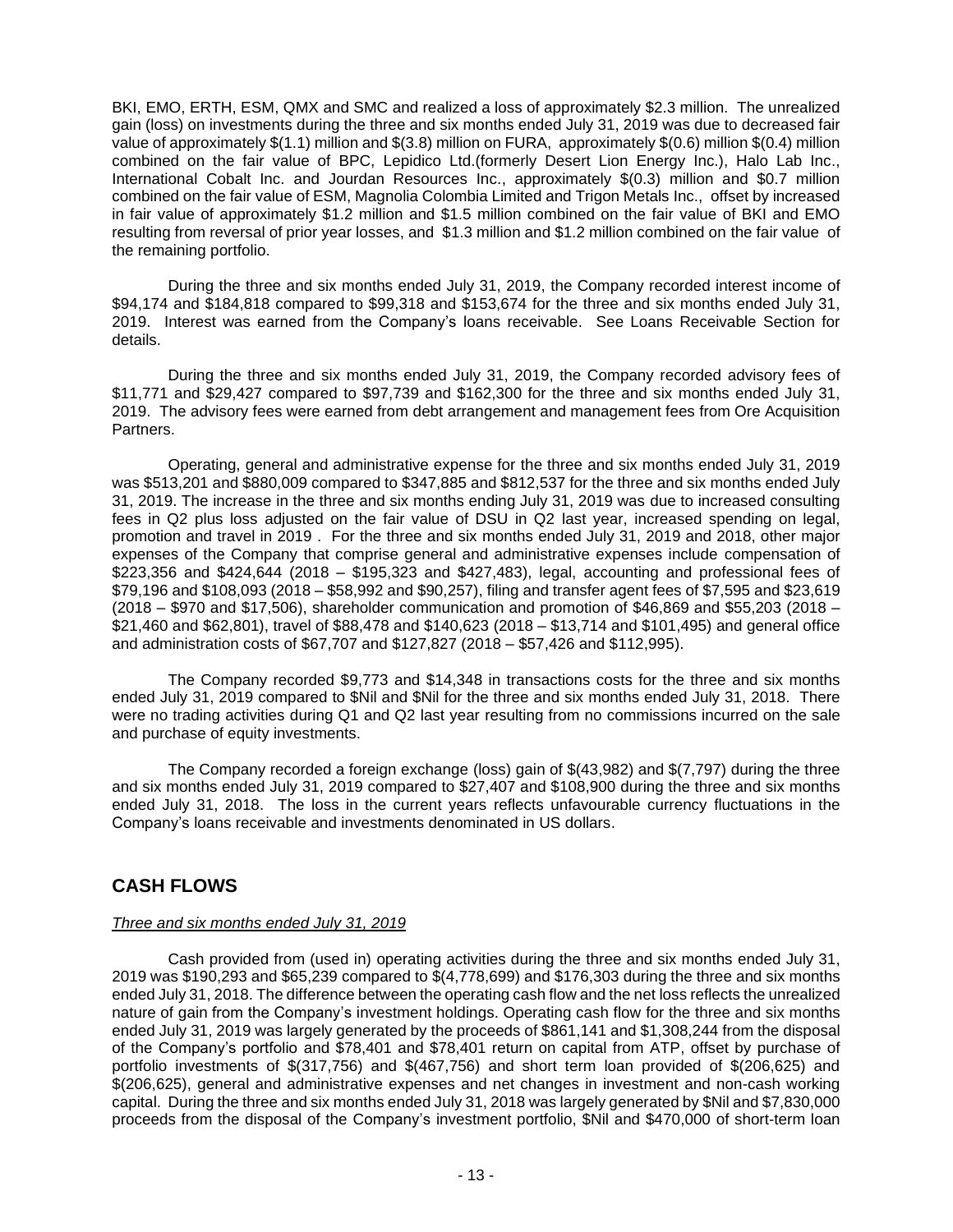repaid offset by \$(1,481,578) and \$(1,966,016) purchase of portfolio investments, \$(2,478,200) and \$(2,478,200) of short term loan provided, general and administrative expenses, and net changes in investment and non-cash working capital.

There were no investing and financing activities during the three and six months ended July 31, 2019 and 2018.

# **LIQUIDITY AND CAPITAL RESOURCES**

Aberdeen relies upon various sources of funds for its ongoing operating activities. These resources include proceeds from dispositions of investments, interest and dividend income from investments, advisory fees, and corporate borrowings on the Company's margin account.

Aberdeen generated \$65,239 from its operating activities and used \$Nil in its investing and financing activities during the six months ended July 31, 2019. Included in cash provided in operations are \$1,308,244 generated from the disposal of portfolio investments and \$78,401 return on capital from ATP, offset by \$(467,756) used in acquiring new investments and \$(206,625) of short-term loan provided. The estimated fair value of its equity portfolio investments is \$18,184,720, loan receivable of \$3,161,336, amounts receivable of \$890,053 and cash of \$193,248. This was partially offset by liabilities of \$1,492,802.

# **OUTLOOK**

The resource equity markets improved in Q2 resulting in the Company's investment portfolio incurring an unrealized gain of \$0.5 million. During Q2, the Company made an additional equity investment in ESM and AGG. The Company continues to review opportunistic investments in companies it feels it can achieve an exceptional capital appreciation.

The Company's strategy will be to focus on more advanced, less risky investments in miningfriendly jurisdictions to generate superior risk-adjusted returns for Aberdeen's shareholders.

Aberdeen manages its portfolio among three broad categories of investments in the metals and mining sector and over the longer investment cycle will vary its target ratio between the three categories:

- 1.
- 1. Long-term opportunities: Dominantly private companies where Aberdeen can acquire a meaningful controlling position through an equity investment or convertible loans. The holding period is expected to be three plus years. For these types of investments, Aberdeen will typically seek to take a lead role in financing and strategic planning. Aberdeen would expect to achieve liquidity from a public listing in the future, or through a merger/acquisition of the private assets.
- 2. Short/medium-term opportunities: Dominantly small or microcap public companies with moderate to low trading liquidity. Aberdeen will typically enter a position in a private placement where it can obtain warrants as well as common shares, and in many cases, may be a significant shareholder (i.e. >5%) of the Company. The holding period is expected to be nine months to two years. While Aberdeen may not be a lead investor in these cases, it will seek to maintain close contact with management and monitor the growth and risk against our expectations and seek liquidity as the Company delivers on its growth targets.
- 3. Trading opportunities: Aberdeen will at times maintain small minority positions in companies where it can capitalize on its expertise in the sector to realize on short-term opportunities or catalysts. Typically, positions would be held for less than nine months. This is not a focus for management currently.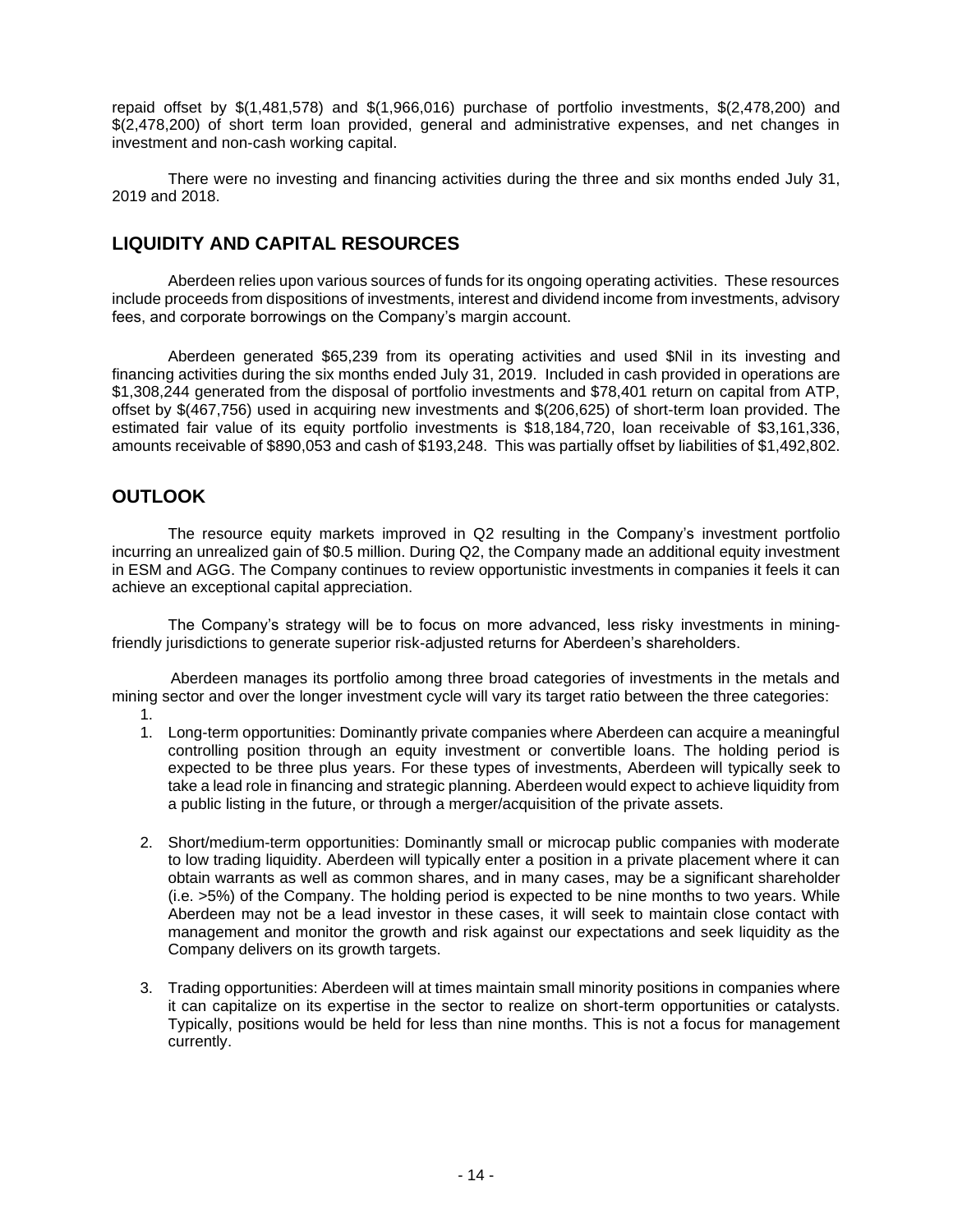# **COMMITMENT AND CONTINGENCIES**

### *Management contracts*

The Company is party to certain management contracts. These contracts contain minimum commitments of approximately \$182,000 ranging from 30 days to one month and additional contingent payments of up to approximately \$5,217,000 upon the occurrence of a change of control. As a triggering event has not taken place, the contingent payments have not been reflected in the condensed interim consolidated financial statements as at and for the three and six months ended July 31, 2019.

#### *Tax positions*

In assessing the probability of realizing income tax assets and the valuation of income tax liabilities, management makes estimates related to expectations of future taxable income, applicable tax planning opportunities, expected timing of reversals of existing temporary differences and the likelihood that tax positions taken will be sustained upon examination by applicable tax authorities. In making its assessments, management gives additional weight to positive and negative evidence that can be objectively verified. Estimates of future taxable income are based on forecasted cash flows from operations and the application of existing tax laws in each jurisdiction. The Company considers relevant tax planning opportunities that are within the Company's control, are feasible and within management's ability to implement. Examination by applicable tax authorities is supported by individual facts and circumstances of the relevant tax position examined in light of all available evidence. Where applicable tax laws and regulations are either unclear or subject to ongoing varying interpretations, it is reasonably possible that changes in these estimates can occur that materially affect the amounts of income tax assets recognized. Also, future changes in tax laws could limit the Company from realizing the tax benefits from the deferred tax assets. The Company reassesses unrecognized income tax assets at each reporting period.

#### *F&M costs sharing policy*

The Company was party to a cost sharing policy with F&M whereby the Company will be responsible for 50% of costs, including any reasonable third-party costs such as legal, technical, and/or accounting expenses jointly incurred in connection with, or arising as a result of the pursuit of certain investment opportunities and the subsequent development of any such investment opportunities that are acquired by the Company and F&M up to a maximum of \$500,000. In the event any expenses incurred with respect to the investment opportunities are recouped by either party, such amounts will be allocated 50% to each party. As at October 31, 2016, \$500,000 had been incurred by the Company. On March 27, 2017, the Board amended the cost sharing agreement whereby the Company would pay all legal, technical, and/or accounting expenses in connection with or arising as a result of the pursuit of certain investment opportunities and the subsequent development of any such investment opportunities that are acquired by the Company and F&M. During the six months ended July 31, 2019, the Company incurred \$1,485 (2018 - \$27,251) of legal and professional fees. As at July 31, 2019 \$1,298,509 (January 31, 2019 - \$1,297,024) had been incurred by the Company. Stan Bharti, an officer and director of the Company, is the Executive Chairman of F&M.

### *FRC loan agreement*

During 2017, the Company entered into a loan agreement with Forbes Royalty Corporation ("FRC"), a corporation controlled by Stan Bharti, a director and officer of the Company. Pursuant to this agreement, the Company has agreed to make loans to FRC up to a maximum of \$1,000,000. During the six months ended July 31, 2019, the Company advanced a total of \$56,482 (2018 - \$8,570) to FRC. As at July 31, 2019, \$316,369 (January 31, 2019 - \$259,887) had been advanced pertaining to the loan agreement. See Related Party Section for more details.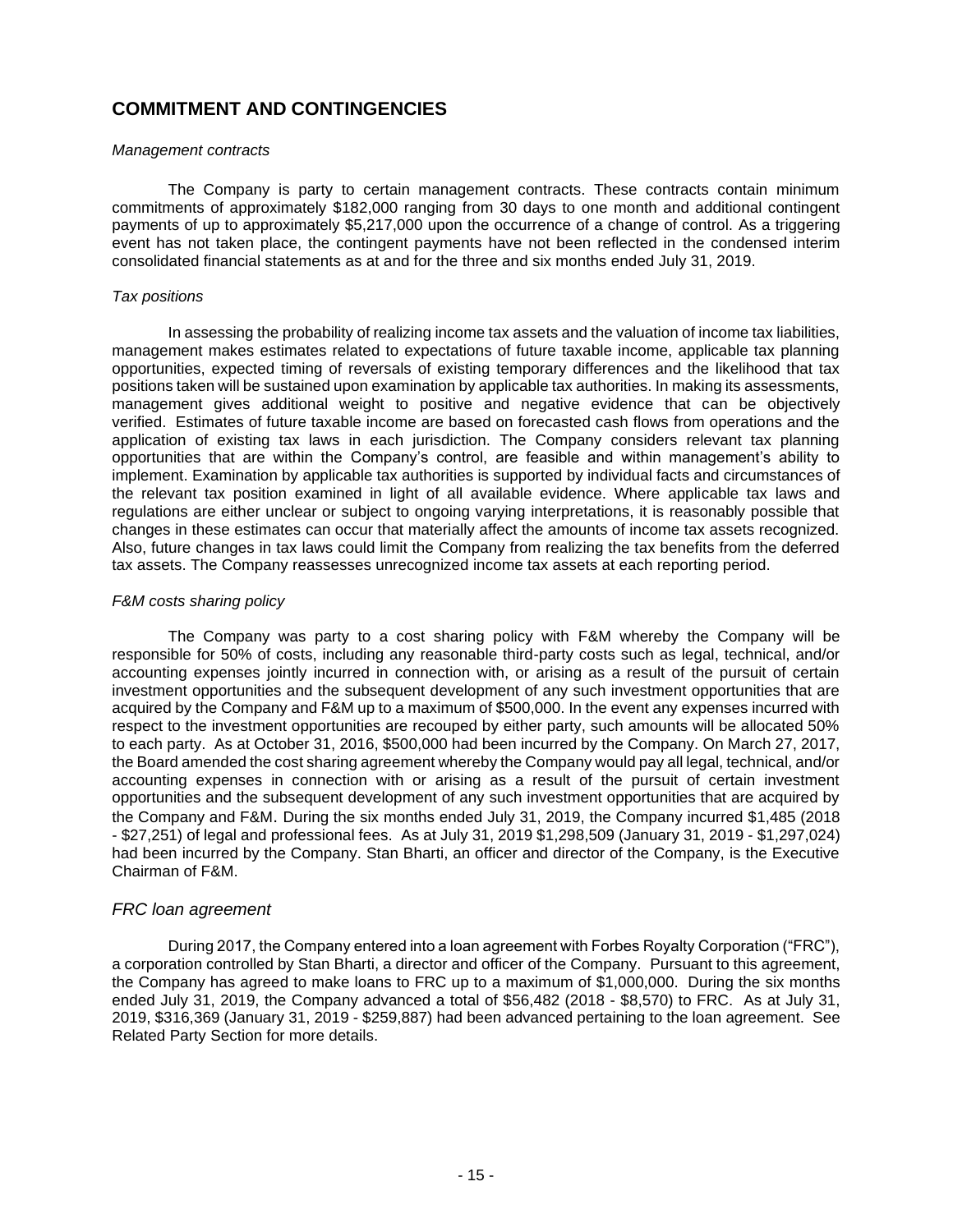# **FINANCIAL INSTRUMENTS**

# *Fair value*

IFRS requires that the Company disclose information about the fair value of its financial assets and liabilities. Fair value estimates are made at the statements of financial position date, based on relevant market information and information about the financial instrument. These estimates are subjective in nature and involve uncertainties in significant matters of judgment and therefore cannot be determined with precision. Changes in assumptions could significantly affect these estimates.

The Company has determined the carrying value of its financial instruments as follows:

- i. The carrying value of cash, amounts receivable, due to brokers, accounts payable and accrued liabilities reflected on the statements of financial position approximate fair value because of the limited terms of these instruments.
- ii. Loans receivable, public and private investments are carried at amounts in accordance with the Company's accounting policies as set out in Note 2 of the annual audited consolidated financial statements as at and for the years ended January 31, 2019.
- iii. Prior to maturity, the outstanding loans receivable are carried at their discounted value. Following their maturity, loans receivable are carried at their estimated realizable value.

The following table illustrates the classification of the Company's financial instruments, measured at fair value on the statements of financial position as at July 31, 2019 and January 31, 2019 categorized into levels of the fair value hierarchy:

|                                                 | Level 1          | Level 2<br>(Valuation<br>technique - |   | Level 3<br>(Valuation<br>technique - |                  |
|-------------------------------------------------|------------------|--------------------------------------|---|--------------------------------------|------------------|
|                                                 | (Quoted Market   | observable market                    |   | non-observable                       |                  |
| Financial assets (liabilities), fair value      | price)           | Inputs)                              |   | market inputs)                       | Total            |
| Publicly traded investments                     | \$<br>5,582,993  | \$<br>2,768,728                      | S |                                      | \$<br>8,351,721  |
| Non-trading warrants on public investments      |                  | 842.951                              |   |                                      | 842.951          |
| Private investments                             |                  |                                      |   | 8,990,048                            | 8,990,048        |
| DSU in accounts payable and accrued liabilities | (60, 500)        |                                      |   |                                      | (60, 500)        |
| Investment receivable and payable               |                  | (470.000)                            |   | 19,722                               | (450, 278)       |
| July 31, 2019                                   | 5,522,493        | 3,141,679                            |   | 9,009,770                            | \$<br>17,673,942 |
| Publicly traded investments                     | \$<br>10,010,576 | \$<br>2,223,326                      | S |                                      | \$<br>12,233,902 |
| Non-trading warrants on public investments      |                  | 545.977                              |   |                                      | 545.977          |
| Private investments                             |                  |                                      |   | 8,977,285                            | 8,977,285        |
| DSU in accounts payable and accrued liabilities | (60, 500)        |                                      |   |                                      | (60, 500)        |
| January 31, 2019                                | 9,950,076        | 2,769,303                            |   | 8,977,285                            | 21,696,664       |

The following table presents the changes in fair value measurements of financial instruments classified as Level 2 for the periods ended July 31, 2019 and January 31, 2019.

|                                          | Six months ended | Years ended      |
|------------------------------------------|------------------|------------------|
| Investments, fair value                  | July 31, 2019    | January 31, 2019 |
| Balance, beginning of year               | \$<br>2,769,303  | \$<br>14,740,571 |
| Purchase at cost - shares and warrants   | 750,000          | 2,779,950        |
| Disposal at cost - warrants              | (11,780)         | (85,043)         |
| Transferred (to) Level 1                 | (467, 143)       | (10,510,460)     |
| Transferred from Level 3                 |                  | 111,868          |
| Unrealized and realized gain (loss), net | 571,299          | (4, 267, 583)    |
| Balance, end of period                   | \$<br>3,611,679  | \$<br>2,769,303  |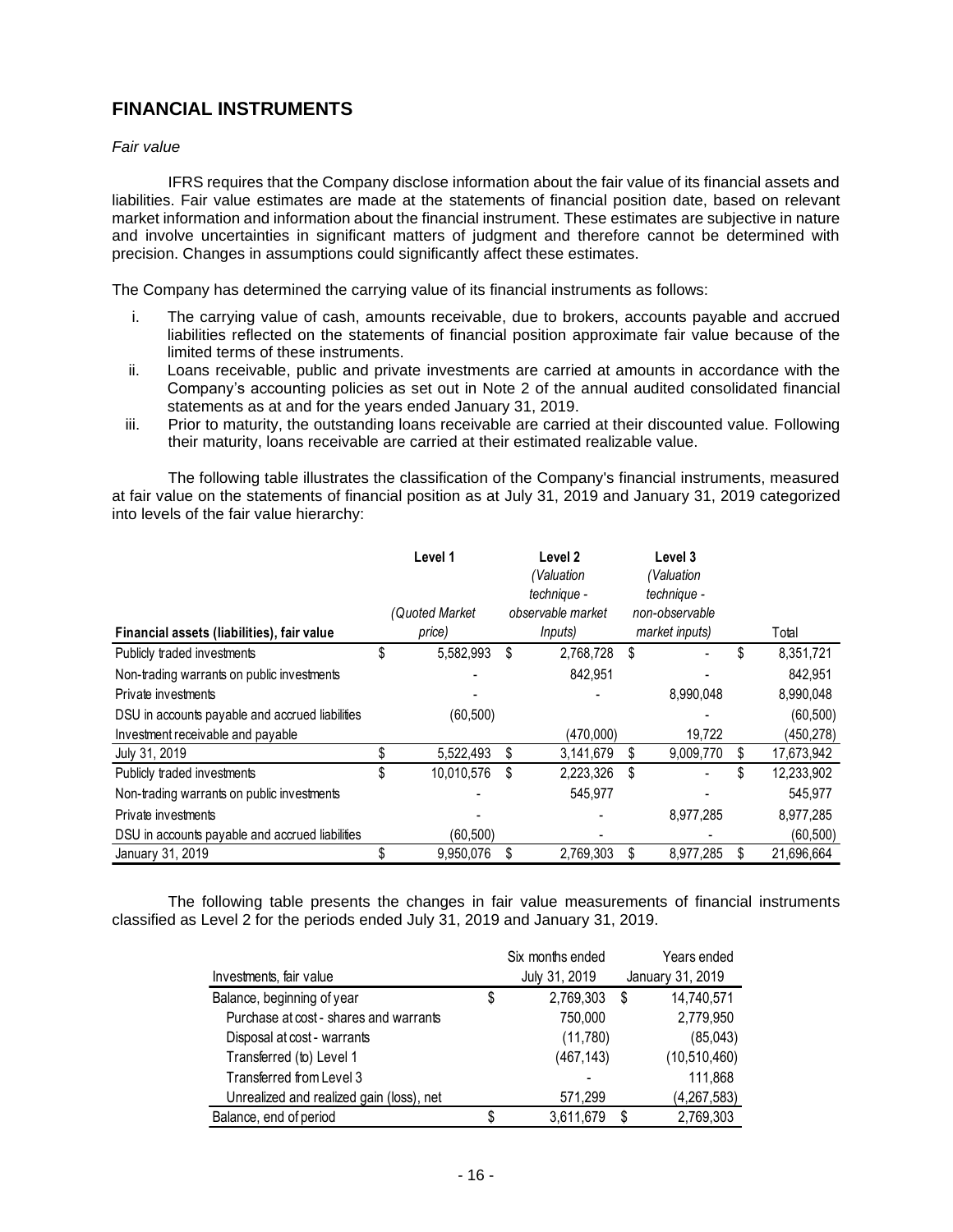During the six months ended July 31, 2019, public investments of \$750,000 were purchased, \$11,780 were disposed and \$467,143 were transferred to level 1 as restriction had been removed from these public investments. During the year ended January 31, 2019, public investments of \$2,779,950 were purchased, \$85,043 were disposed, \$111,868 were transferred from Level 3 resulting from RTO transaction, \$2,319,166 were transferred from level 1 due to ceased trade and \$12,829,626 were transferred to Level 1 upon the removal of restriction from these public investments.

The following table presents the changes in fair value measurements of financial instruments classified as Level 3 for the periods ended July 31, 2019 and January 31, 2019. These financial instruments are measured at fair value utilizing non-observable market inputs. The net realized and unrealized gain (losses) are recognized in the statements of (loss) income.

|                                         |    | Six months ended | Years ended      |
|-----------------------------------------|----|------------------|------------------|
| Investments, fair value                 |    | July 31, 2019    | January 31, 2019 |
| Balance, beginning of year              | \$ | 8,977,285        | \$<br>16,133,095 |
| Purchase at cost - shares               |    |                  | 637,500          |
| Share for debt conversion               |    |                  | 111,868          |
| Options exercised                       |    |                  | 2,644,578        |
| Transferred to public                   |    |                  | (7,584,767)      |
| Return of capital on investment         |    | (98, 153)        |                  |
| Unrealized and realized gain (loss) net |    | 110,916          | (2.964.989)      |
| Balance, end of period                  | S  | 8,990,048        | \$<br>8,977,285  |

Included in unrealized and realized gain (loss) for the periods ended July 31, 2019 and January 31, 2019, the total gain (loss) that are attributable to change in realized and unrealized gain (losses) relating to those assets and liabilities held at July 31, 2019 were \$110,916 (January 31, 2019 – (\$2,964,989)).

Within Level 3, the Company included private company investments that are not quoted on an exchange. The key assumptions used in the valuation of these instruments include (but are not limited to) the value at which a recent financing was done by the investee, company-specific information, trends in general market conditions, discount cash flow models and the share performance of comparable publiclytraded companies.

The following table presents the fair value, categorized by key valuation techniques and the unobservable inputs used within Level 3 as at:

|                               |    |            | July 31, 2019             |                                    |                                             |
|-------------------------------|----|------------|---------------------------|------------------------------------|---------------------------------------------|
| Description                   |    | Fair value | Valuation technique       | Significant unobservable input(s)  | Range of significant<br>unobservable inputs |
| African Thunder Platinum Ltd. | \$ | 4,449,480  | Net asset value           | Net realizable value of put option | US\$21.3 million                            |
|                               |    |            |                           | Discount rate                      | 10.25%                                      |
| Brazil Potash Corp.           |    | 2,910,570  | Recent financing          | Marketability of shares            | 0% discount                                 |
| International Cobalt Inc.     |    | 368.498    | Net asset value           | Marketability of shares            | 0% discount                                 |
| Vilhelmina Minerals Inc.      |    | 1,237,500  | Recent financing          | Marketability of shares            | 0% discount                                 |
| Yukoterre Resources Inc.      |    | 24,000     | Adjusted recent financing | Marketability of shares            | 0% - 100% discount                          |
|                               | S  | 8,990,048  |                           |                                    |                                             |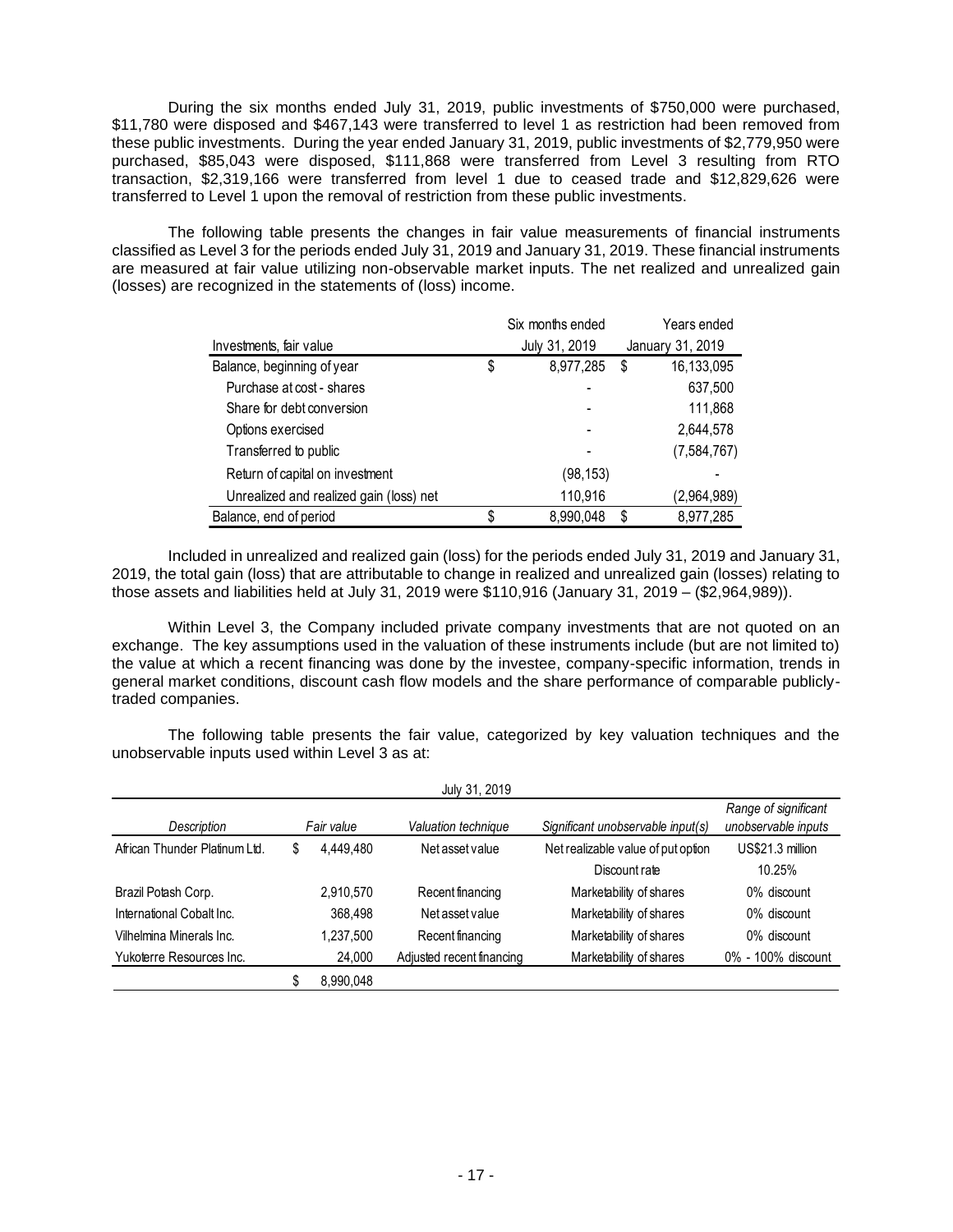|                               |                 | Jaliual V J I, ZU I 9     |                                    |                                             |
|-------------------------------|-----------------|---------------------------|------------------------------------|---------------------------------------------|
| Description                   | Fair value      | Valuation technique       | Significant unobservable input(s)  | Range of significant<br>unobservable inputs |
| African Thunder Platinum Ltd. | \$<br>4.248.452 | Net asset value           | Net realizable value of put option | US\$21.3 million                            |
|                               |                 |                           | Discount rate                      | 10.25%                                      |
| Brazil Potash Corp.           | 2,909,685       | Recent financing          | Marketability of shares            | 0% discount                                 |
| International Cobalt Inc.     | 557.648         | Net asset value           | Marketability of shares            | 0% discount                                 |
| Vilhelmina Minerals Inc.      | 1,237,500       | Recent financing          | Marketability of shares            | 0% discount                                 |
| Yukoterre Resources Inc.      | 24,000          | Adjusted recent financing | Marketability of shares            | 0% - 100% discount                          |
|                               | 8,977,285       |                           |                                    |                                             |

January 31, 2019

As valuations of investments for which market quotations are not readily available, are inherently uncertain, may fluctuate within short periods of time and are based on estimates, determination of fair value may differ materially from the values that would have resulted if a ready market existed for the investments. Given the size of the private investment portfolio, such changes may have a significant impact on the Company's financial condition or operating results.

## *African Thunder Platinum Limited*

The valuation of July 31, 2019 was based on the net asset valuation of African Thunder. African Thunder entered into a sale and subscription agreement to sell its Smokey Hills Mauritius subsidiaries which includes the Smokey Hills mine in exchange for US\$24 million in SAIL Group shares. The sale and subscription agreement grants African Thunder the right under certain circumstances, to sell its shares back to SAIL Group for US\$22 million over the option term and gives SAIL Group the right to redeem the shares for an adjusted actual cash flow of US\$ 21.3 million paid in instalments between June 2019 and September 2020. Management has determined that there are no reasonable possible alternative assumptions that would change the fair value significantly as at July 31, 2019. As at July 31, 2019, a +/- 10% change in the fair value of ATP will result in a corresponding +/-\$444,948 (January 31, 2019 - +/-\$424,845) change in income. As at July 31, 2019 a discount rate of 6% would increase the fair value by approximately \$111,000 (January 31, 2019 - \$185,000) whereas a discount rate of 14% would decrease the fair value by approximately \$92,000 (January 31, 2019 - \$151,000).

### *Brazil Potash Corp.*

Brazil Potash Corp. is a fertilizer company focus on developing a world-case scale potash basin in the state of Amazonas, Brazil. The valuation of Brazil Potash is based on a December 2018 stock option exercise of US\$1 per share. Management has determined that there are no reasonably possible alternative assumptions that would change the fair value significantly as at July 31, 2019. As at July 31, 2019, a +/- 10% change in the fair value of Brazil Potash Corp. will result in a corresponding +/- \$291,057 (January 31, 2019 - \$290,969) change in income. The Company has applied a marketability discount of 0% to its nonpublic investments valued based on a recent financing. Had the Company applied a marketability discount of 5%, it would have resulted in a corresponding decrease of \$139,000 (January 31, 2019 - \$139,000) in income.

### *International Cobalt Inc.*

On October 23, 2017, the Company invested \$980,000 for a 66.7% interest into International Cobalt Inc. On October 23, 2017, International Cobalt Inc. invested \$980,000 into the Pacific Rim Cobalt Corp. private placement unit financing at \$0.35 per unit. As at July 31, 2019, International Cobalt Corp. had no other assets or liabilities. As at July 31, 2019, the Company valued its fair market value of this investments based on the on the net asset value of International Cobalt Inc. underlying asset, shares and warrants held in Pacific Rim Cobalt Corp. Management has determined that there are no reasonably possible alternative assumptions that would change the fair value significantly as at July 31 2019. As at July 31, 2019, a +/- 10% change in the fair value of International Cobalt Inc. will result in a corresponding +/- \$36,850 (January 31, 2019 - \$55,765) change in income. The Company has applied a marketability discount of 0% to its nonpublic investments valued based on a recent financing. Had the Company applied a marketability discount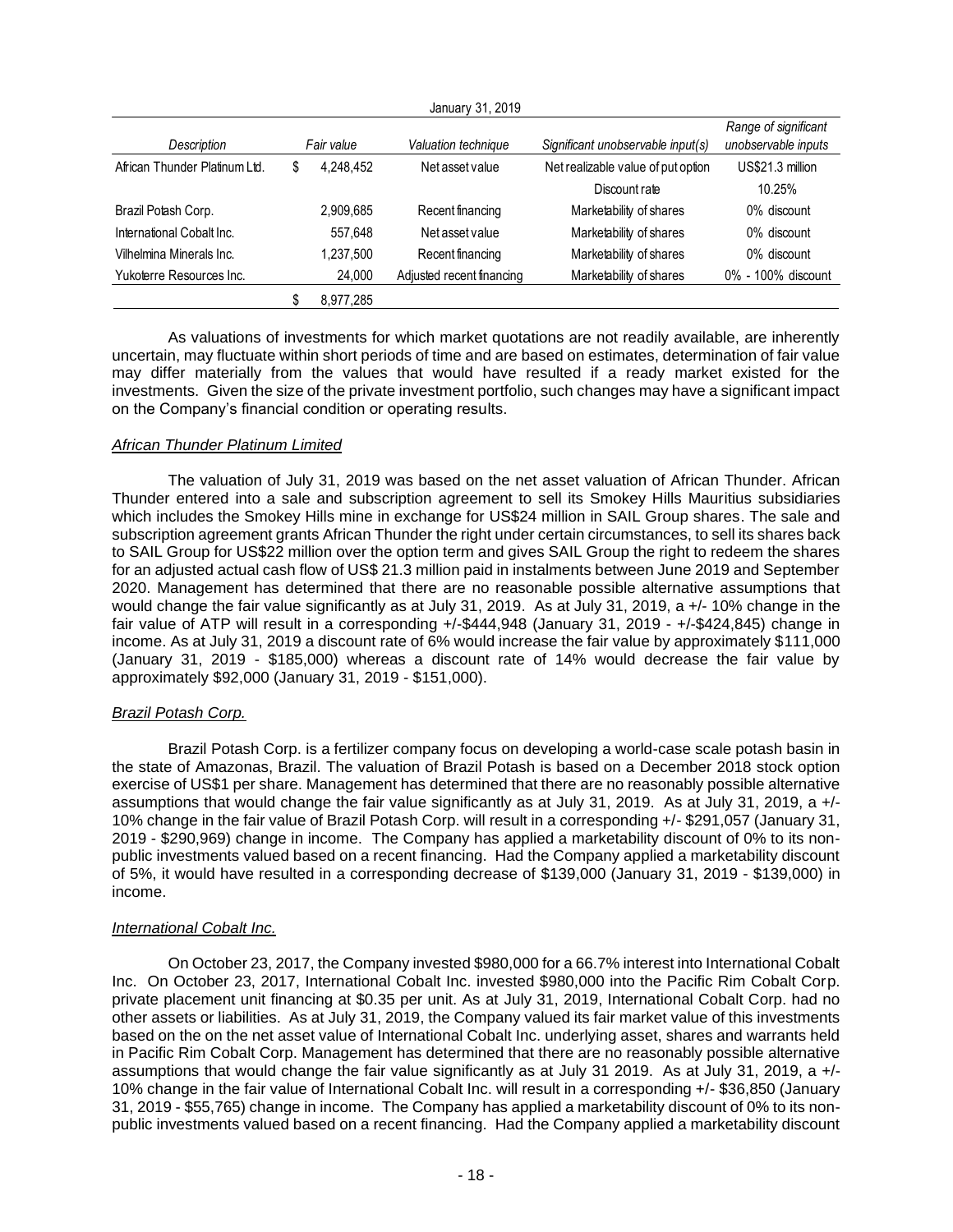of 5%, it would have resulted in a corresponding decrease of approximately \$18,000 (January 31, 2019 - \$27,000) in income.

### *Vilhelmina Minerals Inc.*

Vilhelmina Minerals Inc. is an exploration and development company focused on developing base metal assets in Sweden. The valuation of Vilhelmina Minerals Inc. is based on a recent financing on January 29, 2019 of \$1.00 per share in which the Company and other investors participating in. Management has determined that there are no reasonably possible alternative assumptions that would change the fair value significantly as at July 31, 2019. As at July 31, 2019, a +/- 10% change in the fair value of Vilhelmina Minerals Inc. will result in a corresponding +/- \$123,750 (January 31, 2019 - \$123,750) change in income. The Company has applied a marketability discount of 0% to its non-public investments valued based on a recent financing. Had the Company applied a marketability discount of 5%, it would have resulted in a corresponding decrease of approximately \$59,000 (January 31, 2019 - \$29,000) in income.

The sensitivity analysis is intended to reflect the significant uncertainty inherent in the valuation of private investments under current market conditions, and the results cannot be extrapolated due to nonlinear effects that changes in valuation assumptions may have on the estimated fair value of these investments. Furthermore, the analysis does not indicate a probability of changes occurring and it does not necessarily represent the Company's view of expected future changes in the fair value of these investments. Any management actions that may be taken to mitigate the inherent risks are not reflected in this analysis.

# **TRANSACTIONS WITH RELATED PARTIES**

The condensed interim consolidated financial statements include the financial statements of the Company and its subsidiary at its respective ownership listed in the following table.

|                          | Country of Incorporation | % equity interest |
|--------------------------|--------------------------|-------------------|
| Aberdeen (Barbados) Inc. | <b>Barbados</b>          | 100%              |

### **Compensation of Key Management Personnel of the Company**

In accordance with IAS 24, key management personnel are those persons having authority and responsibility for planning, directing and controlling the activities of the Company directly or indirectly, including any directors (executive and non-executive) of the Company.

The remuneration of directors and key executives is determined by the remuneration committee having regard to the performance of individuals and market trends.

The remuneration of directors and other members of key management personnel during the years were as follows:

|                         | Three months ended July 31, |  |         | Six months ended July 31, |                          |    |         |
|-------------------------|-----------------------------|--|---------|---------------------------|--------------------------|----|---------|
|                         | 2015                        |  | 2014    |                           | 2019                     |    | 2018    |
| Short-term benefits (*) | 101.500                     |  | 97.500  |                           | 199.000                  | \$ | 195,000 |
| Share-based payments    | 5.500                       |  | (7.862) |                           | $\overline{\phantom{a}}$ |    | 774     |
|                         | 107.000                     |  | 89.638  |                           | 199.000                  |    | 195,774 |

\* Benefits included fees paid to Forbes & Manhattan, Inc.

At July 31, 2019, the Company had accounts payable and accrued liabilities balance of \$60,500 in DSU accrual (January 31, 2018 - \$60,500) owing to its key management and related companies. Such amounts are unsecured, non-interest bearing and with no fixed terms of payment.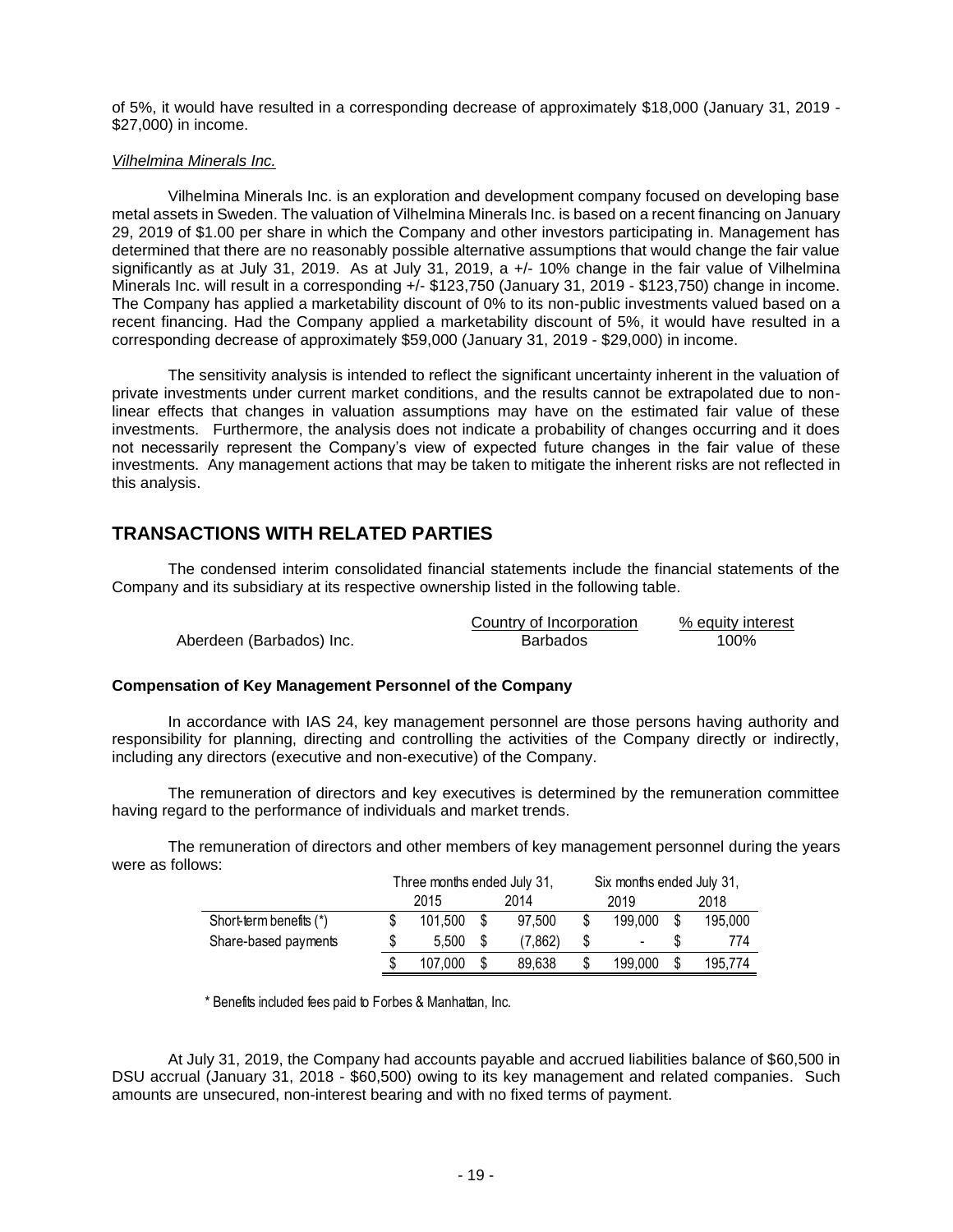The Company shares office space with other companies who may have common officers or directors. The costs associated with this space are administered by an unrelated company.

During the six months ended July 31, 201, ATP advised the Company of a return on capital of US\$74,539 (\$98,153). A balance of US\$15,000 (\$19,722) remained outstanding at July 31, 2019. A former director of the Company, George Faught is a director of ATP.

During the six months ended July 31, 2019 the Company purchased 2,958,143 units of AGG and applied the \$130,000 advance against the subscription leaving \$470,000 owing to AGG. A director and an officer of the Company, Stan Bharti and Ryan Ptolemy, serves as a director and an officer of AGG.

Mr. Stan Bharti, a director and officer of the Company, is the Executive Chairman of F&M, a corporation that provides administrative and consulting services to the Company, including but not limited to strategic planning and business development. F&M charges a monthly consulting fee of \$25,000. As of July 31, 2019, \$Nil (January 31, 2019 - \$Nil) was owed to F&M.

The Company was party to a cost sharing policy with F&M whereby the Company will be responsible for 50% of costs, including any reasonable third-party costs such as legal, technical, and/or accounting expenses jointly incurred in connection with, or arising as a result of the pursuit of certain investment opportunities and the subsequent development of any such investment opportunities that are acquired by the Company and F&M up to a maximum of \$500,000. In the event any expenses incurred with respect to the investment opportunities are recouped by either party, such amounts will be allocated 50% to each party. As at October 31, 2016, \$500,000 had been incurred by the Company. On March 27, 2017, the Board amended the cost sharing agreement whereby the Company would pay all legal, technical, and/or accounting expenses in connection with or arising as a result of the pursuit of certain investment opportunities and the subsequent development of any such investment opportunities that are acquired by the Company and F&M. During the six months ended July 31, 2019, the Company incurred \$1,485 (2018 - \$27,251l) of legal and professional fees. As at July 31, 2019 \$1,298,509 (January 31, 2019 - \$1,297,024) had been incurred by the Company. Stan Bharti, an officer and director of the Company, is the Executive Chairman of F&M.

During 2017, the Company entered into a loan agreement with FRC, a corporation controlled by Stan Bharti, a director and officer of the Company. Pursuant to this agreement, the Company has agreed to make loans to FRC up to a maximum of \$1,000,000. The loans will mature and be due and payable on the date on which FRC completes the earlier of (i) an initial public offering of the common shares, or a reverse takeover transaction, or any similar going public transaction or a private financing which shall occur no later than January 1, 2018; or (ii) final settlement or decision with respect to the legal claim FRC has been filed against the estate of Patrick Sheridan and Sheridan Platinum Group.

Pleadings have closed and discoveries are complete, although the parties may conduct further examinations on answers to undertakings and advisements. The next step, once document review of third party records from underwriters is complete, is to schedule and attend at mediation.

If the loan first matures and becomes payable upon the occurrence of an event set out in subparagraphs (i) or (ii), then interest shall be payable on the principal at the rate of 10% per annum, payable on maturity. If the loan first matures and becomes payable upon the occurrence of an event set out in subparagraph (iii), then the loan shall be repaid in full upon FRC paying to the Company an amount equal to: (a) the amount of the principal draw down under this loan by FRC in first priority and senior in right of repayment to any other amount owed by FRC; plus (b) to the extent FRC receives any amount in excess of \$1,000,000 and the fees of external counsel incurred by FRC in connection with an event in subparagraph (iii), 50% of such amount received in excess of the principal drawn down up to a maximum of three times the principal drawn down.

During the six months ended July 31, 2019, the Company advanced a total of \$56,482 (2018 - \$8,570) to FRC. As at July 31, 2019, \$316,369 (January 31, 2019 - \$259,887) had been advanced pertaining to the loan agreement. The Company has expensed this amount directly in the statement of comprehensive Income (loss) due to the uncertainty of success of the final settlement or decision with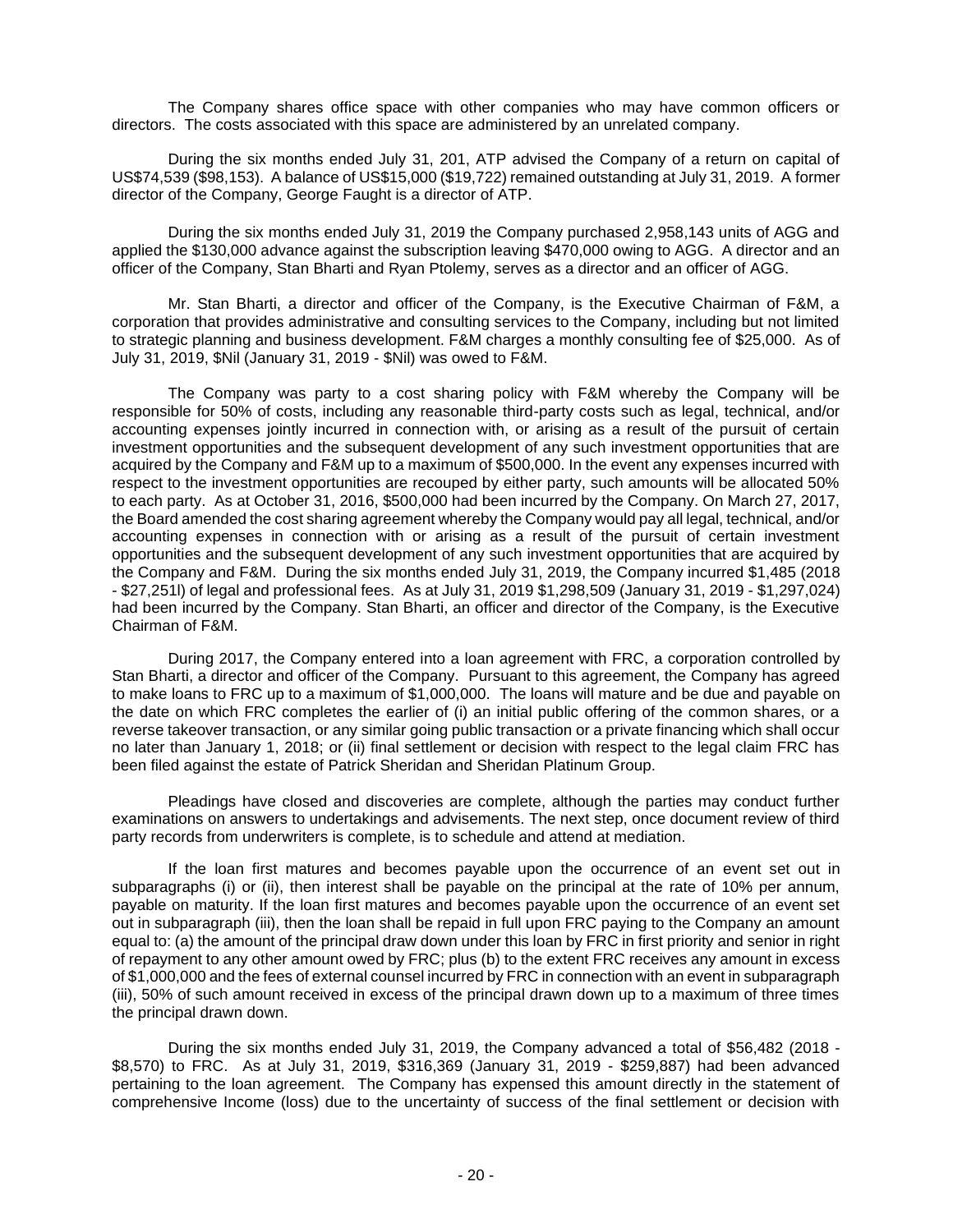respect to the legal claim FRC been filed against the estate of Patrick Sheridan and Sheridan Platinum Group.

The Company provided loans to companies of which directors and officers are also directors and officers of Aberdeen. Directors and officers of Aberdeen may also hold investments in these companies. See Loans Receivable Section for details.

The Company earns financing advisory fees from companies of which directors and officers are also directors and officers of Aberdeen. Directors and officers of Aberdeen may also hold investments in these companies. During the six months ended July 31, 2019, the Company earned \$29,427 (2018 - \$200,000) in advisory fees from Ore Acquisition Partners LP ("Ore") and incurred \$Nil (2018 - \$195,602) in related expenses paid to David Stein and other vendors. The Company has control and direction over investments held by Ore. As at July 31, 2019, the Company held common investments with Ore in Brazil Potash Corp., Panthera Resources PLC. and Sulliden Capital Mining Inc. A former director and officer of Aberdeen, David Stein, is a limited partner in Ore.

The Company's officers and directors may have investments in and hold management and/or director and officer positions in some of the investments that the Company holds.

The following is a list of total investments and the nature of the relationship of the Company's officers or directors with the investment as at July 31, 2019 and January 31, 2019.

| Investment                        | Nature of relationship                                                                      | Estimated<br>Fair value |              | % of FV |
|-----------------------------------|---------------------------------------------------------------------------------------------|-------------------------|--------------|---------|
| African Gold Group, Inc.          | Director and officer (Stan Bharti), officer (Ry an Ptolemy)<br>and shareholders             | \$                      | 982.857      | 5.4%    |
| African Thunder Platinum Limited* | Former director (George Faught), 10% security holder (Aberdeen)                             |                         | 4,449,480    | 24.5%   |
| Apio Africa Ltd.                  | Director (Stan Bharti) and shareholders                                                     |                         | 33,245       | 0.2%    |
| Amazon Potash Corporation*        | Director (Stan Bharti), former director (George Faught)<br>and shareholders                 |                         |              | 0.0%    |
| Blue Sky Energy Inc.              | 10% security holder (Aberdeen) and shareholders                                             |                         | 2,078,340    | 11.4%   |
| Brazil Potash Corp.*              | Director (Stan Bharti), officer (Ry an Ptolemy) and shareholders                            |                         | 2,910,570    | 16.0%   |
| Earthrenew Inc.**                 | Officer (Ry an Ptolemy) and shareholders                                                    |                         | 146.945      | 0.8%    |
| Euro Sun Mining Inc.              | Director (Stan Bharti) and shareholders                                                     |                         | 272,310      | 1.5%    |
| Fura Gems Inc.                    | Officer (Ry an Ptolemy), 10% security holders (Stan Bharti,<br>Aberdeen) and shareholders   |                         | 2,616,857    | 14.4%   |
| International Cobalt Inc.*        | 10% security holder (Aberdeen)                                                              |                         | 368,498      | 2.0%    |
| Jourdan Resources Inc.            | 10% security holder (Aberdeen)                                                              |                         | 230,000      | 1.3%    |
| Magnolia Colombia Limited         | Director (Maurice Colsen) and shareholders                                                  |                         | 121,500      | 0.7%    |
| Panthera Resources PLC            | Former director (David Stein)                                                               |                         | 69,221       | 0.4%    |
| Q-Gold Resources Ltd.             | Director (Maurice Colsen), 10% security holders (Aberdeen,<br>Stan Bharti) and shareholders |                         | 1,025,500    | 5.6%    |
| Sulliden Mining Capital Inc.      | Director and officer (Stan Bharti) and shareholders                                         |                         | 87.920       | 0.5%    |
| Trigon Metals Inc.                | 10% security holder (Aberdeen) and shareholders                                             |                         | 389,074      | 2.1%    |
| Vilhelmina Minerals Inc.*         | 10% security holder (Aberdeen)                                                              |                         | 1,237,500    | 6.8%    |
| Total of 14 other investments     | Shareholders/warrant holders                                                                |                         | 1,164,903    | 6.4%    |
| Total Investments - July 31, 2019 |                                                                                             | \$                      | 18, 184, 720 | 100.0%  |

\* Private company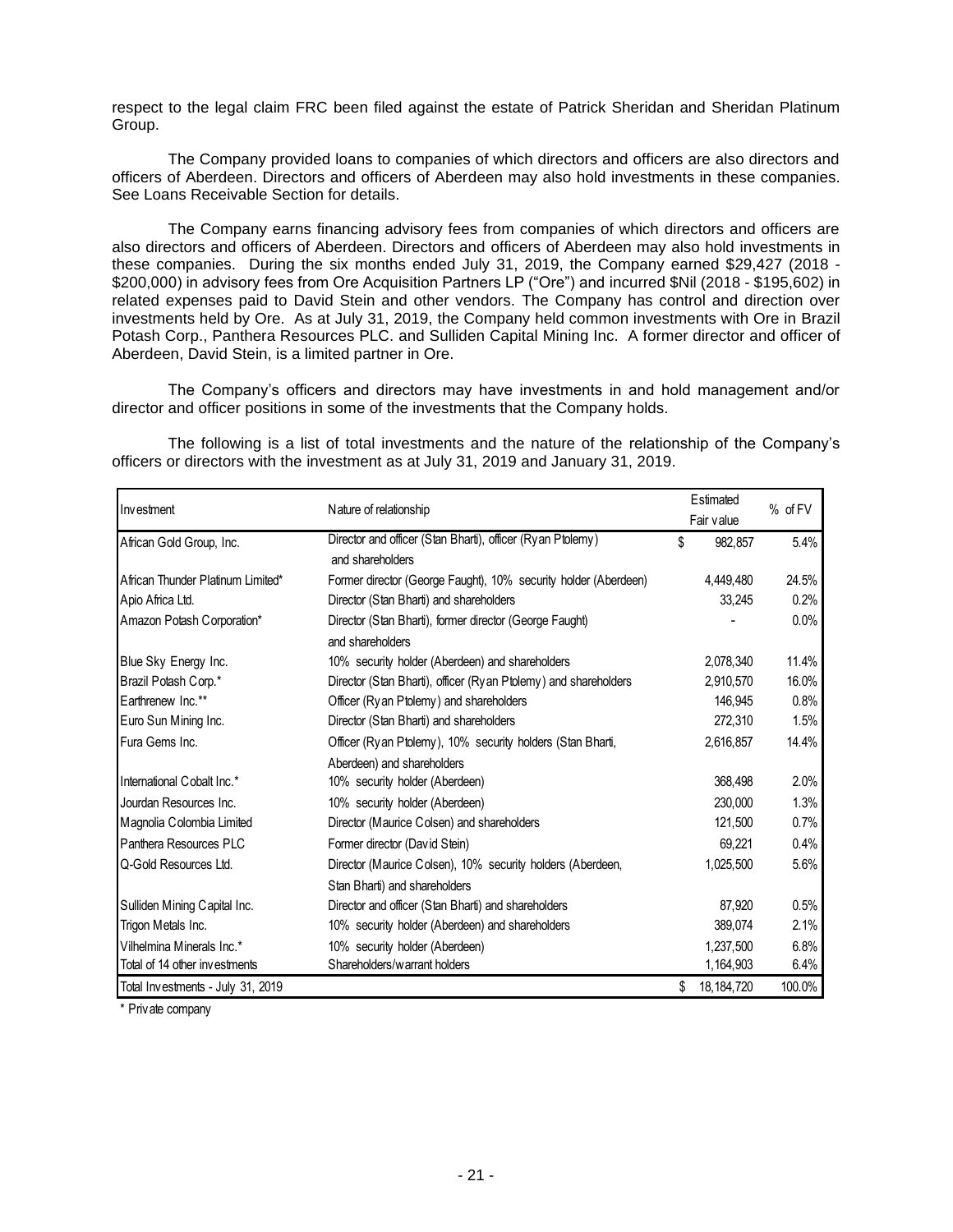| Investment                           | Nature of relationship                                                | Estimated<br>Fair value | % of FV |
|--------------------------------------|-----------------------------------------------------------------------|-------------------------|---------|
| Earthrenew Inc.**                    | Officer (Ry an Ptolemy) and shareholders                              | 554.862                 | 2.6%    |
| African Thunder Platinum Limited*    | Director (George Faught), 10% security holder (Aberdeen)              | 4,248,452               | 19.5%   |
| Apio Africa Ltd.                     | Director (Stan Bharti) and shareholders                               | 31.849                  | 0.1%    |
| Amazon Potash Corporation*           | Directors (Stan Bharti, George Faught) and shareholders               |                         | 0.0%    |
| Aguia Resources Limited              | Director (Stan Bharti), officer (Ry an Ptolemy) and shareholders      | 7.788                   | 0.0%    |
| Black Iron Inc.                      | Officer (Stan Bharti) and shareholders                                | 408.682                 | 1.9%    |
| Blue Sky Energy Inc.                 | 10% security holder (Aberdeen) and shareholders                       | 2.078.340               | 9.6%    |
| Brazil Potash Corp.*                 | Director (Stan Bharti), officer (Ry an Ptolemy) and shareholders      | 2,909,686               | 13.2%   |
| Euro Sun Mining Inc.                 | Director (Stan Bharti) and shareholders                               | 251,574                 | 1.2%    |
| Fura Gems Inc.                       | Officer (Ry an Ptolemy), 10% security holders (Stan Bharti, Aberdeen) | 6,396,761               | 29.4%   |
| International Cobalt Inc.*           | 10% security holder (Aberdeen)                                        | 557,648                 | 2.6%    |
| Jourdan Resources Inc.               | 10% security holder (Aberdeen)                                        | 410.000                 | 1.9%    |
| Magnolia Colombia Limited            | Director (Maurice Colsen) and shareholders                            | 70.300                  | 0.3%    |
| Panthera Resources PLC               | Former director (David Stein)                                         | 16.254                  | 0.1%    |
| Q-Gold Resources Ltd.                | 10% security holders (Aberdeen, Stan Bharti) and shareholders         | 730,750                 | 3.4%    |
| Sulliden Mining Capital Inc.         | Director and officer (Stan Bharti) and shareholders                   | 144,900                 | 0.7%    |
| Temujin Mining Corp.*                | Director (Stan Bharti) and shareholders                               |                         | 0.0%    |
| Trigon Metals Inc.                   | 10% security holder (Aberdeen) and shareholders                       | 255,387                 | 1.2%    |
| Vilhelmina Minerals Inc.*            | 10% security holder (Aberdeen)                                        | 1,237,500               | 5.7%    |
| Total of 13 other investments        | Shareholders/warrant holders                                          | 1,446,431               | 6.6%    |
| Total Investments - January 31, 2019 |                                                                       | 21,757,164<br>\$        | 100.0%  |

\* Private company

\*\* Formerly 2292055 Ontario Ltd.

The Company has a diversified base of investors. To the Company's knowledge, other than Neil S. Subin, no shareholder holds more than 10% of the Company's common shares as of July 31, 2019 and January 31, 2019.

# **OFF BALANCE SHEET ARRANGEMENTS**

The Company is not committed to any off-balance sheet arrangements.

# **CRITICAL ACCOUNTING ESTIMATES**

The Company's accounting policies are described in Note 2 of the annual audited consolidated financial statements for the years ended January 31, 2019 and 2018. The preparation of condensed interim financial statements in conformity with IFRS requires management to make estimates and assumptions which affect the amounts reported in the financial statements and accompanying notes. The following is a list of the accounting policies that the Company believes are critical, due to the degree of uncertainty regarding the estimates and assumptions involved and the magnitude of the asset, liability, revenue or expense being reported.

### *Investments*

Purchases and sales of investments are recognized on a trade date basis. Public and private investments at fair value through profit or loss are initially recognized at fair value with changes in fair value reported in profit (loss).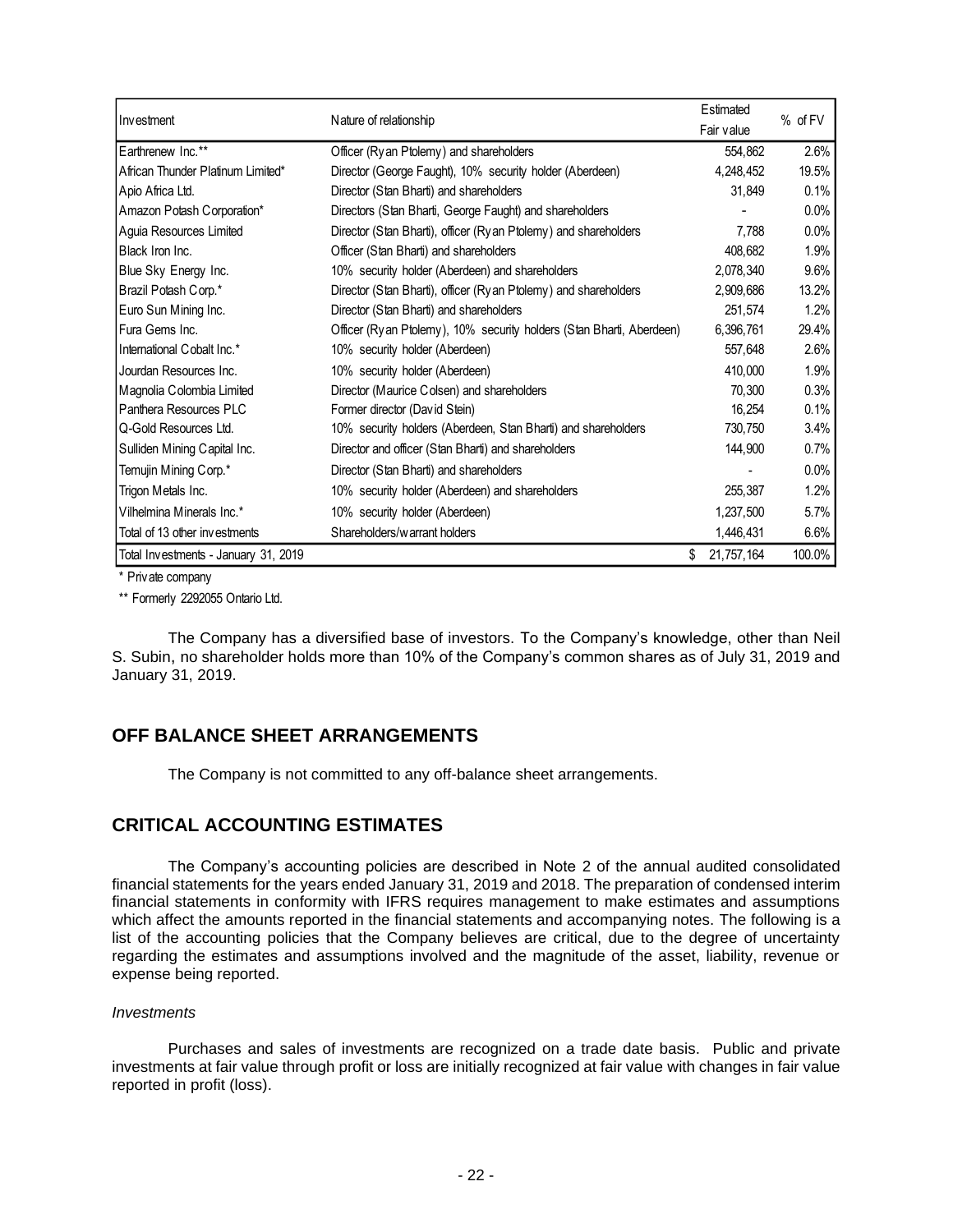At each financial reporting period, the Company's management estimates the fair value of its investments based on the criteria below and reflects such valuations in the condensed interim financial statements.

Transaction costs are expensed as incurred in profit (loss). The determination of fair value requires judgment and is based on market information where available and appropriate. At the end of each financial reporting period, the Company's management estimates the fair value of investments based on the criteria below and reflects such changes in valuations in the statements of comprehensive loss. The Company is also required to present its investments (and other financial assets and liabilities reported at fair value) into three hierarchy levels (Level 1, 2, or 3) based on the transparency of inputs used in measuring the fair value, and to provide additional disclosure in connection therewith. The three levels are defined as follows:

Level 1 – investment with quoted market price; Level 2 – investment which valuation technique is based on observable market inputs; and Level 3 – investment which valuation technique is based on non-observable market inputs.

Publicly-traded investments:

- 1. Securities, including shares, options, and warrants that are traded on a recognized securities exchange and for which no sales restrictions apply are recorded at fair values based on quoted closing prices at the statements of financial position date or the closing price on the last day the security traded if there was no trades at the statements of financial position date. These are included in Level 1.
- 2. Securities that are traded on a recognized securities exchange but are escrowed or otherwise restricted as to sale or transfer are recorded at amounts discounted from market value. Shares that are received as part of a private placement that are subject to a standard four-month hold period are not discounted. In determining the discount for such investments, the Company considers the nature and length of the restriction, business risk of the investee corporation, relative trading volume and price volatility and any other factors that may be relevant to the ongoing and realizable value of the investments. These are included in Level 2.
- 3. Warrants or options of publicly-traded securities which do not have a quoted price are carried at an estimated fair value calculated using the Black-Scholes option pricing model if sufficient and reliable observable market inputs are available. If no such market inputs are available or reliable, the warrants and options are valued at intrinsic value. These are included in Level 2.
- 4. Performance Shares are convertible into common shares if or when the investee companies meet certain milestones. These Performance Shares are recorded at fair value when the certainty of meeting these milestones is reasonably assured. These are included in Level 3.

The amounts at which the Company's publicly-traded investments could be disposed of may differ from carrying values based on market quotes, as the value at which significant ownership positions are sold is often different than the quoted market price due to a variety of factors such as premiums paid for large blocks or discounts due to illiquidity. Such differences could be material.

Privately-held investments:

1. Securities in privately-held companies (other than options and warrants) are initially recorded at cost, being the fair value at the time of acquisition. At the end of each financial reporting period, the Company's management estimates the fair value of investments based on the criteria below and reflects such valuations in the condensed interim financial statements. These are included in Level 3. Options and warrants of private companies are carried at their intrinsic value.

With respect to valuation, the financial information of private companies in which the Company has investments may not always be available, or such information may be limited and/or unreliable. Use of the valuation approach described below may involve uncertainties and determinations based on the Company's judgment and any value estimated from these may not be realized or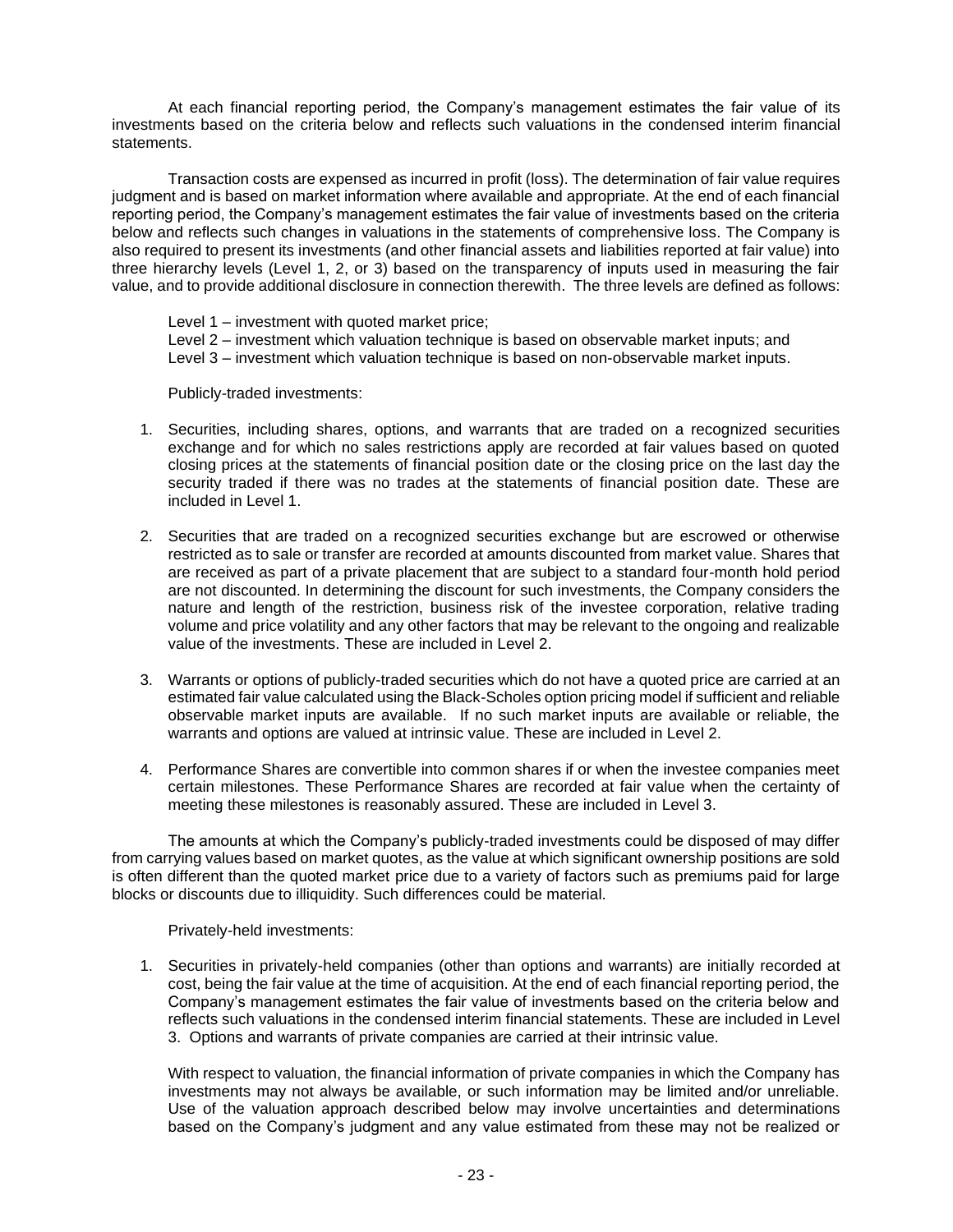realizable. In addition to the events described below, which may affect a specific investment, the Company will take into account general market conditions when valuing the privately-held investments in its portfolio. The absence of these events or any significant change in general market conditions indicates generally that the fair value of the investment has not materially changed.

- 2. An upward adjustment is considered appropriate and supported by pervasive and objective evidence when a significant subsequent equity financing by an unrelated investor at a transaction price higher than the Company's carrying value occurs; or if there have been significant corporate, political or operating events affecting the investee company that, in management's opinion, have a positive impact on the investee company's prospects and therefore its fair value. In these circumstances, the adjustment to the fair value of the investment will be based on management's judgment and any value estimated may not be realized or realizable. Such events include, without limitation:
	- political changes in a country in which the investee company operates that, for example, reduce the corporate tax burden, permit mining where, or to an extent that, it was not previously allowed, or reduce or eliminate the need for permitting or approvals;
	- **•** receipt by the investee company of environmental, mining, aboriginal or similar approvals, which allow the investee company to proceed with its project(s);
	- **•** filing by the investee company of a National Instrument 43-101 technical report in respect of a previously non-compliant resource;
	- **•** release by the investee company of positive exploration results, which either proves or expands their resource prospects; and
	- important positive management changes by the investee company that the Company's management believes will have a very positive impact on the investee company's ability to achieve its objectives and build value for shareholders.
- 3. Downward adjustments to carrying values are made when there is evidence of a decline in value as indicated by the assessment of the financial condition of the investment based on third party financing, operational results, forecasts, and other developments since acquisition, or if there have been significant corporate, political or operating events affecting the investee company that, in management's opinion, have a negative impact on the investee company's prospects and therefore its fair value. The amount of the change to the fair value of the investment is based on management's judgment and any value estimated may not be realized or realizable. Such events include, without limitation:
	- **•** political changes in a country in which the investee company operates that increases the tax burden on companies, that prohibit mining where it was previously allowed, that increases the need for permitting or approvals, etc.;
	- **•** denial of the investee company's application for environmental, mining, aboriginal or similar approvals that prohibit the investee company from proceeding with its projects;
	- the investee company releases negative exploration results;
	- changes to the management of the investee company take place that the Company believes will have a negative impact on the investee company's ability to achieve its objectives and build value for shareholders;
	- the investee company is placed into receivership or bankruptcy; and
	- based on financial information received from the investee company, it is apparent to the Company that the investee company is unlikely to be able to continue as a going concern.

The resulting values may differ from values that would be realized had a ready market existed. The amounts at which the Company's privately-held investments could be disposed of may differ from the carrying value assigned. Such differences could be material.

Investments in associates: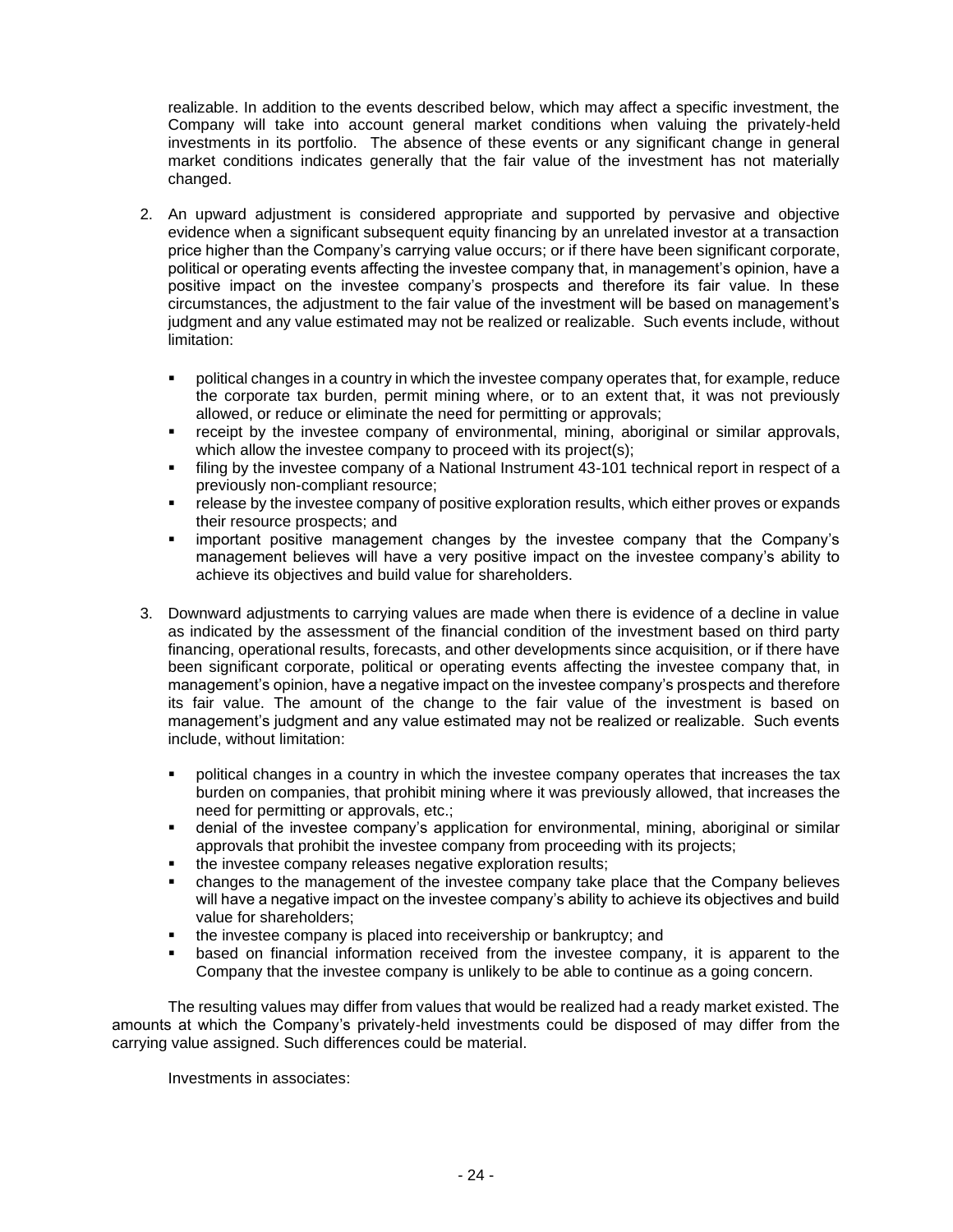Investments in associates are those entities over which the Company has or is deemed to have significant influence, but not control over, the financial and operating policies. Investments in associates are held as part of the Company's investment portfolio and carried in the statement of financial position at fair value even though the Company may have significant influence over the companies. This treatment is permitted by IAS 28, Investments in Associates and Joint Ventures ("IAS 28"), which allows investments held by venture capital or similar organizations to be excluded from its scope where those investments are measured at fair value through profit or loss in accordance with IFRS 9, with changes in fair value recognized in the statement of comprehensive (loss) within unrealized gains or losses on investments.

### Investments with control:

The Company owns 16.9% of the outstanding common shares and voting rights of African Thunder, 33.2% of the outstanding common shares and voting rights of Vilhelmina Minerals Inc. and 66.7% of the outstanding common shares and voting rights of International Cobalt Inc. There are no contractual arrangements, financial support, or other restrictions with these corporations. The Company has reviewed the guidance on the adoption of IFRS 10, *Consolidated Financial Statements,* and determined that it qualifies for the exemption from consolidation given that the Company has the following typical characteristics of an investment entity, with the exception of Aberdeen (Barbados) Inc. to the extent that these subsidiaries provide services that relate to the Company's investment activities.

- *(a) obtains funds from one or more investors for the purpose of providing those investor(s) with investment management services;*
- *(b) commits to its investor(s) that its business purpose is to invest funds solely for returns from capital appreciation, investment income, or both; and*
- *(c) measures and evaluates the performance of substantially all of its investments on a fair value basis.*

As a result of this exemption, the Company's investment in these companies are recorded as a financial instrument, similarly to Aberdeen's other private investments.

### Loans receivable:

- 1. The recoverability of loan receivable is assessed when events occur indicating impairment. Recoverability is based on factors such as failure to pay interest on time and failure to pay the principal. An impairment loss is recognized in the period when it is determined that the carrying amount of the assets will not be recoverable. At that time the carrying amount is written down to fair value. Secured debentures are financial instruments classified as loans and receivables.
- 2. Convertible debentures and convertible notes issued from publicly traded companies are carried at the higher of the loan receivable value of the loan or the fair value of the common shares or units receivable from the conversion assuming the conversion can be done at the Company's option. The conversion feature of convertible debentures and convertible notes issued from private companies are carried at nominal value. Convertible debentures and convertible notes are financial instruments classified as held for trading.

### *Financial assets other than investments at fair value*

Financial assets which are managed to collect contractual cash flows made up of principal and interest are designated as at amortized cost. All other financial assets are designated as at fair value through profit or loss. All financial assets are recognized initially at fair value plus, in the case of financial assets designated at amortized cost, directly attributable transaction costs. Financial assets at amortized cost are measured at initial cost plus interest calculated using the effective interest rate method less cumulative repayments and cumulative impairment losses.

A financial asset is derecognized when the rights to receive cash flows from the asset have expired, or the Company has transferred substantially all the risks and rewards of the asset. The Company assesses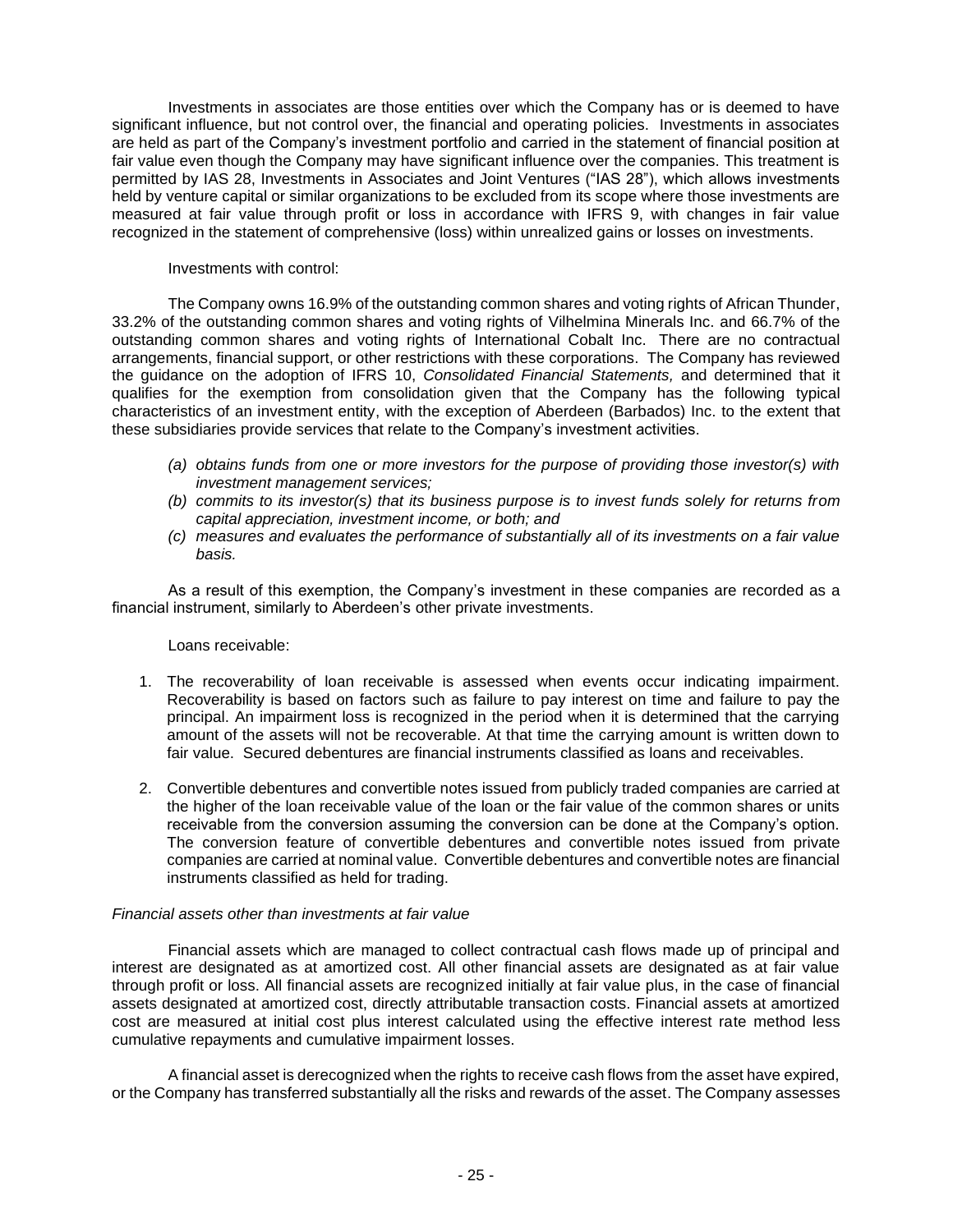at each reporting date whether there is any objective evidence that a financial asset is impaired. For amounts deemed to be impaired, the impairment provision is based upon the expected loss.

#### *Impairment of financial assets*

The Company assesses at each reporting date whether there is any objective evidence that a financial asset or a group of financial assets is impaired. Financial assets are considered to be impaired if objective evidence indicates that a change in the market, economic or legal environment in which the Company invested has had a negative effect on the estimated future cash flows of that asset. An impairment loss in respect of a financial asset measured at amortized cost is calculated as the difference between its carrying amount, and the present value of the estimated future cash flows discounted at the original effective interest rate. An impairment loss in respect of an FVOCI investment is calculated by reference to its fair value.

Impairment losses are recognized in the statement of comprehensive loss. For financial assets measured at amortized cost, any reversal of impairment is recognized in the statement of comprehensive loss.

#### *Revenue Recognition*

Realized gains and losses on the disposal of investments and unrealized gains and losses in the value of investments are reflected in the statement of comprehensive loss on a trade date basis. Upon disposal of an investment, previously recognized unrealized gains or losses are reversed, so as to recognize the full realized gain or loss in the period of disposition. All transaction costs are expensed as incurred. Dividend income is recorded on the ex-dividend date. Interest income and other income are recorded on an accrual basis. Deferred revenue is recognized over the period for which the revenue is earned.

The Company earns advisory service fees as well as interest and dividend income. Such revenue is recognized based on contractual obligations and when collection is reasonably assured. *Income Taxes*

Income tax expense comprises of current and deferred tax. Current tax and deferred tax are recognized in profit or loss except to the extent that it relates to the translation gain or loss on the royalty division, recognized directly in other comprehensive income or loss.

Current tax is the expected tax payable or receivable on the taxable income or loss for the year, using tax rates enacted or substantively enacted at the reporting date, and any adjustment to tax payable in respect of previous years.

Deferred tax is recognized in respect of temporary differences between the carrying amounts of assets and liabilities for financial reporting purposes and the amounts used for taxation purposes. Deferred tax is not recognized for the following temporary differences: the initial recognition of assets or liabilities in a transaction that is not a business combination and that affects neither accounting nor taxable profit or loss, and differences relating to investments in jointly controlled entities to the extent that it is probable that they will not reverse in the foreseeable future. Deferred tax is measured at the tax rates that are expected to be applied to temporary differences when they reverse, based on the laws that have been enacted or substantively enacted by the reporting date. Deferred tax assets and liabilities are offset if there is a legally enforceable right to offset current tax liabilities and assets, and they relate to income taxes levied by the same tax authority on the same taxable entity, or on different tax entities, but they intend to settle current tax liabilities and assets on a net basis or their tax assets and liabilities will be realized simultaneously.

A deferred tax asset is recognized for unused tax losses, tax credits and deductible temporary differences, to the extent that it is probable that future taxable profits will be available against which they can be utilized. Deferred tax assets are reviewed at each reporting date and are reduced to the extent that it is no longer probable that the related tax benefit will be realized.

#### *Share-Based Payments*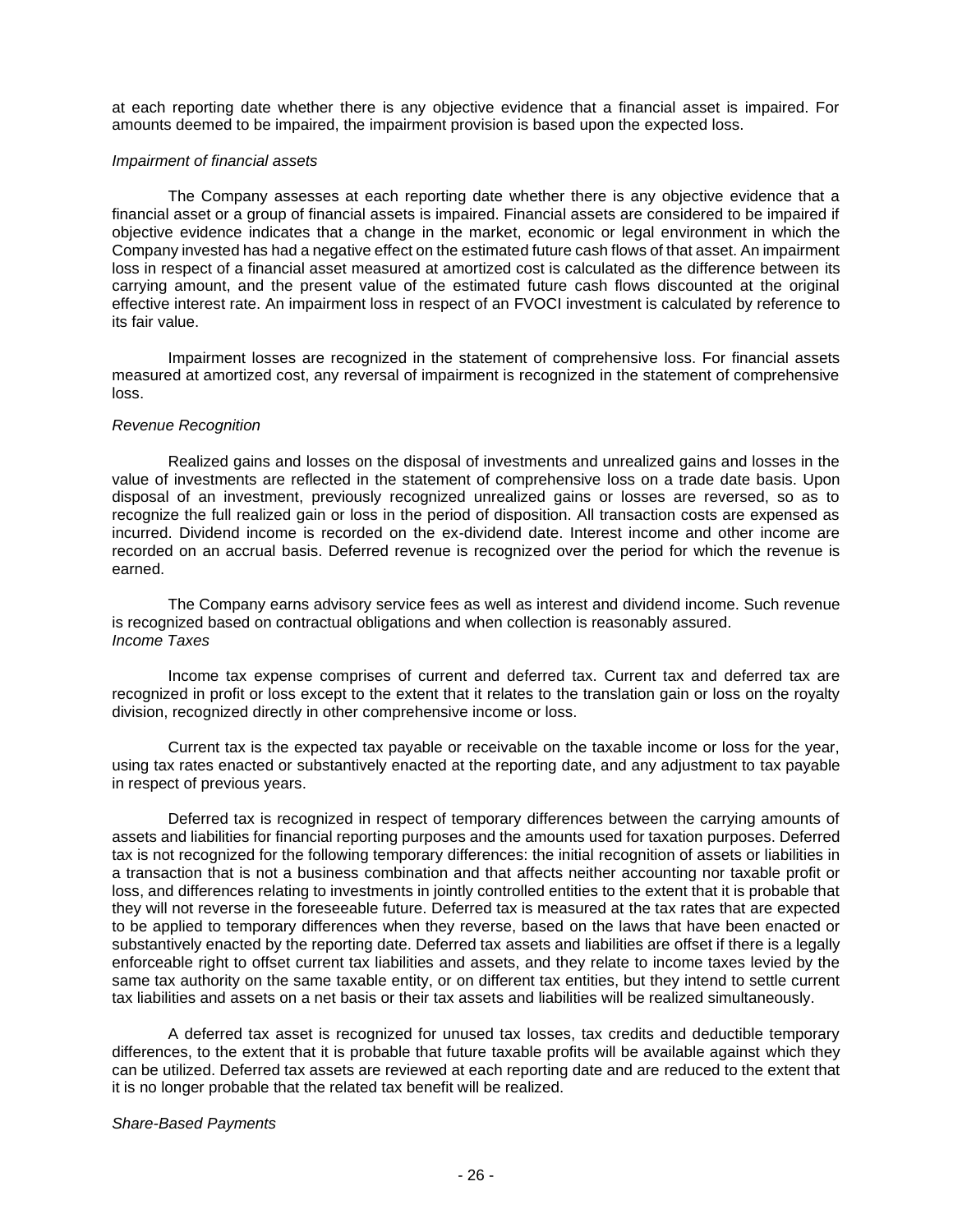Equity-settled share-based payments to employees and others providing similar services are measured at the fair value of the equity instruments at the grant date. Fair value is measured at grant date and each tranche is recognized on a graded-vesting basis over the period in which options vest. At the end of each reporting period, the Company revises its estimate of the number of equity instruments expected to vest. The impact of the revision of the original estimates, if any, is recognized in profit or loss such that the cumulative expense reflects the revised estimate, with a corresponding adjustment to the equity reserve.

Equity-settled share-based payment transactions with parties other than employees are measured at the fair value of the goods or services received, except where that fair value cannot be estimated reliably, in which case they are measured at the fair value of the equity instruments granted, measured at the date the entity obtains the goods or the counterparty renders the service.

For options that expire unexercised, the recorded value is transferred to retained earnings.

# **SIGNIFICANT ACCOUNTING POLICIES**

### *Future Accounting Policies*

Certain new standards, interpretations, amendments and improvements to existing standards was issued by the IASB or IFRIC that are mandatory for accounting periods beginning on February 1, 2019 or later. Updates that are not applicable or are not consequential to the Company have been excluded. The following have not been adopted and are being evaluated to determine their impact on the Company.

IAS 1 – Presentation of Financial Statements ("IAS 1") and IAS 8 – Accounting Policies, Changes in Accounting Estimates and Errors ("IAS 8") were amended in October 2018 to refine the definition of materiality and clarify its characteristics. The revised definition focuses on the idea that information is material if omitting, misstating or obscuring it could reasonably be expected to influence decisions that the primary users of general purpose financial statements make on the basis of those financial statements. The amendments are effective for annual reporting periods beginning on or after January 1, 2020. Earlier adoption is permitted.

IFRIC 23 – Uncertainty Over Income Tax Treatments ("IFRIC 23") was issued in June 2017 and clarifies the accounting for uncertainties in income taxes. The interpretation committee concluded that an entity shall consider whether it is probable that a taxation authority will accept an uncertain tax treatment. If an entity concludes it is probable that the taxation authority will accept an uncertain tax treatment, then the entity shall determine taxable profit (tax loss), tax bases, unused tax losses and credits or tax rates consistently with the tax treatment used or planned to be used in its income tax filings. If an entity concludes it is not probable that the taxation authority will accept an uncertain tax treatment, the entity shall reflect the effect of uncertainty in determining the related taxable profit (tax loss), tax bases, unused tax losses and credits or tax rates. IFRIC 23 is effective for annual periods beginning on or after January 1, 2019. The adoption of this standard does not result in any material change to the Company's financial statements.

# **RISKS AND UNCERTAINTIES**

The investment in pre-IPO and early stage public resource companies involves significant risks, which even a combination of careful evaluation, experience and knowledge may not eliminate. Certain risk factors listed below are related to investing in the resource industry in general while others are specific to Aberdeen. For an additional discussion of risk factors and other information please refer to the Company's Annual Information Form filed on April 30, 2019, under the profile of the Company at www.sedar.com.

### *Portfolio Exposure*

Given the nature of Aberdeen's activities, the results of operations and financial condition of the Company are dependent upon the market value of the securities that comprise the Company's investment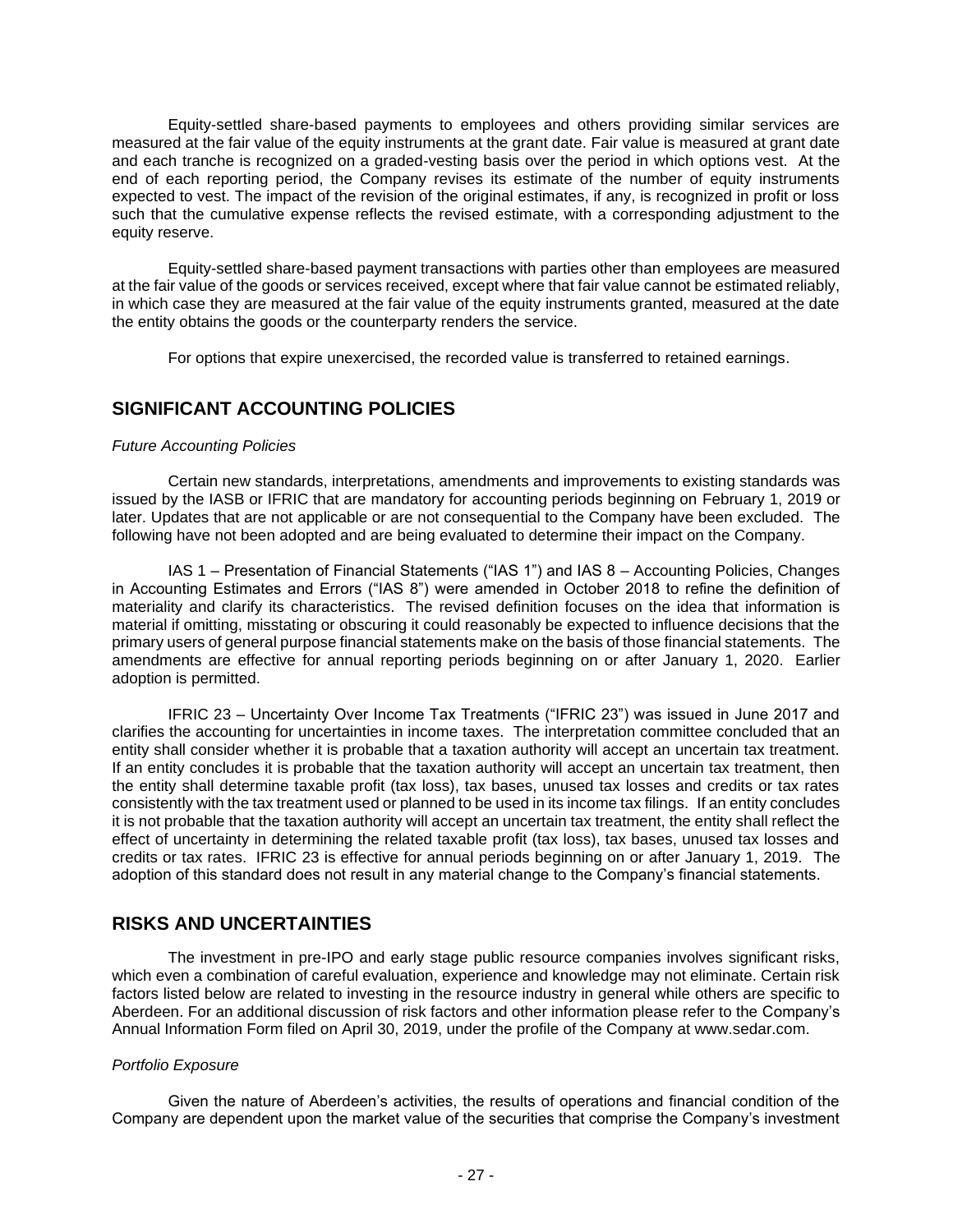portfolio. Market value can be reflective of the actual or anticipated operating results of companies in the portfolio and/or the general market conditions that affect the resource sector. Various factors affecting the resource sector could have a negative impact on Aberdeen's portfolio of investments and thereby have an adverse effect on its business. Additionally, the Company's investments are mostly in small-cap businesses that may never mature or generate adequate returns or may require a number of years to do so. Junior exploration companies may never achieve commercial discoveries and production. This may create an irregular pattern in Aberdeen's investment gains and revenues (if any) and an investment in the Company's securities may only be suitable for investors who are prepared to hold their investment for a long period of time. Macro factors such as fluctuations in commodity prices and global political and economical conditions could have an adverse effect on the resource industry, thereby negatively affecting the Company's portfolio of investments. Company-specific risks, such as the risks associated with mining operations generally, could have an adverse effect on one or more of the investments in the portfolio at any point in time. Company-specific and industry-specific risks that materially adversely affect the Company's investment portfolio may have a materially adverse impact on operating results.

## *Concentration of Investments*

Other than as described herein, there are no restrictions on the proportion of the Company's funds and no limit on the amount of funds that may be allocated to any particular investment. The Company may participate in a limited number of investments and, as a consequence, its financial results may be substantially adversely affected by the unfavourable performance of a single investment. Completion of one or more investments may result in a highly concentrated investment in a particular company, commodity or geographic area, resulting in the performance of the Company depending significantly on the performance of such company, commodity or geographic area. As at July 31, 2019, ATP, BPC, Fura represented approximately 18%, 13% and 11%, respectively of the Company's total assets, respectively. As a result, the valuation of these investments and the overall financial condition of the Company depends on the performance of these three investee companies.

# *Private Issuers and Illiquid Securities*

Aberdeen invests in securities of private issuers. Securities of private issuers may be subject to trading restrictions, including hold periods, and there may not be any market for such securities. These limitations may impair the Company's ability to react quickly to market conditions or negotiate the most favourable terms for exiting such investments. Investments in private issuers are subject to a relatively high degree of risk. There can be no assurance that a public market will develop for any of Aberdeen's private company investments, or that the Company will otherwise be able to realize a return on such investments.

The value attributed to securities of private issuers will be the cost thereof, subject to adjustment in limited circumstances, and therefore may not reflect the amount for which they can actually be sold. Because valuations, and in particular valuations of investments for which market quotations are not readily available, are inherently uncertain, may fluctuate within short periods of time and may be based on estimates, determinations of fair value may differ materially from the values that would have resulted if a ready market had existed for the investments.

Aberdeen also invests in illiquid securities of public issuers. A considerable period of time may elapse between the time a decision is made to sell such securities and the time the Company is able to do so, and the value of such securities could decline during such period. Illiquid investments are subject to various risks, particularly the risk that the Company will be unable to realize its investment objectives by sale or other disposition at attractive prices or otherwise be unable to complete any exit strategy. In some cases, the Company may be prohibited by contract or by law from selling such securities for a period of time or otherwise be restricted from disposing of such securities. Furthermore, the types of investments made may require a substantial length of time to liquidate.

The Company may also make direct investments in publicly-traded securities that have low trading volumes. Accordingly, it may be difficult to make trades in these securities without adversely affecting the price of such securities.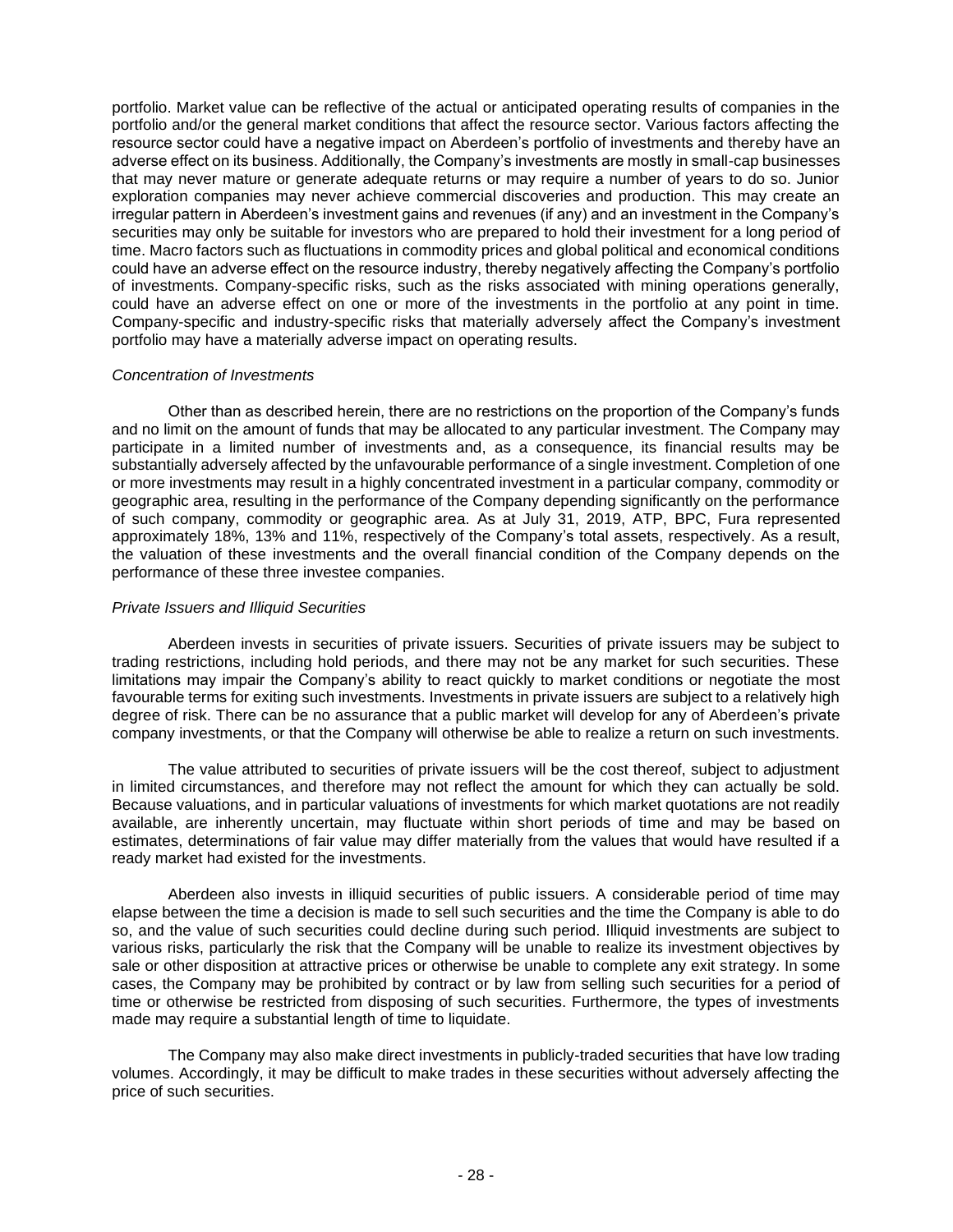#### *Cash Flow and Revenue*

Aberdeen's revenue and cash flow is generated primarily from financing activities, proceeds from the disposition of investments and management fees from Ore. The availability of these sources of income and the amounts generated from these sources are dependent upon various factors, many of which are outside of the Company's direct control. The Company's liquidity and operating results may be adversely affected if its access to the capital markets is hindered, whether as a result of a downturn in the market conditions generally or to matters specific to the Company, or if the value of its investments decline, resulting in losses upon disposition.

#### *Dependence on Management, Directors and Investment Committee*

Aberdeen is dependent upon the efforts, skill and business contacts of key members of management, for among other things, the information and deal flow they generate during the normal course of their activities and the synergies that exist amongst their various fields of expertise and knowledge. Accordingly, the Company's success may depend upon the continued service of these individuals who are not obligated to remain consultants to Aberdeen. The loss of the services of any of these individuals could have a material adverse effect on the Company's revenues, net income and cash flows and could harm its ability to maintain or grow existing assets and raise additional funds in the future.

#### *Sensitivity to Macro-Economic Conditions*

Due to the Company's focus on the resource industry, the success of Aberdeen's investments is interconnected to the strength of the mining, agriculture and other commodity industries. The Company may be adversely affected by the falling share prices of the securities of investee companies; as Aberdeen's share prices have directly and negatively affected the estimated value of Aberdeen's portfolio of investments. The Company may also be adversely affected by fluctuations in commodity prices which may dictate the prices at which resource companies can sell their product. The participation and involvement of Aberdeen representatives with investee companies, the related demand on their time and the capital resources required of Aberdeen may be expected to increase in the event of any weaknesses in the macroeconomic conditions affecting these companies, as it would be expected that the Company would be required to expend increased time and efforts reviewing strategic alternatives and attracting any funding required for such investee companies. The factors affecting current macro-economic conditions are beyond the control of the Company.

### *Possible Volatility of Stock Price*

The market prices of the Company's common shares have been and may continue to be subject to wide fluctuations in response to factors such as actual or anticipated variations in its results of operations, changes in financial estimates by securities analysts, general market conditions and other factors. Market fluctuations, as well as general economic, political and market conditions such as recessions, interest rate changes or international currency fluctuations may adversely affect the market price of the common shares. The purchase of common shares involves a high degree of risk and should be undertaken only by investors whose financial resources are sufficient to enable them to assume such risks and who have no need for immediate liquidity in their investment. Securities of the Company should not be purchased by persons who cannot afford the possibility of the loss of their entire investment. Furthermore, an investment in the Company should not constitute a major portion of an investor's portfolio.

## *Trading Price of Common Shares Relative to Net Asset Value*

Aberdeen is neither a mutual fund nor an investment fund and due to the nature of its business and investment strategy and the composition of its investment portfolio, the market price of its common shares, at any time, may vary significantly from the Company's net asset value per common share. This risk is separate and distinct from the risk that the market price of the common shares may decrease.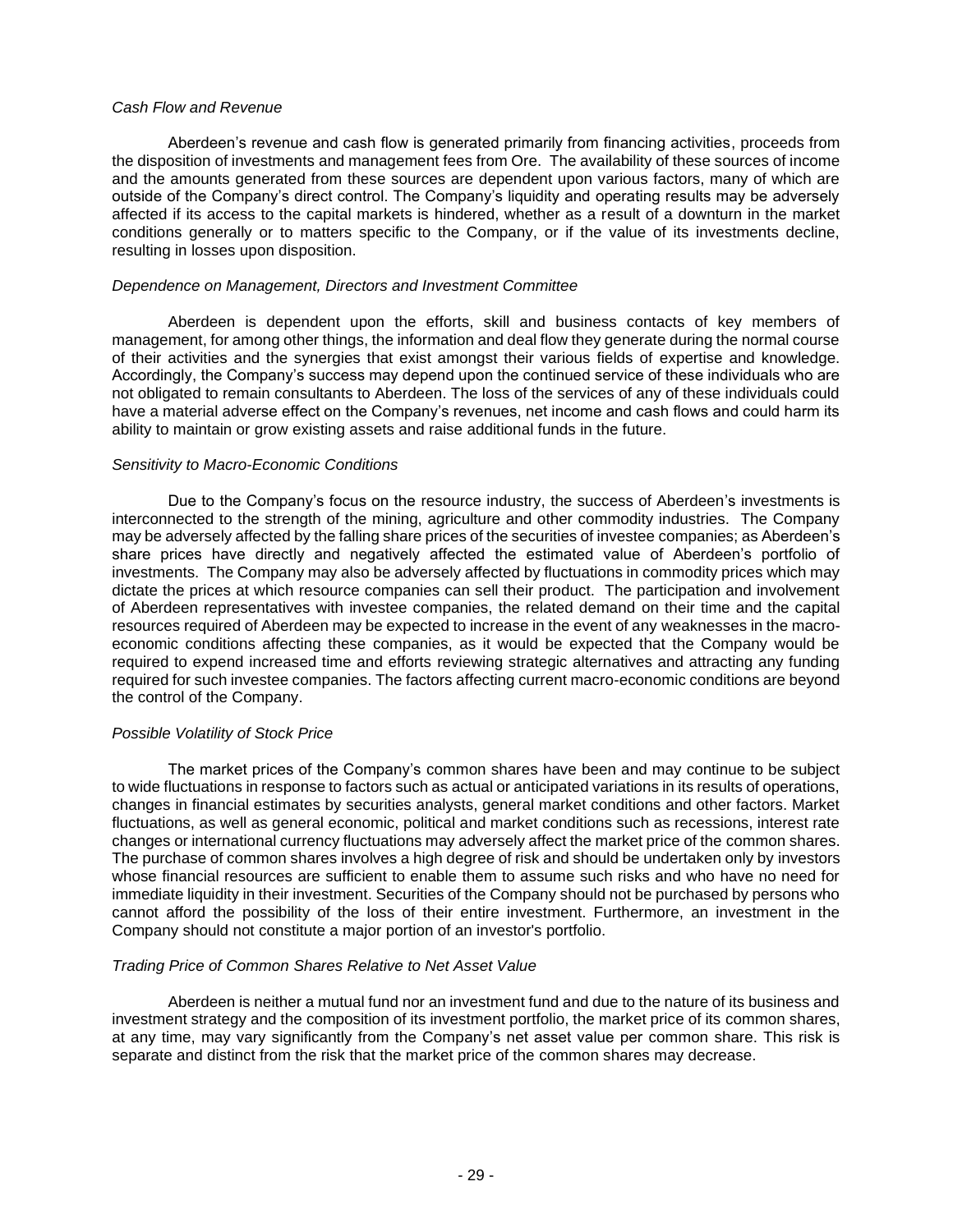#### *Available Opportunities and Competition for Investments*

The success of the Company's operations will depend upon: (i) the availability of appropriate investment opportunities; (ii) the Company's ability to identify, select, acquire, grow and exit those investments; and (iii) the Company's ability to generate funds for future investments. Aberdeen can expect to encounter competition from other entities having similar investment objectives, including institutional investors and strategic investors. These groups may compete for the same investments as Aberdeen, may be better capitalized, have more personnel, have a longer operating history and have different return targets. As a result, the Company may not be able to compete successfully for investments. In addition, competition for investments may lead to the price of such investments increasing that may further limit the Company's ability to generate desired returns. There can be no assurance that there will be a sufficient number of suitable investment opportunities available to invest in or that such investments can be made within a reasonable period of time. There can be no assurance that the Company will be able to identify suitable investment opportunities, acquire them at a reasonable cost or achieve an appropriate rate of return. Identifying attractive opportunities is difficult, highly competitive and involves a high degree of uncertainty. Potential returns from investments will be diminished to the extent that the Company is unable to find and make a sufficient number of investments.

#### *Share Prices of Investments*

Investments in securities of public companies are subject to volatility in the share prices of the companies. There can be no assurance that an active trading market for any of the subject shares is sustainable. The trading prices of the subject shares could be subject to wide fluctuations in response to various factors beyond Aberdeen's control, including, quarterly variations in the subject companies' results of operations, changes in earnings, results of exploration and development activities, estimates by analysts, conditions in the resource industry and general market or economic conditions. In recent years equity markets have experienced extreme price and volume fluctuations. These fluctuations have had a substantial effect on market prices, often unrelated to the operating performance of the specific companies. Such market fluctuations could adversely affect the market price of the Company's investments.

#### *Additional Financing Requirements*

The Company anticipates ongoing requirements for funds to support its growth and may seek to obtain additional funds for these purposes through public or private equity, or debt financing. There are no assurances that additional funding will be available at all, on acceptable terms or at an acceptable level. Any additional equity financing may cause shareholders to experience dilution, and any debt financing would result in interest expense and possible restrictions on the Company's operations or ability to incur additional debt. Any limitations on the Company's ability to access the capital markets for additional funds could have a material adverse effect on its ability grow its investment portfolio.

#### *No Guaranteed Return*

There is no guarantee that an investment in the Company's securities will earn any positive return in the short term or long term. The task of identifying investment opportunities, monitoring such investments and realizing a significant return is difficult. Many organizations operated by persons of competence and integrity have been unable to make, manage and realize a return on such investments successfully. In addition, past performance provides no assurance of future success.

### *Management of Aberdeen's Growth*

Significant growth in the business, as a result of acquisitions or otherwise, could place a strain on the Company's managerial, operational and financial resources and information systems. Future operating results will depend on the ability of senior management to manage rapidly changing business conditions, and to implement and improve the Company's technical, administrative and financial controls and reporting systems. No assurance can be given that the Company will succeed in these efforts. The failure to effectively manage and improve these systems could increase costs, which could have a materially adverse effect the Company's operating results and overall performance.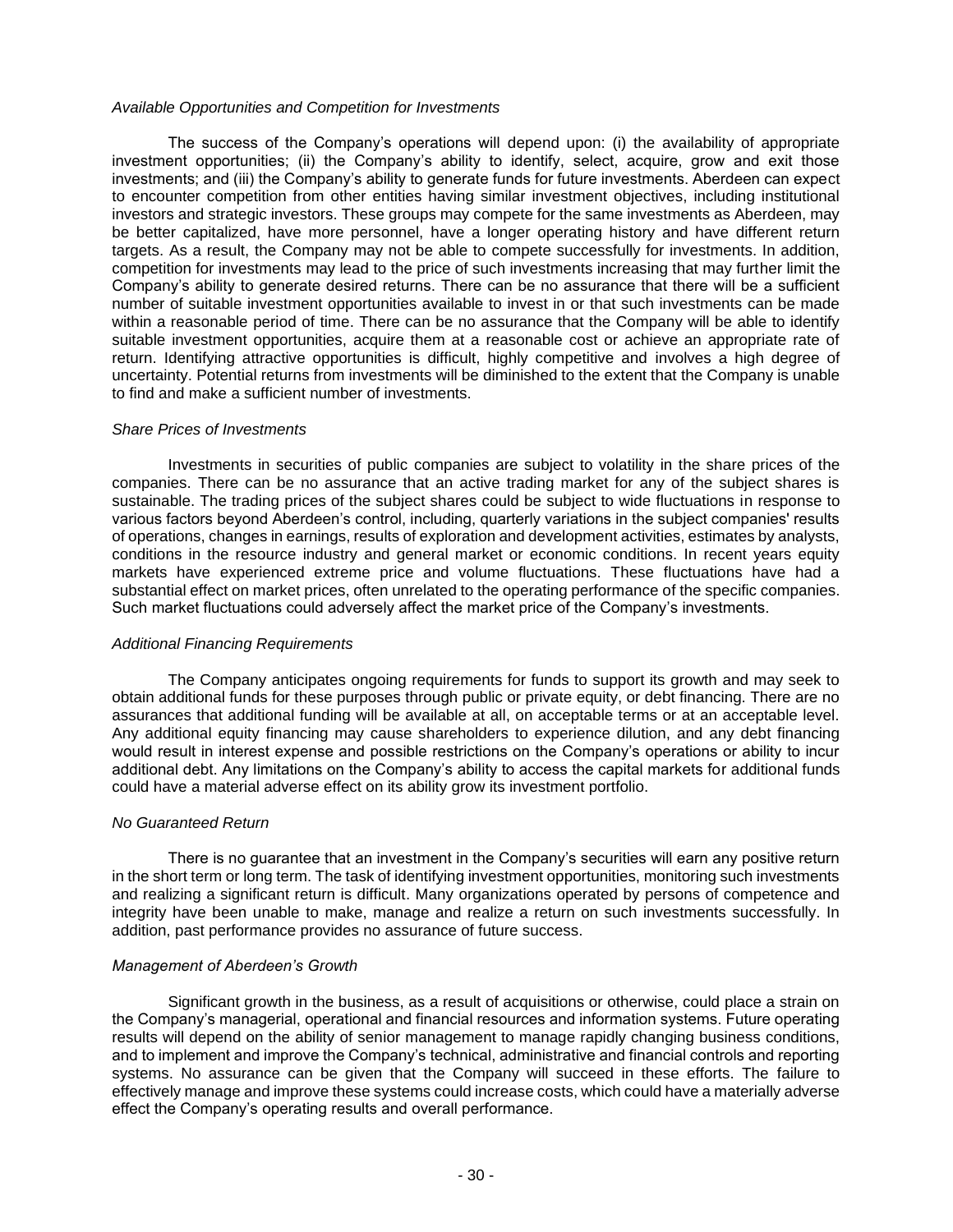#### *Due Diligence*

The due diligence process undertaken by the Company in connection with investments may not reveal all facts that may be relevant in connection with an investment. Before making investments, the Company conducts due diligence that it deems reasonable and appropriate based on the facts and circumstances applicable to each investment. When conducting due diligence, the Company may be required to evaluate important and complex business, financial, tax, accounting, environmental and legal issues. Outside consultants, legal advisors, accountants and investment banks may be involved in the due diligence process in varying degrees depending on the type of investment. Nevertheless, when conducting due diligence and making an assessment regarding an investment, the Company relies on resources available, including information provided by the target of the investment and, in some circumstances, thirdparty investigations. The due diligence investigation that is carried out with respect to any investment opportunity may not reveal or highlight all relevant facts that may be necessary or helpful in evaluating such investment opportunity. Moreover, such an investigation will not necessarily result in the investment being successful.

#### *Exchange Rate Fluctuations*

A significant portion of the Company's investment portfolio could be invested in US dollar denominated investments or other foreign currencies. Changes in the value of the foreign currencies in which the Company's investments are denominated could have a negative impact on the ultimate return on its investments and overall financial performance.

#### *Non-controlling Interests*

The Company's investments include debt instruments and equity securities of companies that it does not control. Such instruments and securities may be acquired through trading activities or through purchases of securities from the issuer. These investments are subject to the risk that the company in which the investment is made may make business, financial or management decisions with which Aberdeen does not agree or that the majority stakeholders or the management of the investee Company may take risks or otherwise act in a manner that does not serve the Company's interests. If any of the foregoing was to occur, the values of the Company's investments could decrease and its financial condition, results of operations and cash flow could suffer as a result.

### *Commodity Price*

Commodity price risk is the risk that the fair values or cash flows associated with the Company's investments will vary due to changes in the prices of a particular commodity, e.g. oil, natural gas liquids, natural gas, agricultural crops or livestock. The Company's investee companies may engage in various programs to mitigate exposure to commodity price risk.

The Company is exposed to commodity price risk in respect of several of its investments since their revenues are dependent on the market price of metallurgical and thermal coal, petroleum, natural gas or agricultural products. The price of these commodities is volatile and subject to fluctuations that may have a significant effect on the ability of the investee companies to meet their obligations, capital spending targets or commitments, and expected operational results which in turn impacts their fair values as recorded by the Company.

The value of Aberdeen's investment portfolio will be significantly affected by changes in the market price of platinum, palladium, rhodium and other commodities. Platinum prices fluctuate substantially and are affected by numerous factors beyond the control of Aberdeen, including levels of supply and demand, inflation and the level of interest rates, the strength of the US dollar and geopolitical events. Such external economic factors are in turn influenced by changes in international investment patterns, monetary systems and political developments.

Platinum, by its nature, is subject to wide price fluctuations and future material price declines will result in a decrease in revenue or, in the case of severe declines that cause a suspension or termination of production, a complete cessation of revenue from these royalties. The platinum market tends to be cyclical,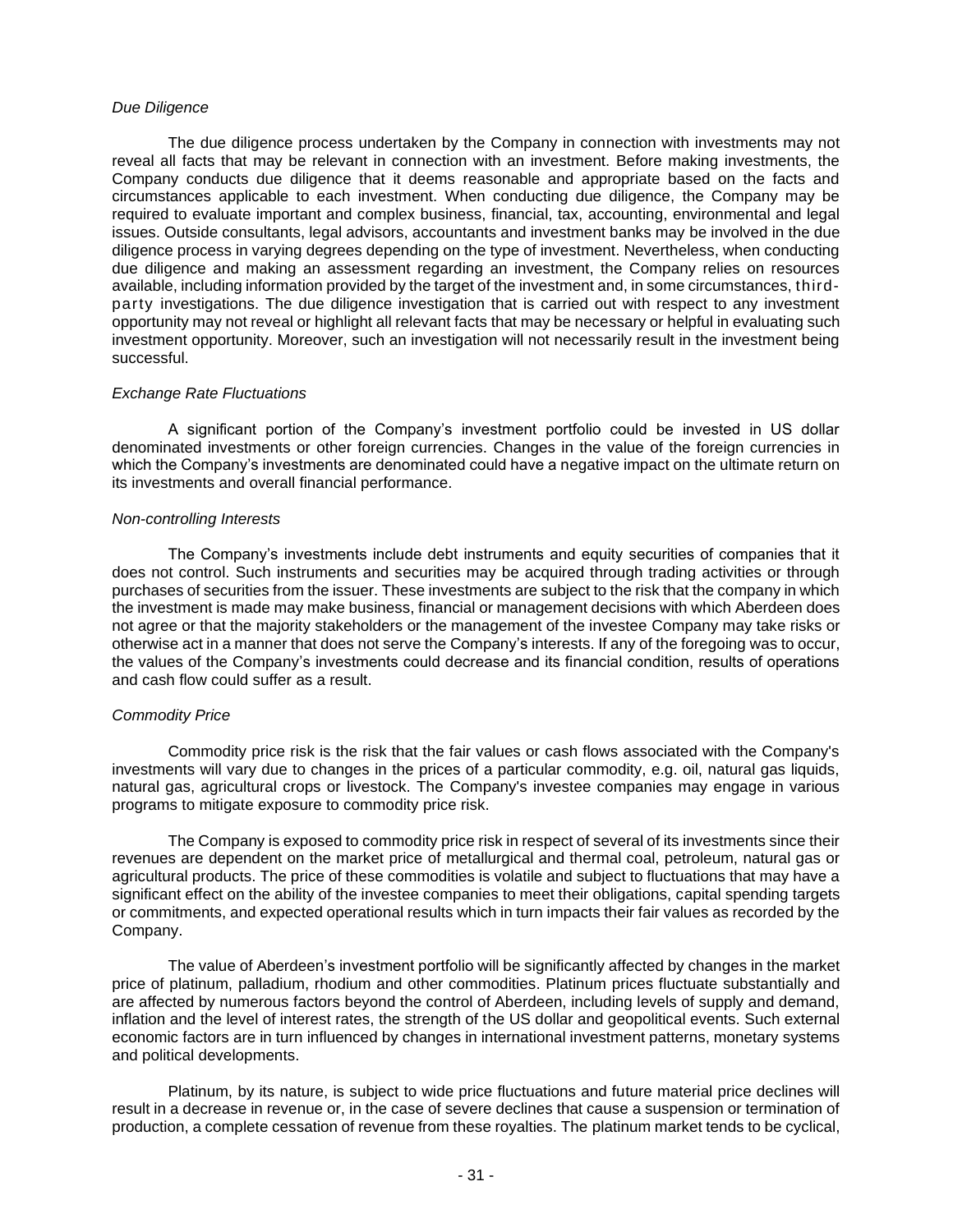and a general downturn in overall commodity prices could result in a significant decrease in overall revenue. Any such price decline may result in a material and adverse effect on Aberdeen's profitability, results of operation and financial condition.

## **Mining Operations; Operations in Developing Countries**

### *Third Parties Operations*

The value of investment's that Aberdeen hold is based on production or development activities by third party property owners and operators. Aberdeen does not participate in the decision making process, as the owners and operators have the power to determine the manner in which the subject properties are exploited, including decisions to expand, continue or reduce production from a property, decisions about the marketing of products extracted from the property and decisions to advance exploration efforts and conduct development of non-producing properties. The interests of third party owners and operators and those of Aberdeen on the relevant properties may not always be aligned. As an example, it will usually be in the interest of Aberdeen to advance development and production on properties as rapidly as possible in order to maximize near-term cash flow, while third party owners and operators may take a more cautious approach to development as they are at risk on the cost of development and operations.

## *Exploration, Development and Operating Risks*

The exploration for, development, mining and processing of mineral deposits involves significant risks that even a combination of careful evaluation, experience and knowledge may not eliminate. Mining operations generally involve a high degree of risk. The mining operations of African Thunder Platinum (the "Mining Operations") are subject to most of the hazards and risks normally encountered in the exploration, development and production of ore, including unusual and unexpected geology formations, rock bursts, cave-ins, flooding and other conditions involved in the drilling and removal of material, any of which could result in damage to, or destruction of, mines and other producing facilities, damage to life or property, environmental damage and possible legal liability.

Mineral exploration is highly speculative in nature. There is no assurance that exploration efforts will be successful. Even when mineralization is discovered, it may take several years until production is possible, during which time the economic feasibility of production may change. Substantial expenditures are required to establish proven and probable mineral reserves through drilling. Because of these uncertainties, no assurance can be given that exploration programs will result in the establishment or expansion of mineral resources or mineral reserves. There is no certainty that the expenditures made by PLASA towards the search and evaluation of mineral deposits will result in discoveries or development of commercial quantities of ore.

### *Limited Access to Operations Information*

As a shareholder, Aberdeen has limited access to data on the operations of investees and to the actual properties themselves. The limited access to data and disclosure regarding the operations of the properties in which Aberdeen has an interest may restrict Aberdeen's ability to enhance its performance that may result in a material and adverse effect on Aberdeen's profitability, results of operation and financial condition.

In addition, the Company relies on projections of platinum production from the Mining Operations that are prepared by African Thunder and their respective advisors for investment valuation purposes. Differences between estimated and actual future platinum production could result in an adverse effect on Aberdeen's results of operations and financial condition.

### *Impact of Adverse Developments Related to Subject Properties*

The investments that Aberdeen holds are significant to the business and valuation of Aberdeen. Any adverse development affecting the operation of, production from or recoverability of reserves from the African Thunder, unusual and unexpected geologic formations, seismic activity, rock bursts, cave-ins, flooding and other conditions involved in the drilling and removal of material, any of which could result in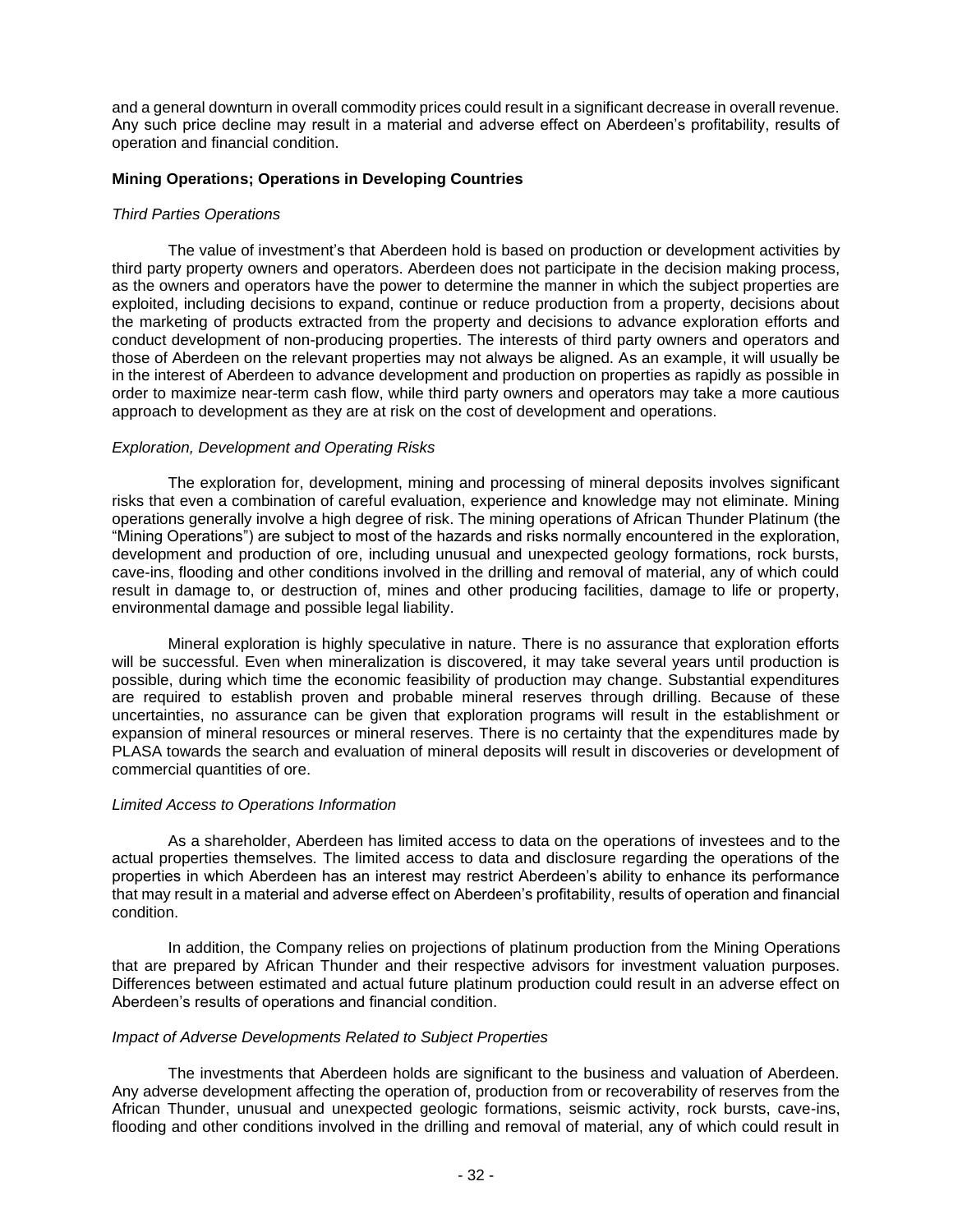damage to, or destruction of, mines and other producing facilities, damage to life or property, environmental damage, hiring suitable personnel and engineering contractors, or securing supply agreements on commercially suitable terms, may have a material adverse effect on Aberdeen's profitability, financial condition and results of operations. In addition, Aberdeen has no control over operational decisions made by the third party owners and operators of these projects. Any adverse decision made by the owners and operators, including for example, alterations to mine plans or production schedules, may impact the timing and amount of royalty revenue that Aberdeen receives and may have a material adverse effect on Aberdeen's profitability, financial condition and results of operation.

### *Environmental Risks and Hazards*

All phases of the Mining Operations are subject to environmental regulation in the various jurisdictions in which they operate. Environmental legislation is evolving in a manner which will require stricter standards and enforcement, increased fines and penalties for non-compliance, more stringent environmental assessments of proposed projects and a heightened degree of responsibility for companies and their officers, directors and employees. There is no assurance that future changes in environmental regulation, if any, will not adversely affect the Mining Operations. Environmental hazards may exist on the properties that are unknown to the Mining Operations at present which have been caused by previous or existing owners or operators of the properties. African Thunder may become liable for such environmental hazards caused by previous owners or operators of the properties.

Failure to comply with applicable laws, regulations and permitting requirements may result in enforcement actions thereunder, including orders issued by regulatory or judicial authorities causing operations to cease or be curtailed, and may include corrective measures requiring capital expenditures, installation of additional equipment or remedial actions. Parties engaged in mining operations or in the exploration or development of mineral properties may be required to compensate those suffering loss or damage by reason of the mining activities and may have civil or criminal fines or penalties imposed for violations of applicable laws or regulations.

### *Government Regulation, Permits and Licences*

The exploration and development activities related to the Mining Operations are subject to various laws governing prospecting, development, production, taxes, labour standards and occupational health, mine safety, toxic substance and other matters. Exploration, development and mining activities are also subject to various laws and regulations relating to the protection of the environment. These laws mandate, among other things, the maintenance of air and water quality standards and land reclamation. These laws also place limitations on the generation, transportation, storage and disposal of solid and hazardous waste. Although the Company is not aware that the Mining Operations are not currently carried out in accordance with all applicable rules and regulations, no assurance can be given that new rules and regulations will not be enacted or that existing rules and regulations will not be applied in a manner which could limit or curtail production or development, mining and milling or that more stringent implementation thereof could have a substantial adverse impact on the Mining Operations.

Government approvals, licences and permits are currently, and will in the future be, required in connection with the Mining Operations. To the extent such approvals are required and not obtained, the Mining Operations may be curtailed or prohibited from proceeding with planned operations, which could have an impact on the business and financial condition of the Company. Failure to comply with applicable laws, regulations and permitting requirements may result in enforcement actions thereunder, including orders issued by regulatory or judicial authorities causing operations to cease or be curtailed.

Amendments to current laws, regulations and permits governing operations and activities of mining companies, or more stringent implementation thereof, could have a material adverse impact on the Mining Operations and cause reduction in levels of production or require abandonment or delays in operations at the Mining Operations.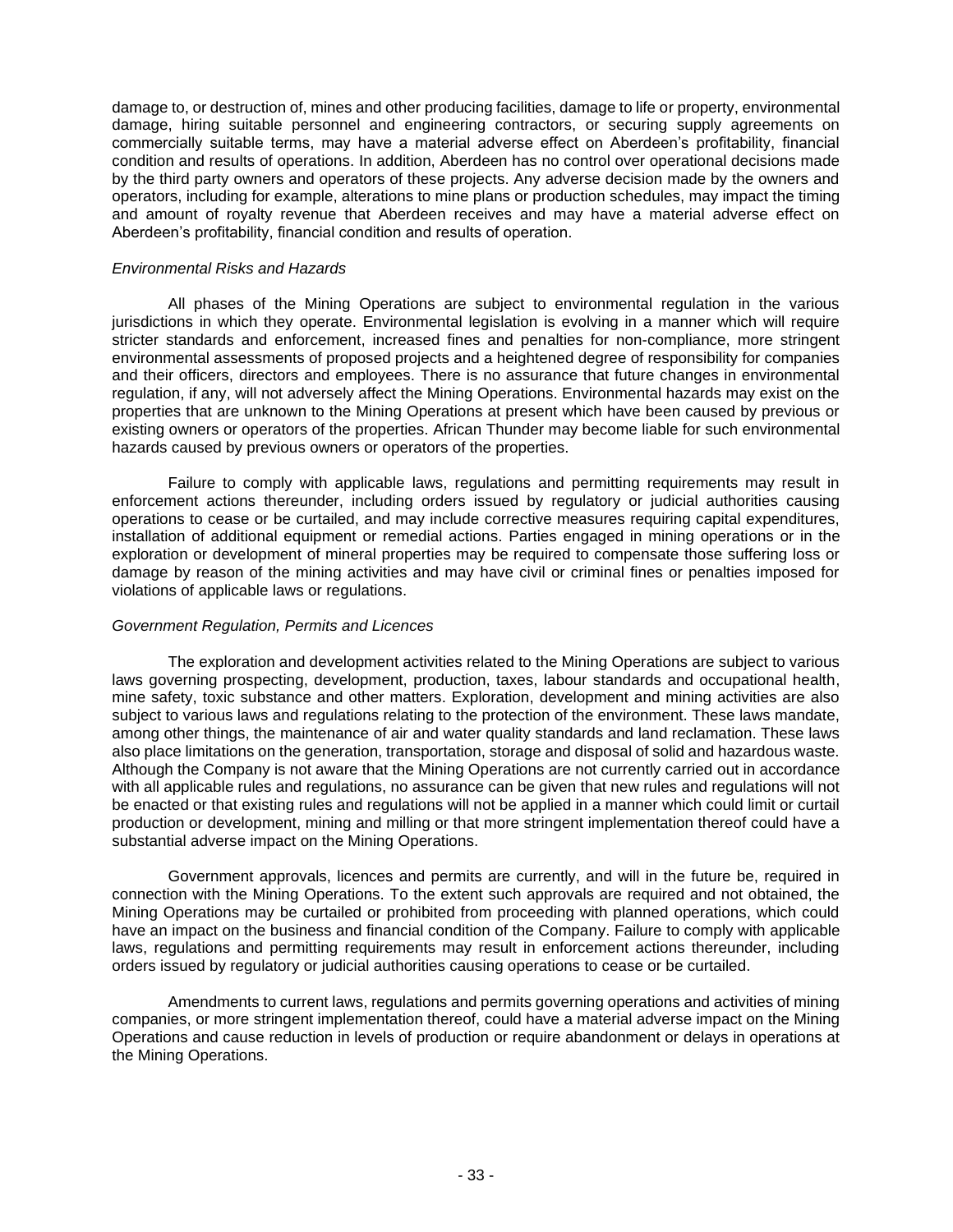#### *Permitting*

The Mining Operations are subject to receiving and maintaining permits from appropriate governmental authorities. Although the Company believes that the owners and operators of the Mining Operations currently have, or will obtain in due course, all required permits for their respective operations, there is no assurance that delays will not occur in connection with obtaining all necessary renewals of such permits for the existing operations, additional permits for any possible future changes to operations or additional permits associated with new legislation. Prior to any development on any of the properties, permits from appropriate governmental authorities may be required. There can be no assurance that the owners or operators of the Mining Operations will continue to hold all permits necessary to develop or continue operating at any particular property.

Failure to comply with applicable laws, regulations and permitting requirements may result in enforcement actions thereunder, including orders issued by regulatory or judicial authorities causing operations to cease or be curtailed. Parties engaged in Mining Operations may be required to compensate those suffering loss or damage by reason of the mining activities and may be liable for civil or criminal fines or penalties imposed for violations of applicable laws or regulations. Amendments to current laws, regulations and permitting requirements, or more stringent application of existing laws, may have a material adverse impact on the owners or operators of the Mining Operations, resulting in increased capital expenditures or production costs, reduced levels of production at producing properties or abandonment or delays in development of properties.

#### *Dependence on Good Relations with Employees*

Production at the Mining Operations depends on the efforts of its employees. There is intense competition for geologists and persons with mining expertise. The ability of African Thunder to hire and retain geologists and persons with mining expertise is key to the Mining Operations. Further, relations with employees may be affected by changes in the scheme of labour relations that may be introduced by the relevant South African governmental authorities. Changes in such legislation or otherwise in African Thunder's relationships with their employees may result in strikes, lockouts or other work stoppages, any of which could have a material adverse effect on the Mining Operations. To the extent these factors cause African Thunder to decide to cease or curtail production at one or more of the properties, such decision could have a material adverse effect on the business and financial condition of the Company.

### *Uninsured Risks*

The mining industry is subject to significant risks that could result in damage to, or destruction of, mineral properties or producing facilities, personal injury or death, environmental damage, delays in mining, monetary losses and possible legal liability. Where African Thunder considers it practical to do so, it maintains insurance in amounts that it believes to be reasonable. Such insurance, however, contains exclusions and limitations on coverage. Accordingly, African Thunder's insurance policies may not provide coverage for all losses related to their business (and specifically do not cover environmental liabilities and losses). The occurrence of losses, liabilities or damage not covered by such insurance policies could have a material adverse effect on African Thunder's profitability, results of operations and financial condition. To the extent that these factors cause African Thunder to cease or curtail production, such decision could have a material adverse effect on the business and financial condition of the Company.

#### *Land Title*

There can be no assurances that there are no title defects affecting the Mining Operations. African Thunder may not have conducted surveys of the claims in which they hold direct or indirect interests; therefore, the precise area and location of such claims may be in doubt. It is possible that the Mining Operations may be subject to prior unregistered liens, agreements, transfers or claims and title may be affected by, among other things, undetected defects. In addition, African Thunder may be unable to operate the Mining Operations as permitted or to enforce its rights with respect to its Mining Operations. To the extent these factors cause African Thunder to decide to cease or curtail production at one or more of the Mining Operations, such decision could have a material adverse effect on the business and financial condition of the Company.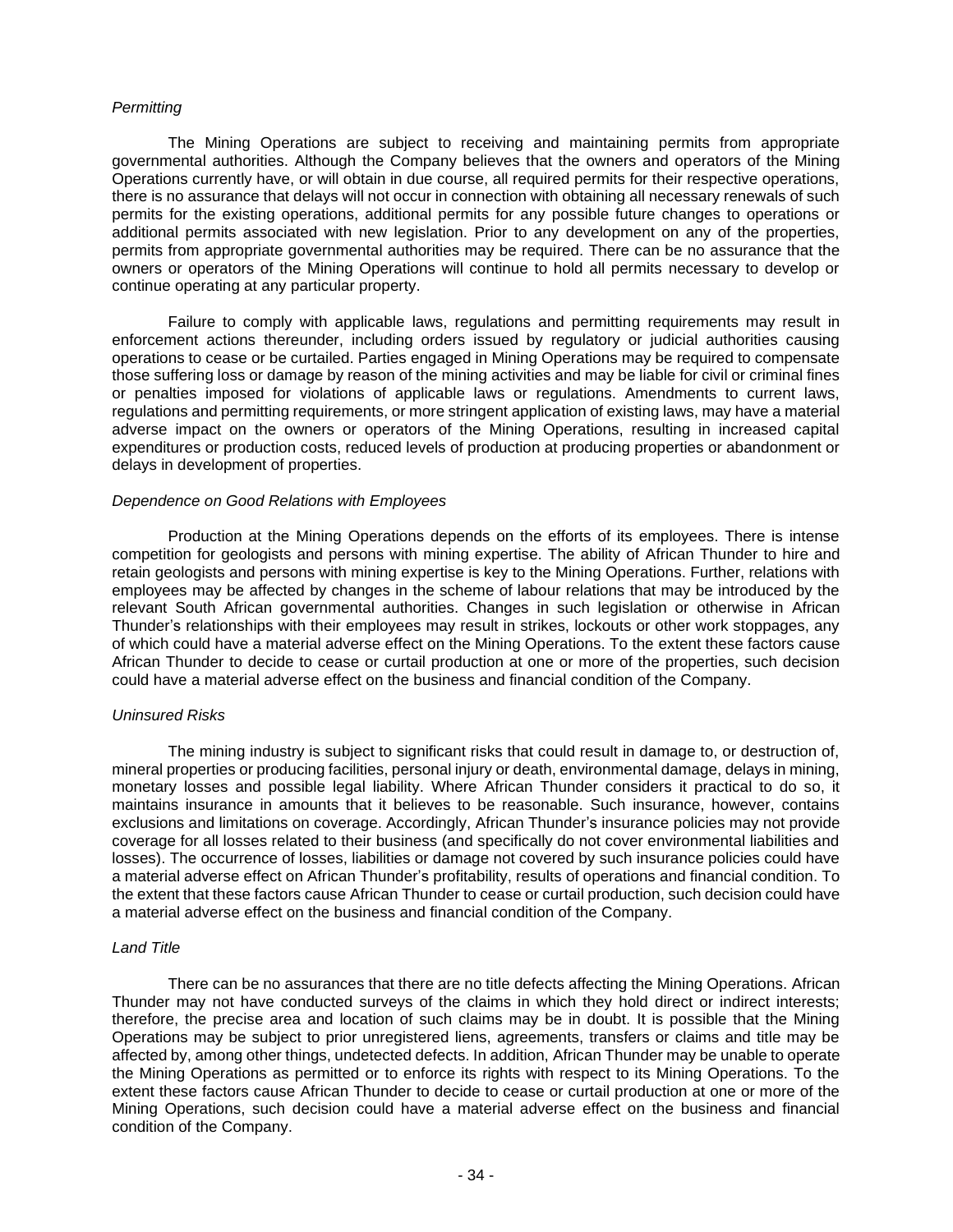#### *South Africa Country Risks*

 The Mining Operations are subject to risks normally associated with the conduct of business in South Africa. Risks may include, among others, problems relating to power supply, labour disputes, delays or invalidation of governmental orders and permits, corruption, uncertain political and economic environments, civil disturbances and crime, arbitrary changes in laws or policies, foreign taxation and exchange controls, opposition to mining from environmental or other non-governmental organizations or changes in the political attitude towards mining, limitations on foreign ownership, limitations on repatriation of earnings, infrastructure limitations and increased financing costs. HIV is prevalent in Southern Africa. Employees of African Thunder may have or could contract this potentially deadly virus. The prevalence of HIV could cause substantial lost employee man-hours and may make finding skilled labour more difficult. The above risks may limit or disrupt African Thunder's business activities. The Mining Operations must remain compliant with the Mining Charter and the Black Economic Empowerment ("BEE") participation requirements. However, no assurance can be given that African Thunder will be able to meet the objectives of the Mining Charter going forward, including the 26% historically disadvantaged South Africans ownership objective. There is also no guarantee that the interests of African Thunder will be wholly aligned with the interests of its (direct or indirect) BEE shareholders.

#### *Colombian Country Risks*

Fura's core emerald project is located in Colombia and as such, is subject to certain risks, including currency fluctuations and possible political or economic instability. Further, the Corporation's exploration and production activities may be affected in varying degrees by political stability and government regulations relating to the industry. Continued or heightened security concerns in Colombia could also result in a significant loss to Fura and/or costs exceeding current expectations. The perception that matters have not improved in Colombia may hinder Fura's ability to access capital in a timely or cost-effective manner. Any changes in regulations or shifts in political attitudes are beyond the control of Fura and may adversely affect its business. Exploration may be affected in varying degrees by government regulations with respect to restrictions on future exploitation and production, price controls, export controls, foreign exchange controls, income taxes, expropriation of property, environmental legislation and site safety. Fura's operations may also be adversely affected by laws and policies of Canada affecting foreign trade, taxation and investment. In the event of a dispute arising in connection with Fura's foreign operations, Fura may be subject to the exclusive jurisdiction of foreign courts or may not be successful in subjecting foreign persons to the jurisdictions of the courts of Canada or enforcing Canadian judgments in such other jurisdictions. Fura may also be hindered or prevented from enforcing its rights with respect to a governmental instrumentality because of the doctrine of sovereign immunity.

# **MULTILATERAL INSTRUMENT 52-109 DISCLOSURE**

#### *Evaluation of disclosure controls and procedures*

The Company maintains disclosure controls and procedures designed to ensure that information required to be disclosed in annual filings, interim filings or other reports filed or submitted under provincial and territorial securities legislation, and that such information is accumulated and communicated to management, including the Chief Executive Officer and Chief Financial Officer, as appropriate, to allow timely decisions regarding required disclosures.

We have evaluated the effectiveness of our disclosure controls and procedures and have concluded, based on our evaluation that they are sufficiently effective to provide reasonable assurance that material information relating to the Company is made known to management and disclosed in accordance with applicable securities regulations.

### *Internal controls over financial reporting*

The Chief Executive Officer (CEO) and Chief Financial Officer (CFO), together with other members of Management, have designed internal controls over financial reporting based on the Internal Control–